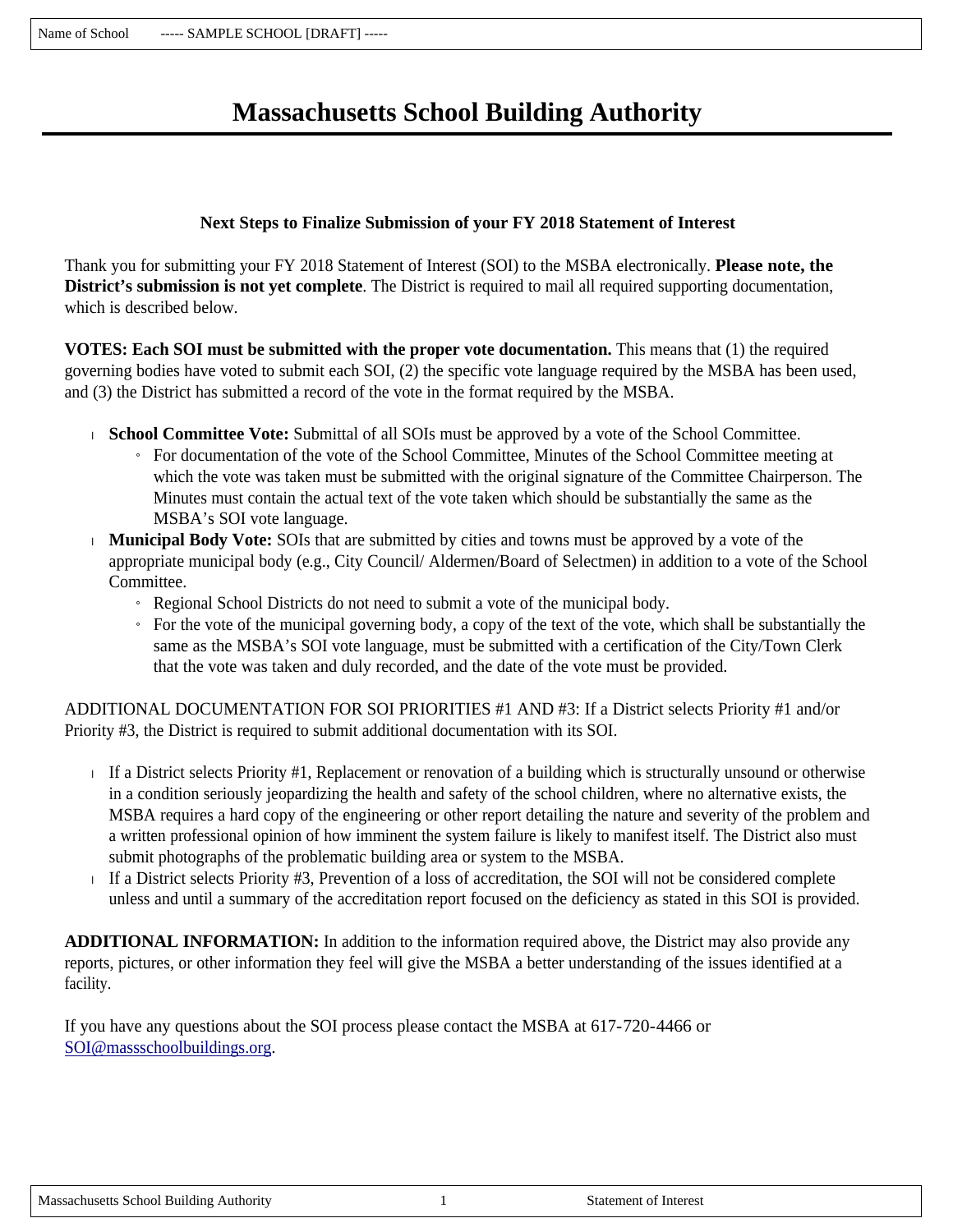# **Massachusetts School Building Authority**

| School District Andover     |                                                     |
|-----------------------------|-----------------------------------------------------|
|                             | District Contact Paul Szymanski TEL: (978) 247-7070 |
| Name of School Andover High |                                                     |
| Submission Date 4/5/2018    |                                                     |

## **SOI CERTIFICATION**

To be eligible to submit a Statement of Interest (SOI), a district must certify the following:

- $\overline{p}$  The district hereby acknowledges and agrees that this SOI is NOT an application for funding and that submission of this SOI in no way commits the MSBA to accept an application, approve an application, provide a grant or any other type of funding, or places any other obligation on the MSBA.
- $\Phi$  The district hereby acknowledges that no district shall have any entitlement to funds from the MSBA, pursuant to M.G.L. c. 70B or the provisions of 963 CMR 2.00.
- $\Phi$  The district hereby acknowledges that the provisions of 963 CMR 2.00 shall apply to the district and all projects for which the district is seeking and/or receiving funds for any portion of a municipally-owned or regionally-owned school facility from the MSBA pursuant to M.G.L. c. 70B.
- $\Phi$  The district hereby acknowledges that this SOI is for one existing municipally-owned or regionally-owned public school facility in the district that is currently used or will be used to educate public PreK-12 students and that the facility for which the SOI is being submitted does not serve a solely early childhood or Pre-K student population.
- $\Phi$  After the district completes and submits this SOI electronically, the district must mail hard copies of the required documentation described under the "Vote" tab, on or before the deadline.
- $\Phi$  The district will schedule and hold a meeting at which the School Committee will vote, using the specific language contained in the "Vote" tab, to authorize the submission of this SOI. This is required for cities, towns, and regional school districts.
- $\Phi$  Prior to the submission of the SOI, the district will schedule and hold a meeting at which the City Council/Board of Aldermen or Board of Selectmen/equivalent governing body will vote, using the specific language contained in the "Vote" tab, to authorize the submission of this SOI. This is not required for regional school districts.
- $\overline{P}$  On or before the SOI deadline, the district will submit the minutes of the meeting at which the School Committee votes to authorize the Superintendent to submit this SOI. The District will use the MSBA's vote template and the vote will specifically reference the school and the priorities for which the SOI is being submitted. The minutes will be signed by the School Committee Chair. This is required for cities, towns, and regional school districts.
- $\Phi$  The district has arranged with the City/Town Clerk to certify the vote of the City Council/Board of Aldermen or Board of Selectmen/equivalent governing body to authorize the Superintendent to submit this SOI. The district will use the MSBA's vote template and submit the full text of this vote, which will specifically reference the school and the priorities for which the SOI is being submitted, to the MSBA on or before the SOI deadline. This is not required for regional school districts.
- $\Phi$  The district hereby acknowledges that this SOI submission will not be complete until the MSBA has received all of the required vote documentation in a format acceptable to the MSBA. If Priority 1 is selected, your SOI will not be considered complete unless and until you provide the required engineering (or other) report, a professional opinion regarding the problem, and photographs of the problematic area or system. If Priority 3 is selected, your SOI will not be considered complete unless and until you provide a summary of the accreditation report focused on the deficiency as stated in this SOI.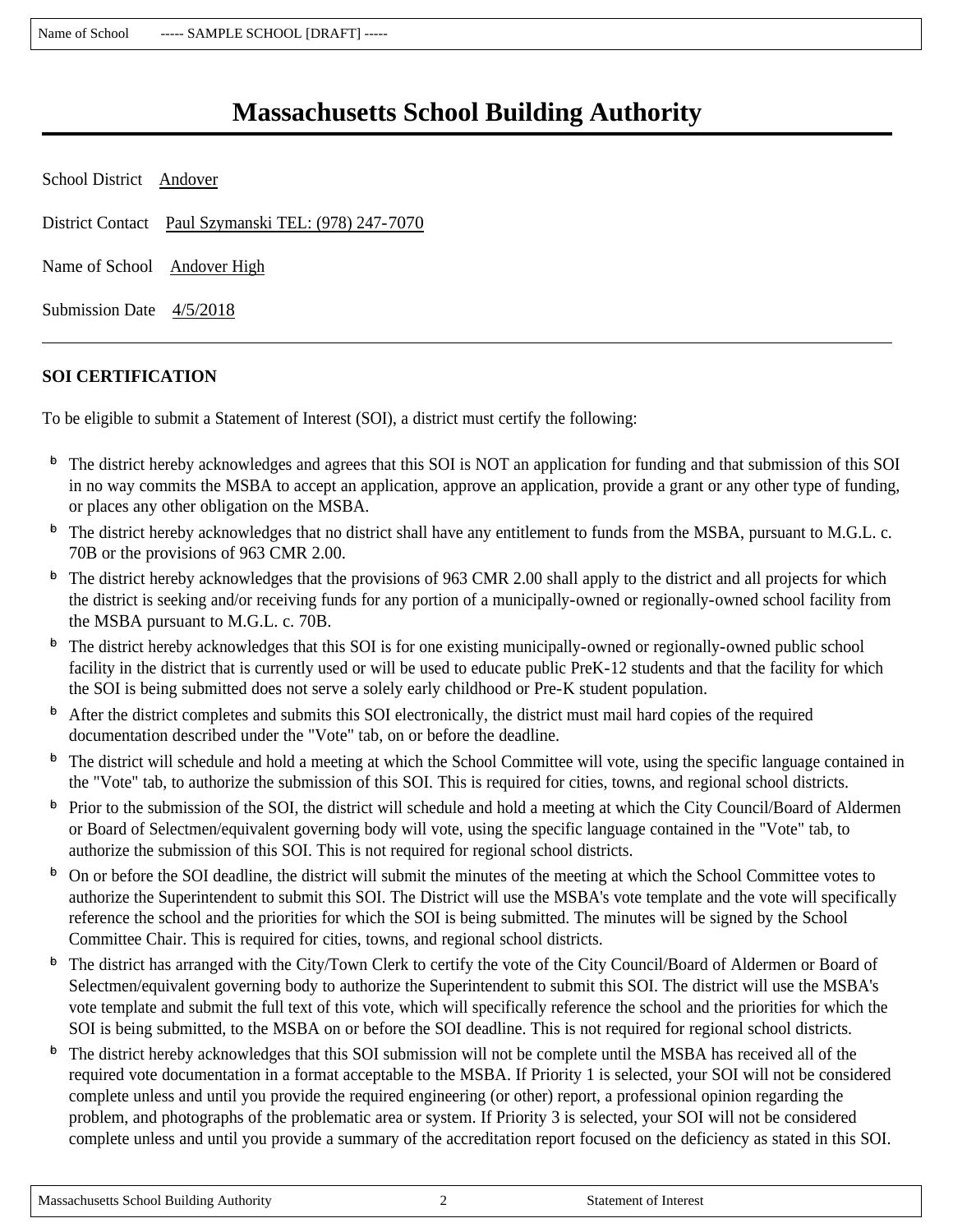### **LOCAL CHIEF EXECUTIVE OFFICER/DISTRICT SUPERINTENDENT/SCHOOL COMMITTEE CHAIR (E.g., Mayor, Town Manager, Board of Selectmen)**

| <b>Chief Executive Officer *</b> | <b>School Committee Chair</b> | <b>Superintendent of Schools</b> |  |
|----------------------------------|-------------------------------|----------------------------------|--|
|                                  |                               |                                  |  |
|                                  |                               |                                  |  |
| (signature)                      | (signature)                   | (signature)                      |  |
| Date                             | Date                          | Date                             |  |

\* Local chief executive officer: In a city or town with a manager form of government, the manager of the municipality; in other cities, the mayor; and in other towns, the board of selectmen unless, in a city or town, some other municipal office is designated to the chief executive office under the provisions of a local charter. Please note, in districts where the Superintendent is also the Local Chief Executive Officer, it is required for the same person to sign the Statement of Interest Certifications twice.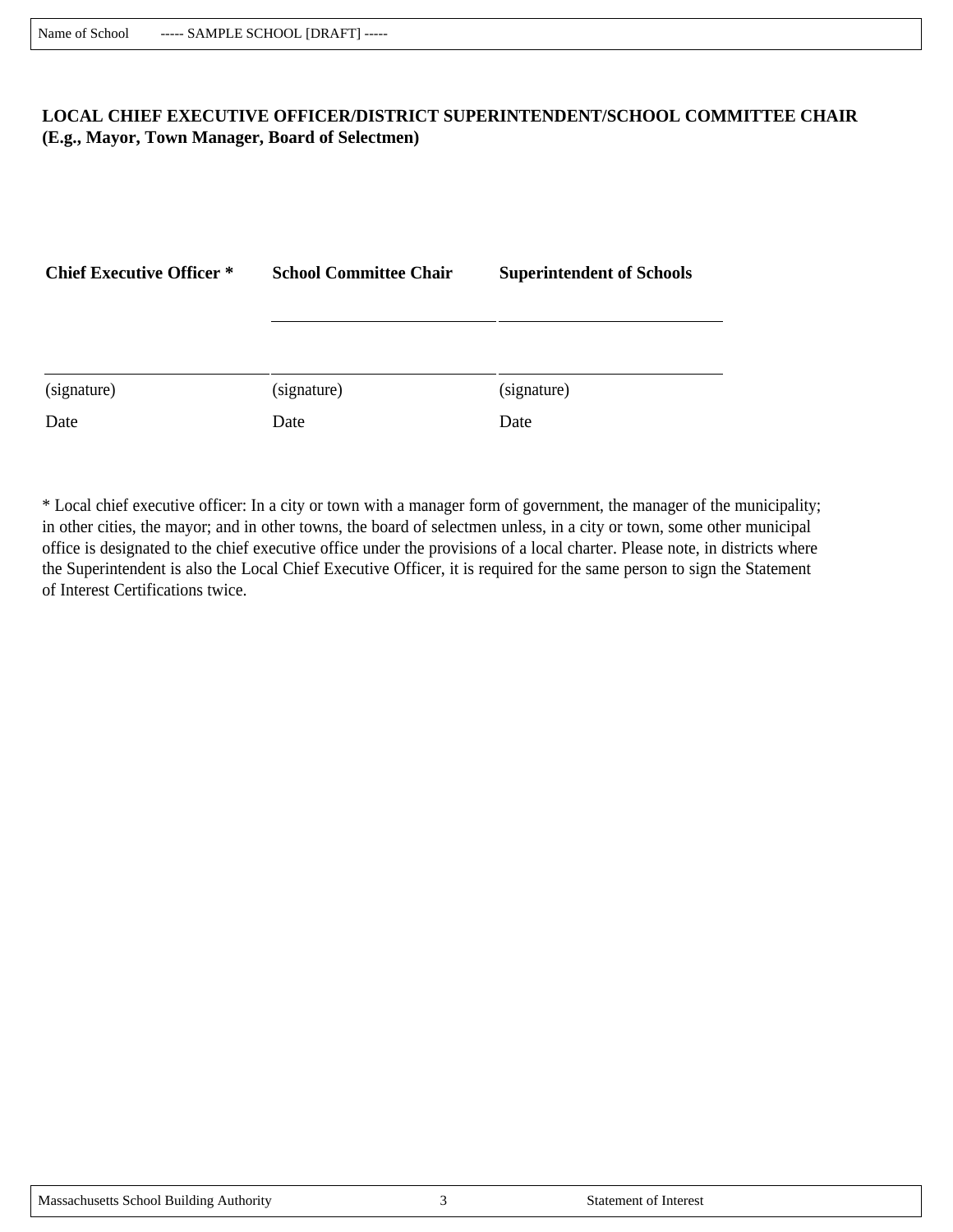# **Massachusetts School Building Authority**

| School District Andover                             |  |
|-----------------------------------------------------|--|
| District Contact Paul Szymanski TEL: (978) 247-7070 |  |
| Name of School Andover High                         |  |
| Submission Date 4/5/2018                            |  |

#### **Note**

#### **The following Priorities have been included in the Statement of Interest:**

- 1.  $\epsilon$  Replacement or renovation of a building which is structurally unsound or otherwise in a condition seriously jeopardizing the health and safety of school children, where no alternative exists.
- 2.  $\overline{p}$  Elimination of existing severe overcrowding.
- 3.  $e^{\theta}$  Prevention of the loss of accreditation.
- 4.  $\overline{P}$  Prevention of severe overcrowding expected to result from increased enrollments.
- 5.  $\overline{p}$  Replacement, renovation or modernization of school facility systems, such as roofs, windows, boilers, heating and ventilation systems, to increase energy conservation and decrease energy related costs in a school facility.
- 6.  $\epsilon$  Short term enrollment growth.
- 7.  $\overline{P}$  Replacement of or addition to obsolete buildings in order to provide for a full range of programs consistent with state and approved local requirements.
- 8.  $\epsilon$  Transition from court-ordered and approved racial balance school districts to walk-to, so-called, or other school districts.

#### **SOI Vote Requirement**

 $\triangleright$  I acknowledge that I have reviewed the MSBA's vote requirements for submitting an SOI which are set forth in the Vote Tab of this SOI. I understand that the MSBA requires votes from specific parties/governing bodies, in a specific format using the language provided by the MSBA. Further, I understand that the MSBA requires certified and signed vote documentation to be submitted with the SOI. I acknowledge that my SOI will not be considered complete and, therefore, will not be reviewed by the MSBA unless the required accompanying vote documentation is submitted to the satisfaction of the MSBA.

| <b>Potential Project Scope:</b>                  | Renovation/Addition                                                                                    |
|--------------------------------------------------|--------------------------------------------------------------------------------------------------------|
| Is this SOI the District Priority SOI?           | <b>YES</b>                                                                                             |
| <b>School name of the District Priority SOI:</b> | Andover High                                                                                           |
| Is this part of a larger facilities plan?        | YES.                                                                                                   |
| If "YES", please provide the following:          |                                                                                                        |
| <b>Facilities Plan Date: 6/20/2016</b>           |                                                                                                        |
|                                                  | <b>Planning Firm:</b> MGT of America Consulting, LLC (MGT)                                             |
| subject of this SOI fits into that plan:         | Please provide a brief summary of the plan including its goals and how the school facility that is the |
|                                                  |                                                                                                        |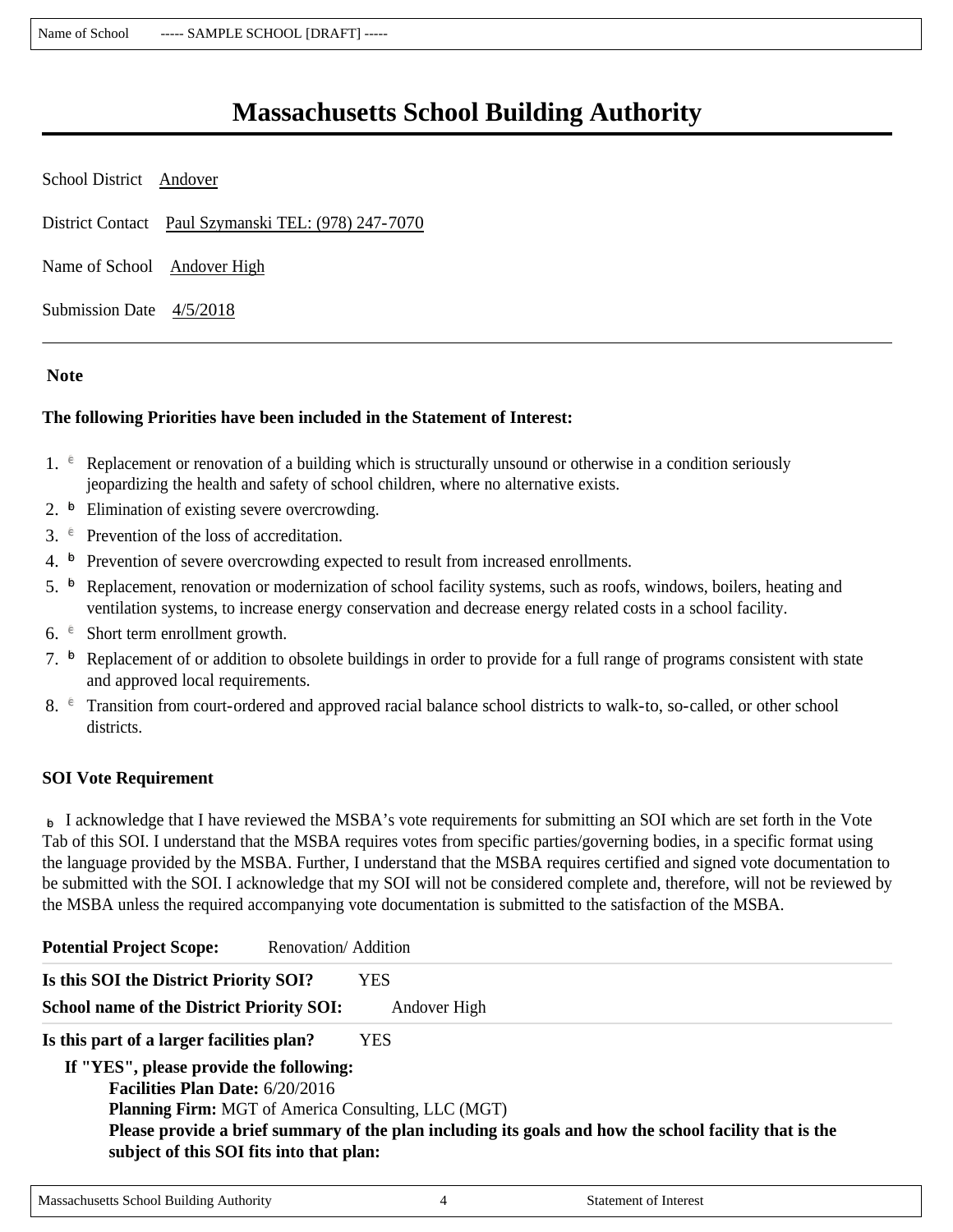In January 2016, the Town of Andover and the Andover Public Schools (APS) contracted with MGT of America Consulting, a firm with extensive national experience in school facility assessments and planning, to develop a plan to address the facility needs of the town and schools through 2026. The goal of the Town/School Facility Master Plan is to establish a long-range plan—based on community input and best-practice facility standards—that identifies and prioritizes the facility needs and presents an effective and efficient implementation of projects over the ten-year planning period. MGT's Comprehensive Facility Plan for Andover, culminating a year-long process, resulted in Andover High School's being identified as a top priority for a Statement of Interest. The final report updated April 3, 2017—and appendices are attached. MGT's work with Andover began in January 2016 with a meeting of key parties from MGT, the Andover Public School District (APS) and the Town of Andover. The group focused on developing strategies around educational/program review, facility assessments, enrollment projections, capacity and utilization, and community engagement. Over the next few months, the MGT team held meetings with district staff and community and conducted intensive on-site assessments of every facility. In mid-June, the team presented its findings in a series of meetings with District administrators and faculty, parents and community, and Town representatives. The School Committee's task was to determine the top-priority facility based on its deficient impact on student outcomes. In October 2016, the District arranged tours of three schools being considered—Andover High School, Doherty Middle School, and West Elementary—and held forums for staff and community. District administrators met with architects to begin working on initial site studies that informed the School Committee's final decision. The Committee also reviewed research on the relationship between the condition of school facilities and students' academic performance. On December 8, 2016, the School Committee selected West Elementary as the school in most need of immediate attention. West Elementary was rated "poor" in most metrics, including educational suitability and building and site condition. In April 2017, the District submitted a Statement of Interest for West Elementary, and the school was later invited to enter the MSBA eligibility period. During that same December 2016 meeting, the School Committee moved to pursue a feasibility study for renovation of its other top priority—Andover High School. The School Committee convened the Andover High School Facility Study Committee (FSC)—its members representative of the community—with a mission to recommend potential renovations and/or additions to resolve the ongoing facility condition problems, relieve overcrowding, and improve instructional program capabilities. The FSC reviewed five prior studies (2012- 16) about site improvements, facilities, and enrollment; toured peer high schools; conducted a faculty survey and focus groups with faculty, staff, and students; and contracted with a demographer to develop enrollment projections. In November 2017, the District hired HMFH Architects to lead the Andover High School Feasibility Study. The study reveals that the needs of Andover High School are greater and more pressing than the District and Town realized. It also highlights substantial code, safety, and accessibility deficiencies. Severe and persistent overcrowding, coupled with poor physical conditions, negatively affects the delivery of educational services. Faculty and student feedback consistently referred to crowded classrooms, insufficient teacher planning space, feeling extreme temperature swings, and uncomfortably hot temperatures in summer coupled with cold temperatures from late fall to early spring as detriments to teaching and learning. The wide range of facility issues related to security, life safety, interior environmental conditions, and aging building systems, cannot be resolved in the course of general maintenance or small-scale construction projects. Meanwhile, with enrollment currently at 1782 and projected to reach 1900 in a facility whose core classrooms are sized to accommodate 1400 by MSBA's current standards, the high school is not only overcrowded but also severely constrained in the programs it can offer and the improvements necessary to sustain curricular currency. Based on the study, the School Committee has concluded that MSBA support is necessary to address the full scope of the changes needed at Andover High School. The overcrowding problem cannot be solved without additional academic space and, despite proactive maintenance, the building's physical condition will continue to deteriorate with time. The partnership and funding assistance of MSBA are being sought to correct the major facility-related problems that hinder the education of Andover High School's students.

**Please provide the current student to teacher ratios at the school facility that is the subject of this SOI: 13 students per teacher**

**Please provide the originally planned student to teacher ratios at the school facility that is the subject of this SOI: 11 students per teacher**

```
Massachusetts School Building Authority 5 5 Statement of Interest
```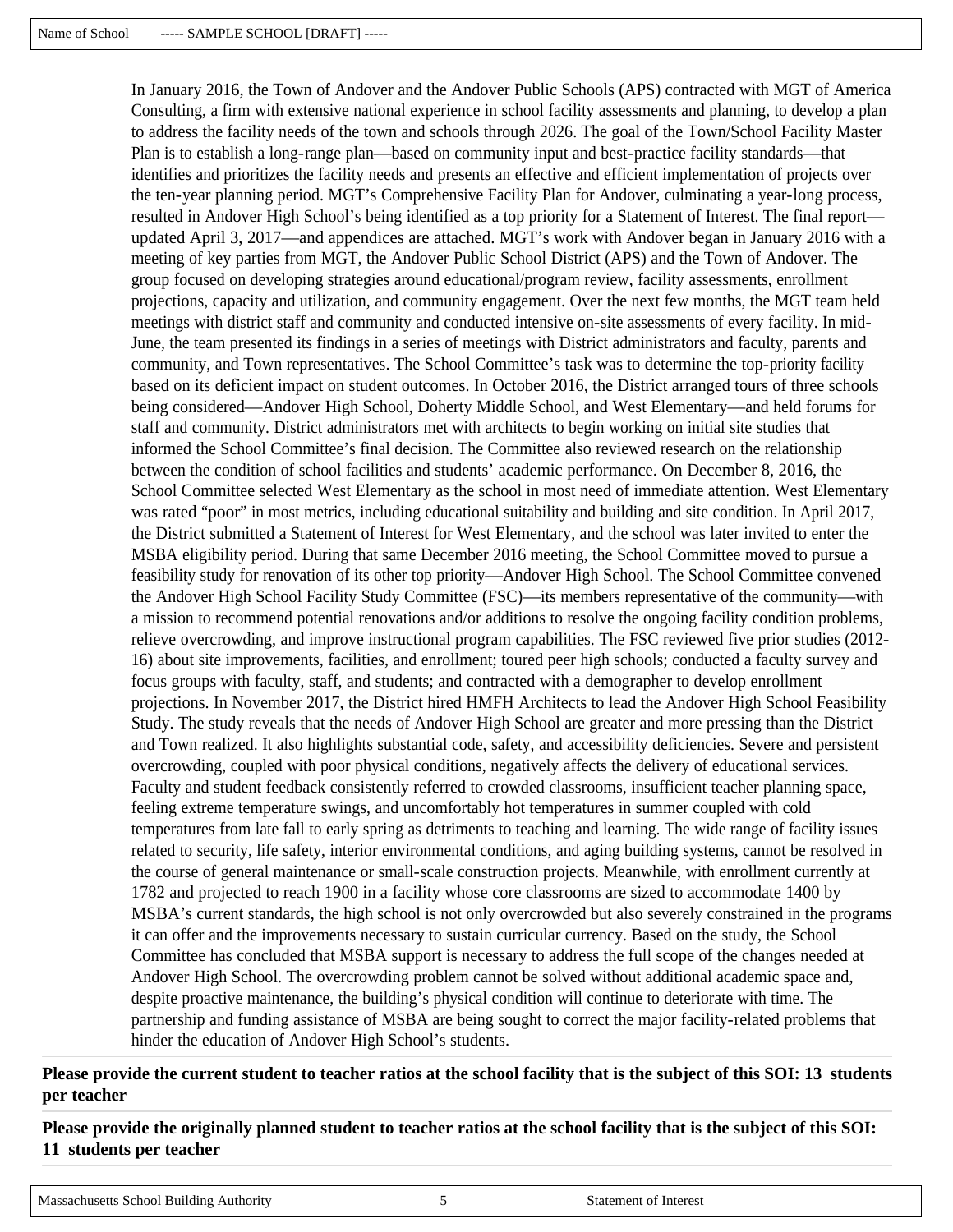## **Does the District have a Master Educational Plan that includes facility goals for this building and all school buildings in District?** YES

#### **If "YES", please provide the author and date of the District's Master Educational Plan.**

APS Strategic Plan and Goals; Superintendent of Schools Sheldon Berman, Ed.D., and Assistant Superintendent of Schools Nancy Duclos, Ph.D., presented the plan to the Andover School Committee on June 9, 2016.

#### **Is there overcrowding at the school facility?** YES

#### **If "YES", please describe in detail, including specific examples of the overcrowding.**

Andover High School was originally designed for three grades with an enrollment of 1200 students. The 1995 renovation added the 9th grade and provided space for 1600 students. However, the need to provide sufficient space for special education programs has decreased the overall functional capacity. The term "functional capacity" takes into account the types of programs and services that are actually provided in the various classroom spaces. According to the analysis by MGT, the functional capacity of AHS is 1517 students. MSBA's current square footage standards for academic areas place capacity at 1400. In the 2017-2018 school year, the actual population of AHS is 1782 students, including 18 in the program for ages 18-22 who must be housed offsite at the Central Office due to the lack of classroom space. Therefore, AHS is currently more than 350 students above its functional capacity. Both the Cropper GIS enrollment projections and MGT's projections anticipate that enrollment could exceed 1,900 students over the next twenty years, thereby exceeding functional capacity by 500 students.

The MGT analysis also looked at Andover High School's utilization rate, which is calculated by dividing the enrollment by the capacity. The utilization rate is used to determine if the facility has excess space or if it lacks sufficient space for the given enrollment. Andover High School's utilization rate now stands at 117% (meaning it lacks space) and is projected to reach 130% by 2025. The school's daily room usage exceeds 95%, and 75% of the faculty do not have an assigned classroom. High usage leads to scheduling difficulties, with some faculty members teaching in 3 or 4 different classrooms each day and spending time traveling across the building versus supporting students before or after classes. There are no departmental office spaces or workrooms to provide a home base for teachers traveling between classrooms. Because there are no empty classrooms to work in, they often have to use the library, cafeteria, or other public space for planning, grading, and one-on-one student meetings. Many spaces, such as closets and offices, have been converted into teaching spaces, creating an additional problem of insufficient storage space for instructional materials, spare furniture or student projects.

Spaces within the school are overcrowded as well. Because 80% of classrooms are smaller than MSBA-recommended sizes and almost half the classes have 25 or more students, the classroom space is crowded, limiting the kinds of engaging activities and projects that teachers can offer. The library is approximately half the size needed for a school with this enrollment, and the cafeteria's small size requires that the school hold four lunch periods, adding complexity and disruption to the school schedule. The students who choose to buy their lunch each period are served in a single-line arrangement, resulting in some students getting their lunch only a few minutes before the period ends. The corridors and stairways were designed for a smaller student population, causing excessive crowding during class changes and creating concerns for emergency egress. Space for special needs classrooms and support is only 53% of MSBA guidelines—far short of recommended standards. The school lacks sufficient or appropriate space to administer AP tests, so they are administered at the Old Town Hall in downtown Andover.

Limited space prevents AHS from adding or expanding career technology programs, and the CT programs that do exist are taught in classrooms, the library, former storage rooms, and otherwise ill-equipped spaces. Andover High School course offerings in all areas are capped because of space availability. AHS is limited in offering courses outside of the basic core curriculum and provides only introductory level courses in the arts, engineering, robotics, and computer programming. The dance program was eliminated, along with arts electives, because all available teaching space is needed for the foundational courses required for graduation.

The community uses the fieldhouse and Collins Center extensively. Students and teachers do not have access to these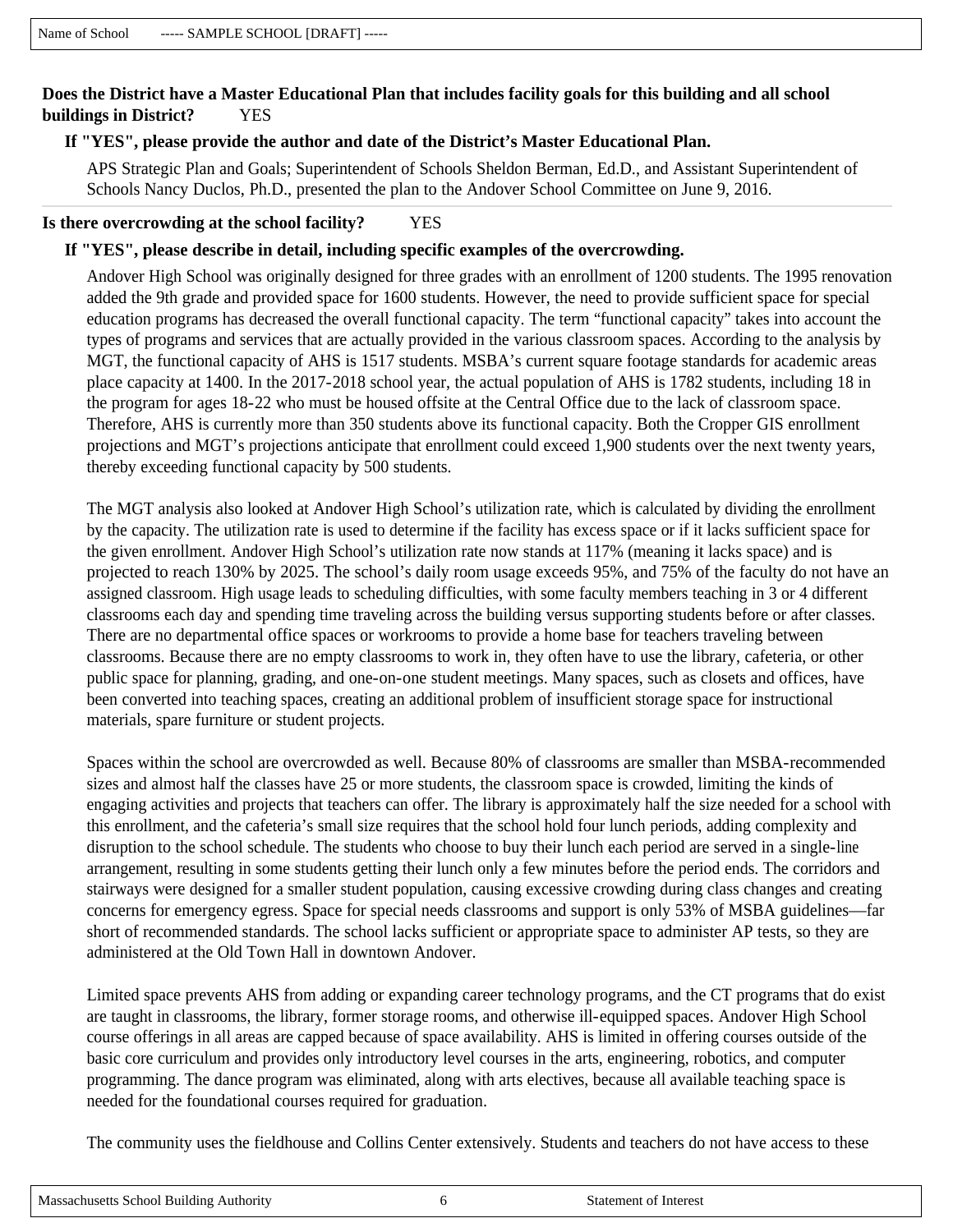facilities for significant portions of the day, making the effective amount of space available for the school program less than the square footage conveys. Plus, these two buildings are large and constitute a significant proportion of the square footage that the school appears to have for classrooms. The allocation and configuration of the school's campus do not support today's methods of delivering education.

All classrooms have unit ventilators that are aging and subject to frequent repairs. Because of the overcrowded conditions, when a room is overly hot or cold, there are no vacant classrooms that students and teachers can use until the repair is made, so instruction is forced to continue in uncomfortable conditions that distract from learning.

#### **Has the district had any recent teacher layoffs or reductions?** NO

### **If "YES", how many teaching positions were affected?** 0

**At which schools in the district?** 

**Please describe the types of teacher positions that were eliminated (e.g., art, math, science, physical education, etc.).** 

**Has the district had any recent staff layoffs or reductions?** NO

**If "YES", how many staff positions were affected?** 0

**At which schools in the district?** 

**Please describe the types of staff positions that were eliminated (e.g., guidance, administrative, maintenance, etc.).** 

**Please provide a description of the program modifications as a consequence of these teacher and/or staff reductions, including the impact on district class sizes and curriculum.**

Not applicable

**Please provide a description of the local budget approval process for a potential capital project with theMSBA. Include schedule information (i.e. Town Meeting dates, city council/town council meetings dates, regional school committee meeting dates). Provide, if applicable, the District's most recent budget approval process that resulted in a budget reduction and the impact of the reduction to the school district (staff reductions, discontinued programs, consolidation of facilities).**

District administrators develop the budget to: align with School Committee priorities; meet all mandated program requirements, contractual obligations and high school accreditation standards; and implement the district's strategic plan. Each fall, the administrators review school and department budgets and present the needs to the School Committee. Meanwhile, the Town Manager recommends a district budget amount to align with expected revenues. The Town and School Department also formulate a capital improvement plan that addresses building maintenance, capital projects, and technology. Capital items are on the Town Meeting warrant and not part of the school budget. In the past 3 years, funds for these needs were limited, so the Town's Facilities Department focused its resources on preventive maintenance. After a March public hearing, a final recommendation goes to the Town Manager. The Board of Selectmen and Finance Committee submit their recommendations to Town Meeting, which adopts the operating and capital budgets. Rising health, retirement and OPEB costs have constrained resources for the Town and the schools. Over the past 9 years, the district has received modest budget increases averaging 3.55%. The district did not experience staff reductions in FY18, but the budget provided for only modest steps to implement a new high school schedule and address special education and ELL needs. A significant financial pressure in FY17 and FY18 has been out-of-district (OOD) placement costs for special education students, increasing by \$1.4 million over FY16. Students with significant private tuitions moved into the district and fewer students aged out or graduated from OOD placement. The district proposed a 3.5% increase for FY19 as well as \$2.96 million in capital and maintenance projects and received the unanimous support of the Town's Finance Committee in preparation for an April 30 Town Meeting.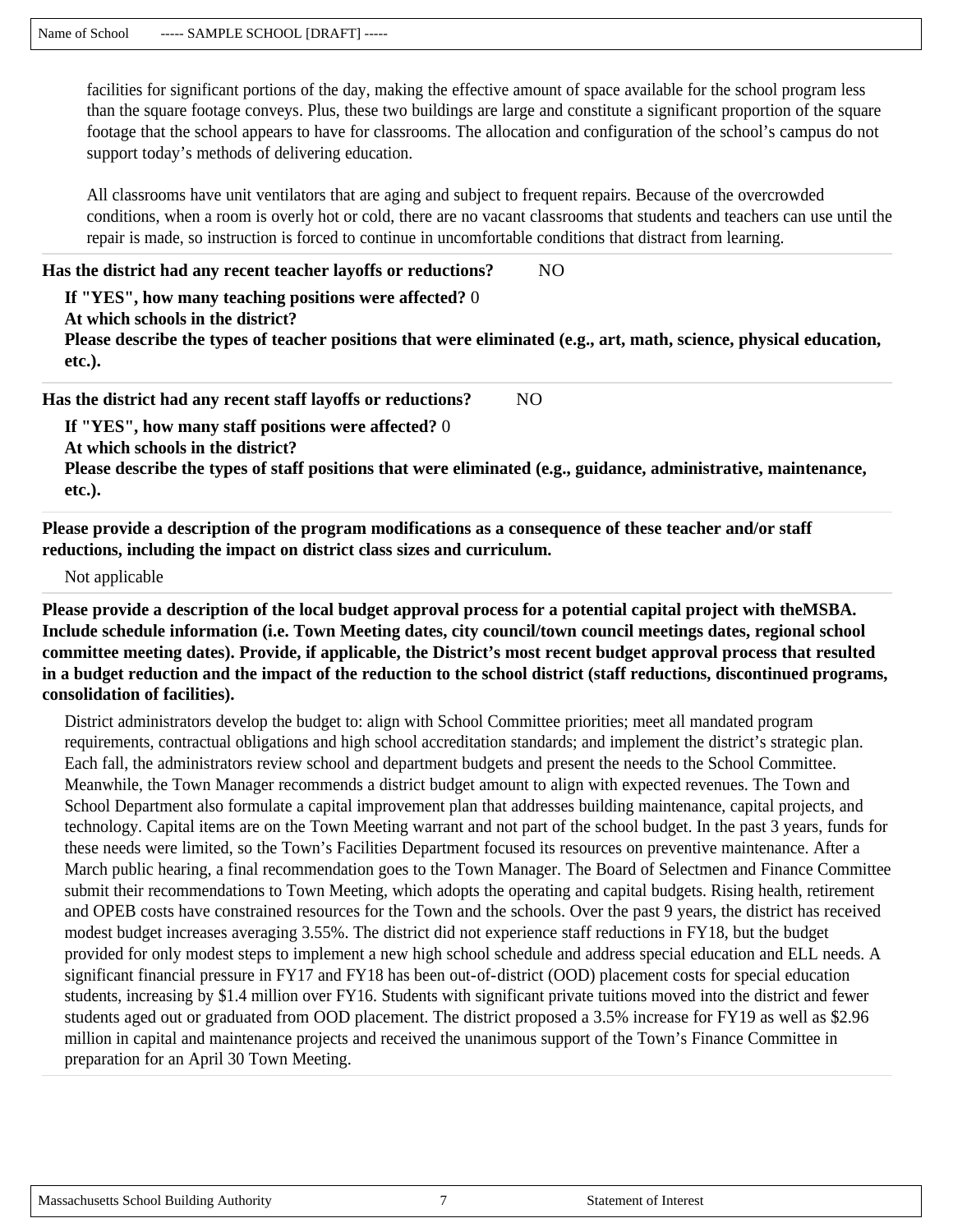# **General Description**

## **BRIEF BUILDING HISTORY: Please provide a detailed description of when the original building was built, and the date(s) and project scopes(s) of any additions and renovations (maximum of 5000 characters).**

Andover High School is composed of an original building and two major additions. The original 3-story main building was constructed in 1966 to accommodate 1200 students in grades 10-12. Section A includes the cafeteria and mechanical spaces on the first floor, with classrooms, administration, and library on the second and third floors. Section D is the Dunn Gymnasium, with locker, team rooms, and offices below the gym, and support spaces on a partial mezzanine above the gym.

In 1983 the Collins Center, Section C, was added to the north of the main building. It houses a 2-story auditorium and stage, flanked by a 1-story scene shop and dressing area on one side and a 1-story music suite on the other, plus offices. The auditorium and scene shop are used jointly by AHS and the Town for community meetings and provide rental income from unaffiliated groups.

The windows in Section A were replaced in 1991.

A major construction project in 1995 included the addition of Section B, a 2-story science classroom wing to the west of the main building; Section E, which is between the main building and the original gym and includes the main entry lobby with art classrooms below; and Section F, the fieldhouse. Also, a field house was built to the south of the original gym, and a corridor and a staircase were built to connect the expanded Dunn Gymnasium and field house to the new entrance lobby.

Sections A and D were also substantially renovated as part of the 1995 project, including replacing components of the HVAC system and windows. At this time, AHS added ninth-grade students for a total projected enrollment of 1600.

In 2017, following a significant façade failure, the Collins Center exterior was renovated, including a new roof and metal panel siding.

## **TOTAL BUILDING SQUARE FOOTAGE: Please provide the original building square footage PLUS the square footage of any additions.**

310635

**SITE DESCRIPTION: Please provide a detailed description of the current site and any known existing conditions that would impact a potential project at the site. Please note whether there are any other buildings, public or private, that share this current site with the school facility. What is the use(s) of this building(s)? (maximum of 5000 characters).**

SITE: AHS shares with West Middle School a site of  $\pm 87$  acres, mostly developed with buildings, parking and athletic fields. The 23 undeveloped acres are wetlands and a large ledge outcrop. Labeled site plan is attached.

Wetland buffer zones limit site reconfiguration and new building development. Proximity to wetlands and a high water table contribute to poor site drainage with localized ponding that ices in the winter. The Collins Center is periodically flooded.

A ledge hill adjacent to the school is the high point in a mostly level campus. "The Hill" is the community's winter sledding slope and would be a somewhat difficult site for construction.

CIRCULATION AND PARKING: There are 3 site entrances—1 from the east via Moraine St. and 2 from Shawsheen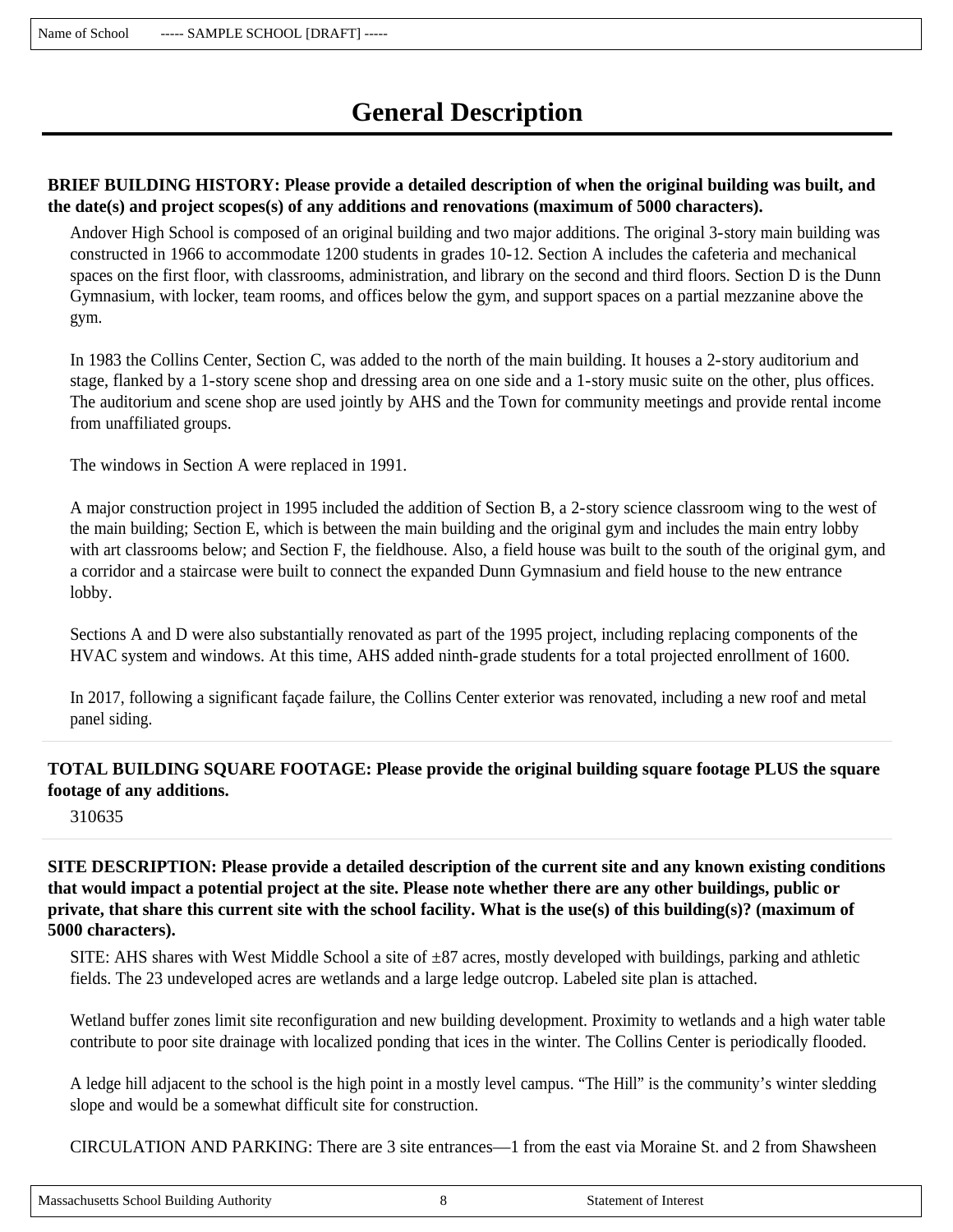Rd. Due to a crest, they are difficult to see from both east and west. Inadequate signage, complex circulation patterns, and poor visibility make site circulation and parking confusing. The exit from staff and visitor parking circulates along a oneway narrow emergency access road bounded by the rear wall of the school on one side and forested ledge on the other. Buses enter from all three access points, stacking in the loop and adjacent to the tennis courts during pick-up/drop-off. There is space for 10 of the 35 buses to stack, so other buses idle in the entrance drives until space clears. Some buses transport for both AHS and West MS. Drop-off for special education students is adjacent to the tennis courts, requiring students to be escorted across traffic.

Parents' cars queue beside West MS or circle AHS for pick-up on the other side. Lack of queuing space causes campus congestion and backups on Shawsheen. Parents must drive across campus to exit via Moraine. Staff and student drivers use the same access points as buses and parents, leading to bus/car/pedestrian conflict. Emergency vehicles use the same access points and are blocked by queued cars/buses if an emergency occurs during drop-off/pick-up hours. Two refuge areas for students during emergency evacuations are also congested with cars during pick-up hours, compounding any emergency.

The bus loop and an underutilized plaza define the school's main entry. Paved walks collect pedestrian movement from parking lots and parent drop-off areas. Students parking at the Moraine lot walk on the street because there is no continuous sidewalk. Many routes do not meet access requirements. Doors that are more convenient than the main entry are often propped open during drop-off, causing security issues.

Seven parking areas have assigned spaces for school staff and students. The lots are also for AHS and Town athletic events and Collins Center events. When simultaneous events are scheduled, overflow cars park along neighborhood streets.

The service core and a loading dock, located behind the building, accommodate deliveries to the cafeteria and school, plus trash/recycling. Movement of service vehicles conflicts with staff parking.

PLAYFIELDS AND COURTS: Some of AHS's 63 sports teams must use off-campus fields for practice. AHS athletic facilities are used extensively by the Town on weekends and in summer.

Lovely Field, southeast of AHS, has a synthetic-turf/multi-sport game field, running track, long-jump pit, stadium seating, and field house. Natural turf fields include a baseball field and 2 softball fields, mainly for practice. Plateau Field, with natural turf but not regulation size, is for field hockey and lacrosse practice. Aumais Field is a natural turf field for varsity baseball and JV soccer. A JV baseball field and softball field are shared with West MS; though regulation size, their orientation makes them unsuitable for competition. Aumais, Plateau, and the middle school fields are not handicap accessible; all are reached only by climbing embankments with >5% slopes.

Seven tennis courts were recently paved with a recycled bituminous concrete pavement; it has failed and needs to be replaced. A skate park, operated and maintained by Andover Youth Services, is a Town amenity. Four exterior basketball courts are primarily used by West MS.

COURTYARDS: A cafeteria courtyard is the campus's only exterior space available for social interactions. It is furnished with picnic tables, offers seating on amphitheater-like steps, and is only used during lunchtime, weather permitting.

An interior courtyard, accessed through two stairwells, is used by a few classes and contains beds with edible plants, a greenhouse, a shed and a few trees. It is also used by art classes for outdoor sculpture and sanctioned student paintings on the surrounding brick walls. The courtyard lacks visibility from the school building, and, due to security, is locked when not used by classes.

OVERALL: MGT of America updated its analysis of Andover Public Schools in April 2017. It rated the AHS grounds at 42 on a 100-point scale, which equates to "Unsatisfactory: The site and/or a majority of its systems should be renovated."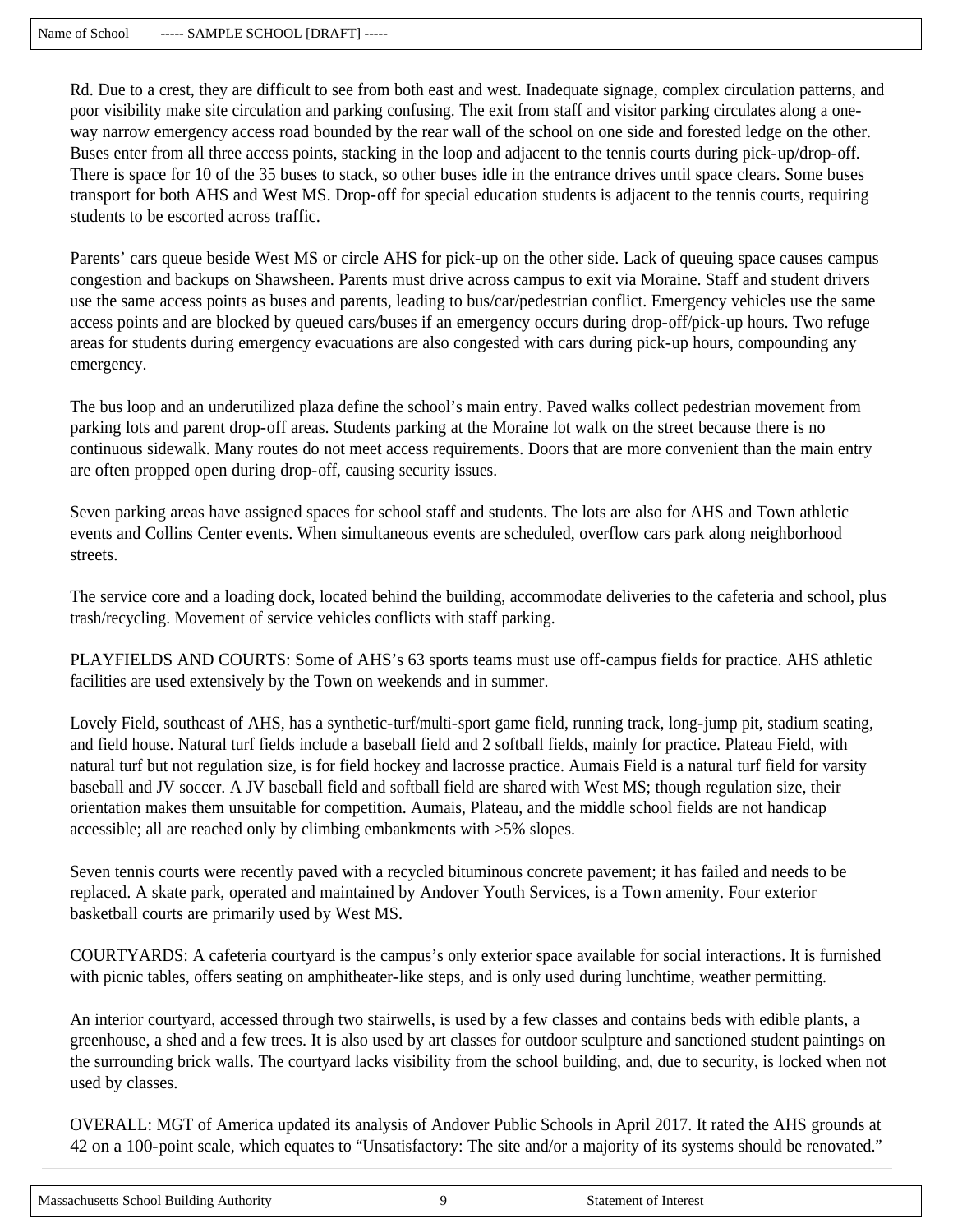## **ADDRESS OF FACILITY: Please type address, including number, street name and city/town, if available, or describe the location of the site. (Maximum of 300 characters)**

Andover High School 80 Shawsheen Road, Andover MA 01810

# **BUILDING ENVELOPE: Please provide a detailed description of the building envelope, types of construction materials used, and any known problems or existing conditions (maximum of 5000 characters).**

Main section of the building is 52 years old with additions in 1983 and 1995. Condition varies by year of construction, with sections denoted as follows:

A – Main academic building  $(1966)$  –  $135,552$  sf

- B Science wing (1995) 41,888 sf
- C Collins Center (1983) 38,178 sf
- D Dunn gymnasium (1966 and 1995) 41,641 sf
- $E$  Entry lobby, art classrooms  $(1995)$  23,286 sf
- F Fieldhouse (1995) 30,090 sf

Sections A and D are cast-in-place reinforced concrete with un-insulated or minimally insulated block and brick veneer exterior walls. Sections B, E, and F are steel frame with insulated lead-coated copper, pre-cast concrete, split-face CMU and brick veneer walls. Section C is steel frame with insulated brick veneer walls at the first floor. The upper level of section C, which encompasses the auditorium and stage, is insulated aluminum panel installed in 2017.

Windows in many sections were installed or replaced in 1995 with un-insulated aluminum frame and double-pane glass, with a mix of fixed and awning sashes. However, the Collins Center windows are original and date to 1983, and the Section A windows were replaced in 1991—also with un-insulated aluminum frame and double-pane glass. Window gaskets are aging and windows are beginning to fail, especially in the entry foyer.

Doors in all sections were installed or replaced in 1995 with hollow metal insulated steel. All 81 doors were primed and painted in the summer of 2017. Because of rust, this work has to be done every five or six years. Aluminum insulated doors would be preferable. Windows and doors from 1995 are nearing the end of their useful life. Replacing these systems would result in significant energy savings and increased occupant comfort.

Roofs are flat PVC membrane on rigid insulation, installed in sections over the summers of 2007 through 2011.

Un-insulated walls in section A, which includes most of the core and special education classrooms, contribute to the discomfort of the teachers and students as the walls transfer heat or cold to the classrooms' inhabitants. Additionally, the floor slabs and exterior row of columns are concrete that extends directly to the exterior with no thermal break. The concrete structure forms a "cold-bridge" that wicks heat out of the building in winter months, leaving the floors at the exterior of classrooms extremely cold. The heating system struggles to compensate for the lack of insulation and cold radiation. Unit vent dampers are old and drafty; when the unit is off, cold air leaks into the room. Issues with temperature control and excessive energy use cannot be resolved without creating a thermal break at the floors and insulating the walls.

#### **Has there been a Major Repair or Replacement of the EXTERIOR WALLS?** YES **Year of Last Major Repair or Replacement:(YYYY)** 2017 **Description of Last Major Repair or Replacement:**

In May 2015, a 20' x 30' section of the 30-year-old Collins Center EIFS (external insulation and finish system) wall fell onto the Center's lower roof. Consultant Russo/Barr investigated the next day and determined the old wall system was a danger and had to be replaced as soon as possible. The primary reasons for the failure were the age of the material and penetrations by nesting birds that allowed the incursion of water––a maintenance issue that the Town repaired annually. Approximately 90% of the wall area—18,000 sf—needed to be replaced. Only the lower soffits remained untouched. To protect the public, temporary fiber mesh was installed around the affected area in June 2015, costing \$65,909. Once funds were appropriated by the Town, a new aluminum wall panel system was designed in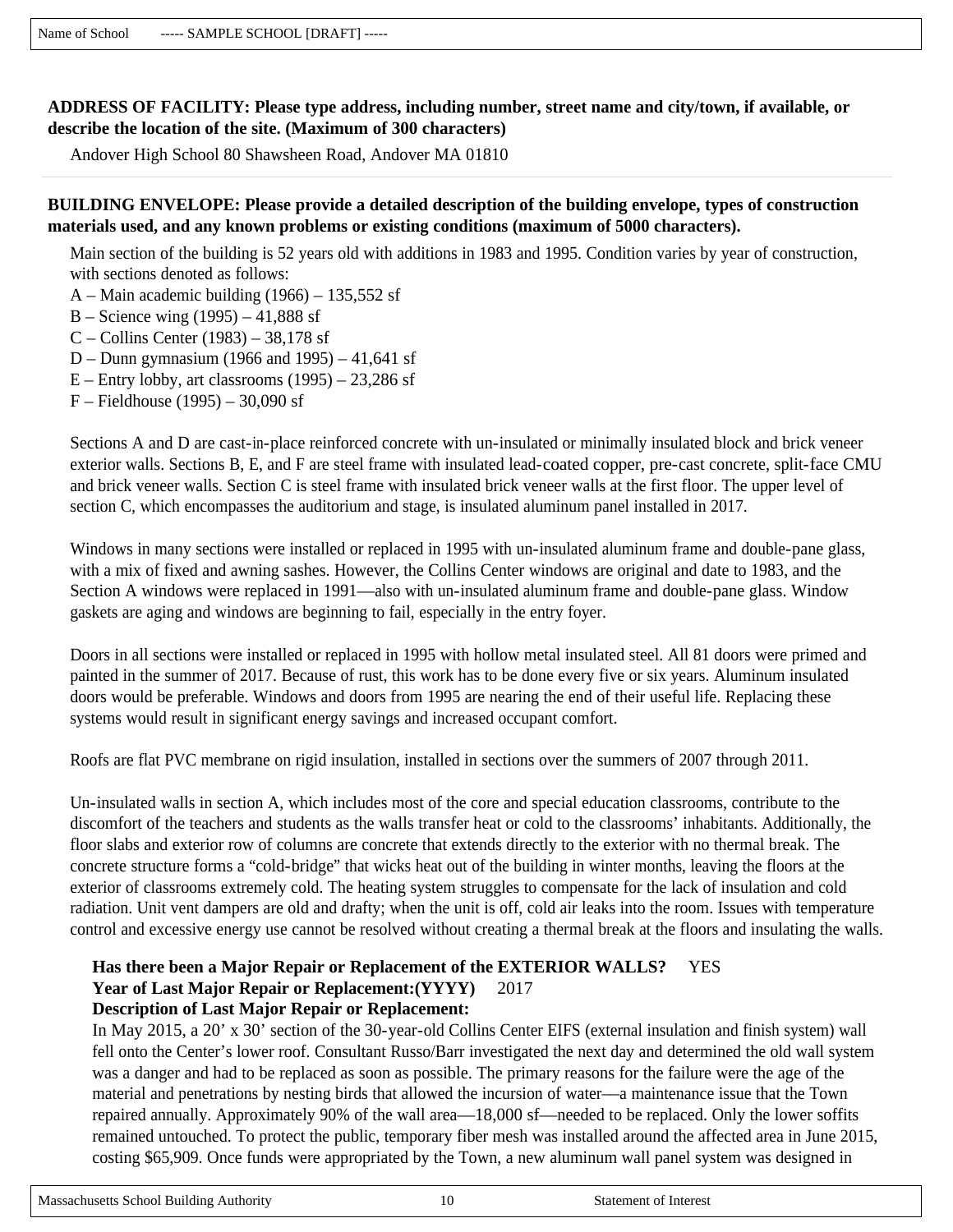September 2016 and sent out for bid in March 2017. The low bidder, Calhess Restoration, began construction in June and finished on schedule in September 2017. The construction cost was \$1,589,928. The wall failure meant that the entire Collins Center was unable to be used during the roughly four months that the new wall system was under construction.

**Roof Section** A **Is the District seeking replacement of the Roof Section?** NO **Area of Section (square feet)** 55240 **Type of ROOF (e.g., PVC, EPDM, Shingle, Slate, Tar & Gravel, Other (please describe)**  Sarnafil white PVC, insulated **Age of Section (number of years since the Roof was installed or replaced)** 11 **Description of repairs, if applicable, in the last three years. Include year of repair:**  Roof of main academic building was partially replaced (75,000 sf) in 2007. **Roof Section** B **Is the District seeking replacement of the Roof Section?** NO **Area of Section (square feet)** 21313 **Type of ROOF (e.g., PVC, EPDM, Shingle, Slate, Tar & Gravel, Other (please describe)**  Sarnafil white PVC, insulated **Age of Section (number of years since the Roof was installed or replaced)** 8 **Description of repairs, if applicable, in the last three years. Include year of repair:**  Science wing roof was replaced in 2010 **Roof Section** C **Is the District seeking replacement of the Roof Section?** NO **Area of Section (square feet)** 35968 **Type of ROOF (e.g., PVC, EPDM, Shingle, Slate, Tar & Gravel, Other (please describe)**  Sarnafil white PVC, insulated **Age of Section (number of years since the Roof was installed or replaced)** 10

**Description of repairs, if applicable, in the last three years. Include year of repair:**  Age of Section (number of years since the Roof was installed or replaced) 1 and 10 Full replacement of Collins Center roof 2008; 2017–repair of section damaged by falling wall.

**Roof Section** D **Is the District seeking replacement of the Roof Section?** NO **Area of Section (square feet)** 16084 **Type of ROOF (e.g., PVC, EPDM, Shingle, Slate, Tar & Gravel, Other (please describe)**  Sarnafil white PVC, insulated **Age of Section (number of years since the Roof was installed or replaced)** 10 **Description of repairs, if applicable, in the last three years. Include year of repair:**  Age of Section: 7 and 10.

**Roof Section** E **Is the District seeking replacement of the Roof Section?** YES **Area of Section (square feet)** 14274 **Type of ROOF (e.g., PVC, EPDM, Shingle, Slate, Tar & Gravel, Other (please describe)**  Architectural metal vault; includes 3200 sf of dark membrane **Age of Section (number of years since the Roof was installed or replaced)** 23 **Description of repairs, if applicable, in the last three years. Include year of repair:**  Original roof still in place.

**Roof Section** F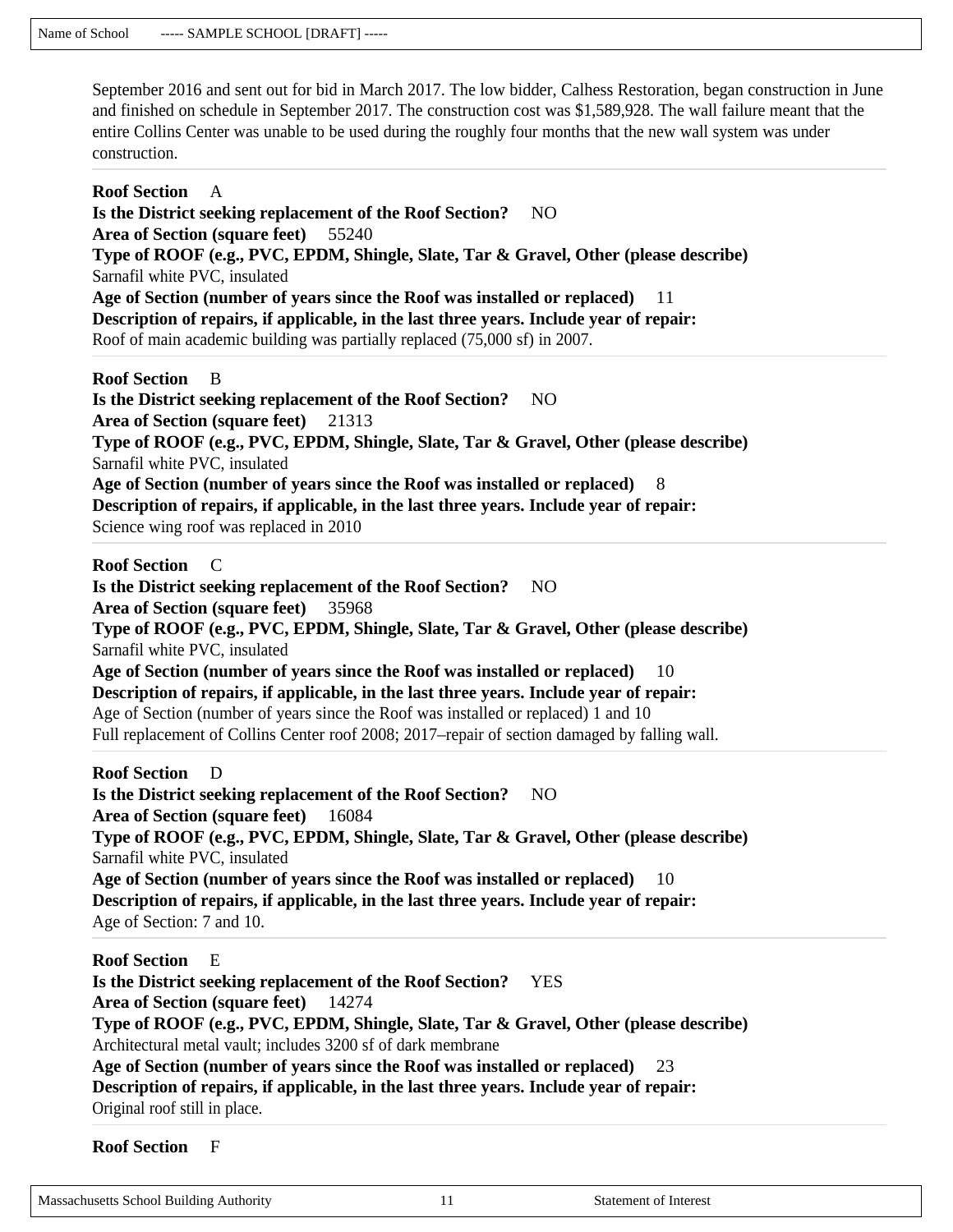**Is the District seeking replacement of the Roof Section?** NO **Area of Section (square feet)** 30090 **Type of ROOF (e.g., PVC, EPDM, Shingle, Slate, Tar & Gravel, Other (please describe)**  Sarnafil white PVC, insulated **Age of Section (number of years since the Roof was installed or replaced)** 10 **Description of repairs, if applicable, in the last three years. Include year of repair:**  Fieldhouse roof was replaced in 2008.

**Roof Section** G **Is the District seeking replacement of the Roof Section? Area of Section (square feet) Type of ROOF (e.g., PVC, EPDM, Shingle, Slate, Tar & Gravel, Other (please describe) Age of Section (number of years since the Roof was installed or replaced) Description of repairs, if applicable, in the last three years. Include year of repair:** 

**Roof Section** H **Is the District seeking replacement of the Roof Section? Area of Section (square feet) Type of ROOF (e.g., PVC, EPDM, Shingle, Slate, Tar & Gravel, Other (please describe) Age of Section (number of years since the Roof was installed or replaced) Description of repairs, if applicable, in the last three years. Include year of repair:** 

**Roof Section** I **Is the District seeking replacement of the Roof Section? Area of Section (square feet) Type of ROOF (e.g., PVC, EPDM, Shingle, Slate, Tar & Gravel, Other (please describe) Age of Section (number of years since the Roof was installed or replaced) Description of repairs, if applicable, in the last three years. Include year of repair:** 

**Roof Section Is the District seeking replacement of the Roof Section? Area of Section (square feet) Type of ROOF (e.g., PVC, EPDM, Shingle, Slate, Tar & Gravel, Other (please describe) Age of Section (number of years since the Roof was installed or replaced) Description of repairs, if applicable, in the last three years. Include year of repair:** 

**Window Section** A **Is the District seeking replacement of the Windows Section?** YES **Windows in Section (count)** 172 **Type of WINDOWS (e.g., Single Pane, Double Pane, Other (please describe))**  Windows in Section (count) 165 windows (some ganged/mulled) and 7 curtain walls at the cafeteria. Un-insulated aluminum frame with double-pane glass, with a mix of fixed and awning sashes **Age of Section (number of years since the Windows were installed or replaced)** 27 **Description of repairs, if applicable, in the last three years. Include year of repair:**  Windows of main academic building were replaced in 1991.

# **Window Section** B **Is the District seeking replacement of the Windows Section?** YES **Windows in Section (count)** 98 **Type of WINDOWS (e.g., Single Pane, Double Pane, Other (please describe))**  Windows in Section (count): 96 windows and two large curtain walls at the stairs. Un-insulated aluminum frame with double-pane glass, with a mix of fixed and awning sashes.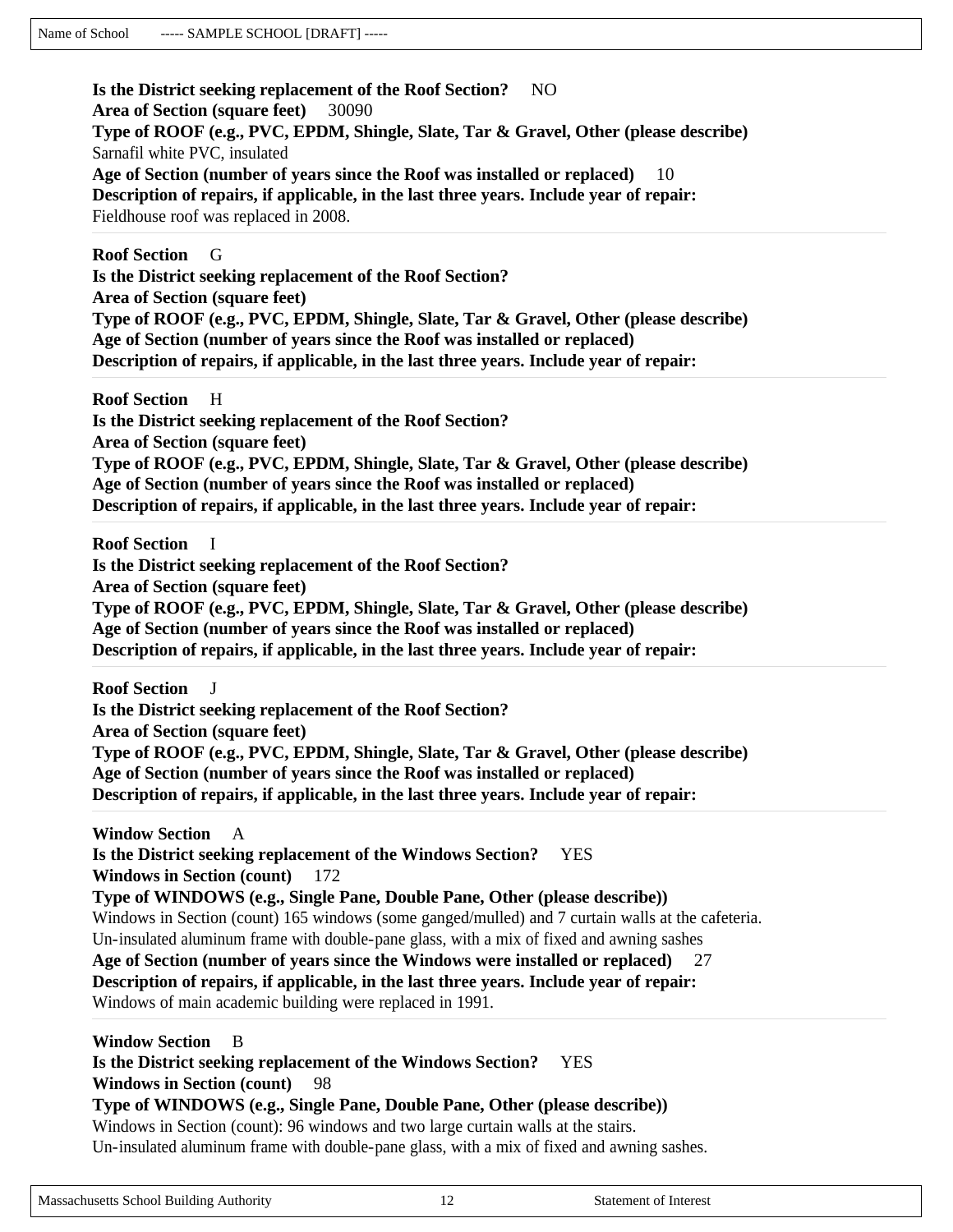**Age of Section (number of years since the Windows were installed or replaced)** 23 **Description of repairs, if applicable, in the last three years. Include year of repair:**  Not applicable

| <b>Window Section</b><br>- C<br>Is the District seeking replacement of the Windows Section?<br><b>YES</b>                                                                                                                                                                                                                                                                                                                                                                                                                                                                                 |  |
|-------------------------------------------------------------------------------------------------------------------------------------------------------------------------------------------------------------------------------------------------------------------------------------------------------------------------------------------------------------------------------------------------------------------------------------------------------------------------------------------------------------------------------------------------------------------------------------------|--|
| <b>Windows in Section (count)</b><br>9<br>Type of WINDOWS (e.g., Single Pane, Double Pane, Other (please describe))<br>Un-insulated aluminum frame with double-pane glass, with a mix of fixed and awning sashes.                                                                                                                                                                                                                                                                                                                                                                         |  |
| Age of Section (number of years since the Windows were installed or replaced)<br>35<br>Description of repairs, if applicable, in the last three years. Include year of repair:<br>Not applicable                                                                                                                                                                                                                                                                                                                                                                                          |  |
| <b>Window Section</b><br>D<br>Is the District seeking replacement of the Windows Section?<br><b>YES</b><br><b>Windows in Section (count)</b><br>2                                                                                                                                                                                                                                                                                                                                                                                                                                         |  |
| Type of WINDOWS (e.g., Single Pane, Double Pane, Other (please describe))<br>Windows in Section (count): 2 curtain walls.                                                                                                                                                                                                                                                                                                                                                                                                                                                                 |  |
| Un-insulated aluminum frame with double-pane glass, with a mix of fixed and awning sashes.<br>Age of Section (number of years since the Windows were installed or replaced)<br>23<br>Description of repairs, if applicable, in the last three years. Include year of repair:<br>Not applicable                                                                                                                                                                                                                                                                                            |  |
| <b>Window Section</b><br>Е<br>Is the District seeking replacement of the Windows Section?<br><b>YES</b><br><b>Windows in Section (count)</b><br>72<br>Type of WINDOWS (e.g., Single Pane, Double Pane, Other (please describe))<br>Windows in Section (count): 56 windows, 3 pyramidal skylights, and 13 curtain walls.<br>Un-insulated aluminum frame with double-pane glass, fixed.<br>Age of Section (number of years since the Windows were installed or replaced)<br>23<br>Description of repairs, if applicable, in the last three years. Include year of repair:<br>Not applicable |  |
| <b>Window Section</b><br>F<br>Is the District seeking replacement of the Windows Section?<br><b>YES</b><br><b>Windows in Section (count)</b><br>30<br>Type of WINDOWS (e.g., Single Pane, Double Pane, Other (please describe))<br>Windows in Section (count): 18 windows and 12 curtain walls.<br>Un-insulated aluminum frame with double-pane glass, with a mix of fixed and awning sashes.<br>Age of Section (number of years since the Windows were installed or replaced)<br>23                                                                                                      |  |
| Description of repairs, if applicable, in the last three years. Include year of repair:<br>Not applicable                                                                                                                                                                                                                                                                                                                                                                                                                                                                                 |  |
| <b>Window Section</b><br>G<br>Is the District seeking replacement of the Windows Section?<br><b>Windows in Section (count)</b><br>Type of WINDOWS (e.g., Single Pane, Double Pane, Other (please describe))<br>Age of Section (number of years since the Windows were installed or replaced)<br>Description of repairs, if applicable, in the last three years. Include year of repair:                                                                                                                                                                                                   |  |
| <b>Window Section</b><br>H                                                                                                                                                                                                                                                                                                                                                                                                                                                                                                                                                                |  |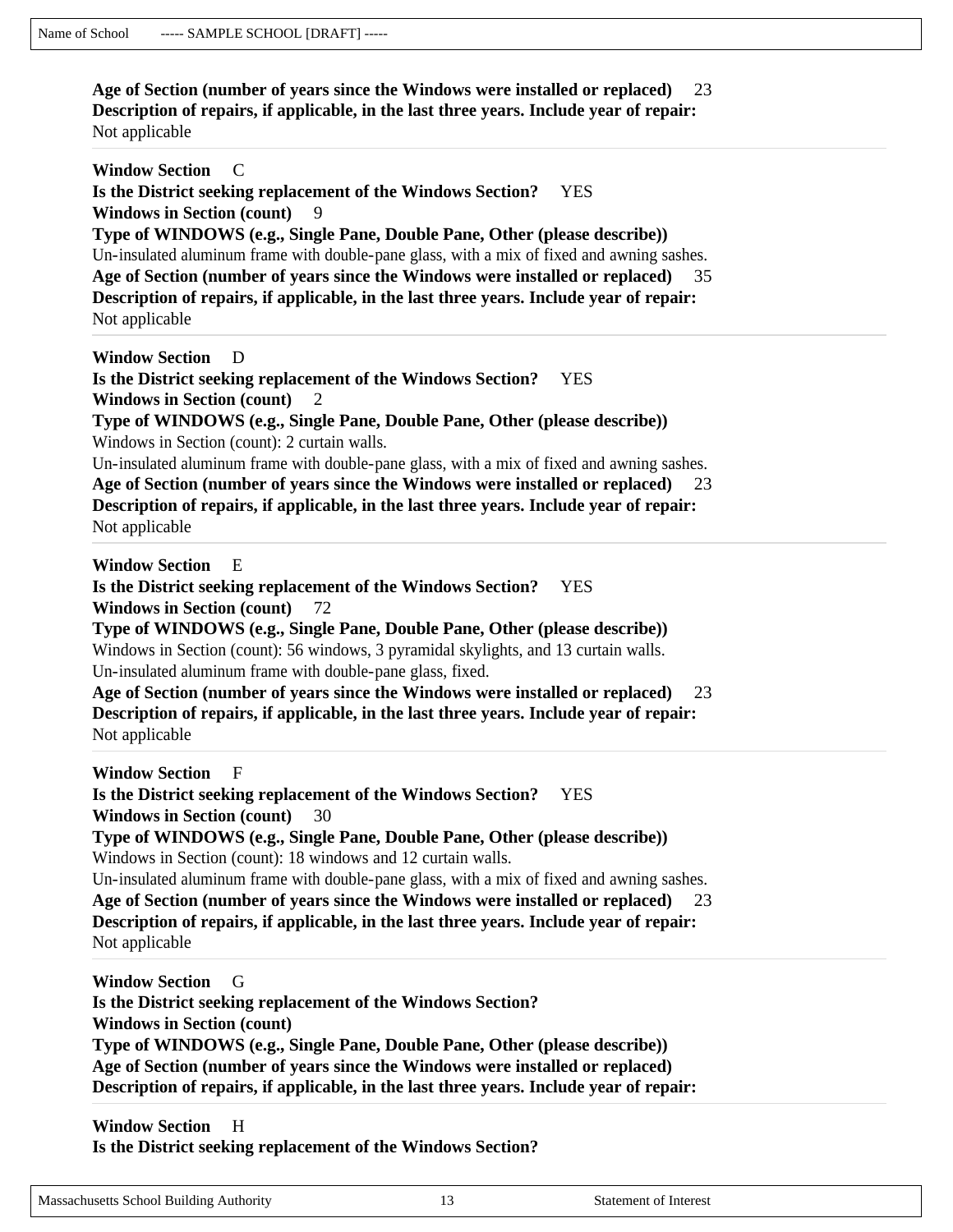**Windows in Section (count) Type of WINDOWS (e.g., Single Pane, Double Pane, Other (please describe)) Age of Section (number of years since the Windows were installed or replaced) Description of repairs, if applicable, in the last three years. Include year of repair:** 

**Window Section** I **Is the District seeking replacement of the Windows Section? Windows in Section (count) Type of WINDOWS (e.g., Single Pane, Double Pane, Other (please describe)) Age of Section (number of years since the Windows were installed or replaced) Description of repairs, if applicable, in the last three years. Include year of repair:** 

**Window Section** J **Is the District seeking replacement of the Windows Section? Windows in Section (count) Type of WINDOWS (e.g., Single Pane, Double Pane, Other (please describe)) Age of Section (number of years since the Windows were installed or replaced) Description of repairs, if applicable, in the last three years. Include year of repair:** 

#### **MECHANICAL and ELECTRICAL SYSTEMS: Please provide a detailed description of the current mechanical and electrical systems and any known problems or existing conditions (maximum of 5000 characters).**

FIRE PROTECTION: Automatic fire suppression system covers the fieldhouse, lobby, science wing, shop wing in the Collins Center, and kitchen exhaust hoods. PROBLEM: Other areas not protected.

PLUMBING: Building has municipal sewer and water. Domestic water service is 6" with 3" meter and pressure-reducing valve. Main domestic cold-water distribution is 4", mostly distributed in pipe trenches for maintenance. Copper distribution piping: fair condition, mostly insulated. Domestic hot water is from gas-fired storage heater, with mixing valve to prevent scalding, and circulation pumps. Gas piping: black steel with screwed and welded joints, fair condition. Cast iron rain leaders and storm and sanitary drains: fair condition. Acid waste and vent piping: hub-less dur-iron with mechanical couplings.

Plumbing fixtures: fair condition, some replaced recently. Water closets and urinals have mix of manual and batteryoperated sensor flush valves. Lavatories have hot and cold handle faucets with no mixing valves. PROBLEM: Some classroom sinks are non-accessible. PROBLEM: insufficient number of accessible toilet compartments. Drinking fountains: wall-hung stainless steel, some with bottle-filling stations. Janitor sinks: trap standard-mounted, enameled cast iron, and faucets with vacuum breakers. Kitchen fixtures: fair condition, grease interceptors at pot-washing sinks. Science classroom sinks: resin with potable cold and hot water faucets with vacuum breakers. PROBLEM: No central acid neutralization system. Emergency showers: cold water with floor drains. Classrooms have emergency gas shut-off.

HVAC: 3 gas-fired boilers provide hot water circulated to air handlers, unit vents, fin-tube, unit heaters, and convectors. Base-mounted end suction pumps are run with lead/lag alternating controllers with variable frequency drive. Inline boiler pumps create a primary/secondary heating system for better supply and return temperature control. Wall-mounted unit ventilators heat and ventilate classrooms. To control CO2 levels in overcrowded classrooms, CO2 sensors were installed. To provide air exchange to satisfy air-quality goals, unit vents blow constantly and bring in fresh air much of the day. Fresh air is delivered at a lower temperature than where the heat is set, so as to not overheat the rooms. PROBLEM: Incoming air feels cool, creating "wind-chill" for the rooms' inhabitants. PROBLEM: Old unit vents have only a single delivery point and an internal fan; units are loud and students nearest the units are distracted by noise. Cafeteria is heated and ventilated with unit vents. PROBLEM: AHS lacks energy recovery ventilators for preheating of ventilation air. PROBLEM: HVAC systems are controlled with pneumatic controls, with some components upgraded to Johnson Controls DDC; pneumatic air tubes crack frequently. Air handlers with full air conditioning serve administrative offices, media center, and 11 classrooms. Cooling of Collins Center is from rooftop condensing units with R-22 refrigerant, which will be phased out for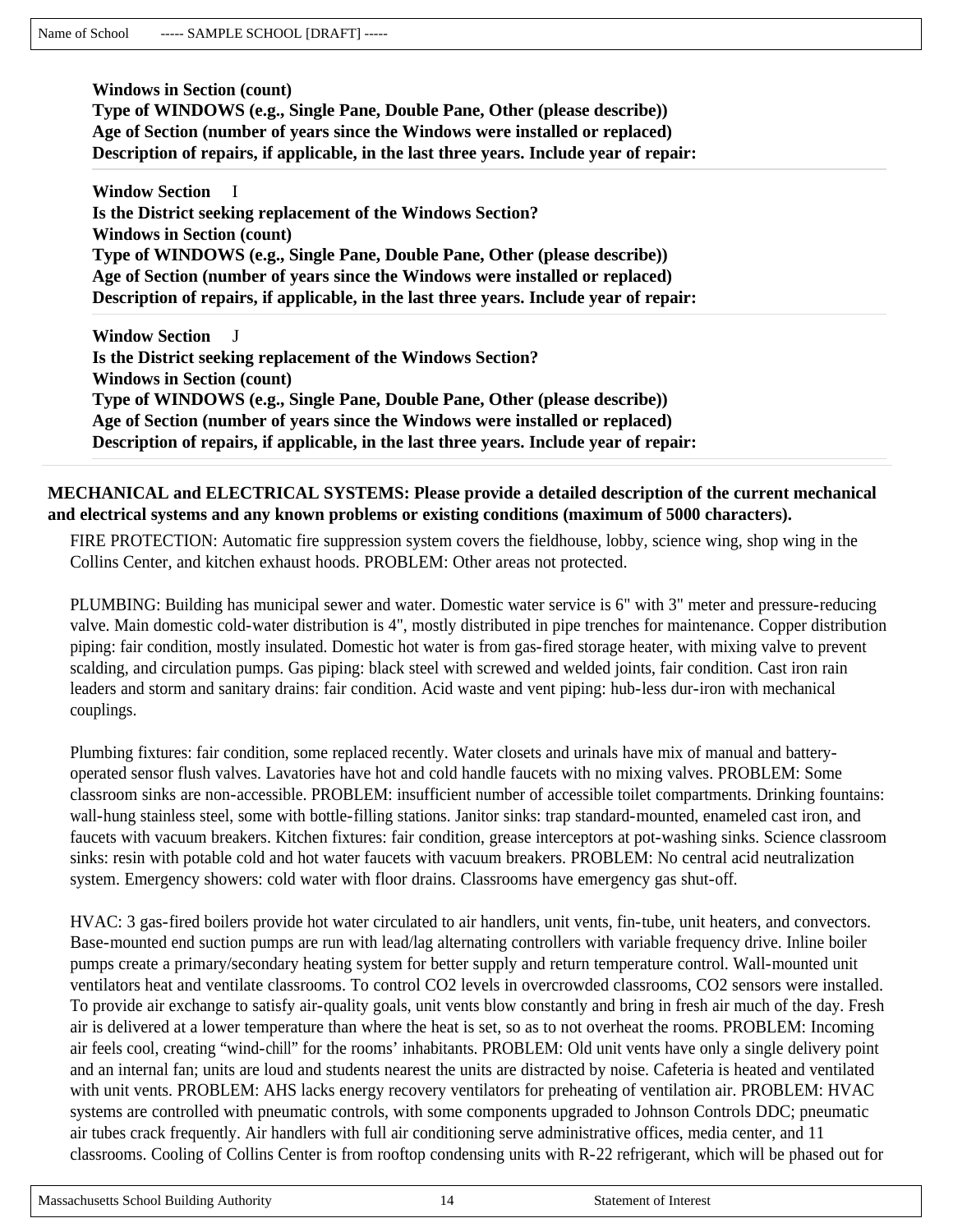purchase in 2020. Air handlers provide heat and ventilation to kitchen, lobby, locker rooms, gymnasium, and mechanical room. Rooftop units provide heat and ventilation to fieldhouse and science wing, using 44% ethylene glycol to prevent freezing. Exhaust fans and intake/relief hoods on roof: fair condition. PROBLEM: Kitchen exhaust hoods are old and lack visible UL listings; hoods, ducts, and fans may not meet current code. Hoods have fire suppression system.

ELECTRICAL: Electrical service was upgraded in 1994 to 3,000 Amp, 277/480V, 3 Phase, 4 Wire. Main switchboard: good condition. Collins Center is on switchboard with 1200 Amp breaker, 3 sets of 4# 600 MCM, 3/0 ground. Electrical distribution equipment and branch circuits in 1995 addition: fair condition. PROBLEM: Distribution equipment in older parts of building: poor condition. Receptacles added in 1995 are in surface-mount wire mold, not conduit. PROBLEM: Too few receptacles in most classrooms, supplemented with plug strips and extension cords. PROBLEM: GFCI protection is not at all required locations.

Emergency power is 277/480 Volt, 3 Phase, 4 Wire service, 250 KW gas-fired diesel generator. Generator and 60 gallon diesel tanks are indoors. Generator serves a single automatic transfer switch. Emergency distribution panel serves emergency lighting via MI cable and optimal standby loads for elevator and mechanical equipment. PROBLEM: Lifesafety lighting and optional standby loads are not separated per NEC Article 700. Supplemental emergency battery units exist throughout. Exit signs are operational: fair condition.

Fire alarm system was upgraded in 1995: fair condition. PROBLEM: Notification appliances do not meet current code for full voice evacuation. Control panels in school and Collins Center are networked via fiber. School and Collins Center are on separate fire alarm systems. Alarm transmission to fire department is via radio master box.

**Boiler Section** 

**Is the District seeking replacement of the Boiler?** YES

Is there more than one boiler room in the School? NO

**What percentage of the School is heated by the Boiler?** 95

**Type of heating fuel (e.g., Heating Oil, Natural Gas, Propane, Other)** 

Primarily natural gas, plus supplemental electric baseboard heat in the perimeter of the Collins Center.

**Age of Boiler (number of years since the Boiler was installed or replaced)** 23

**Description of repairs, if applicable, in the last three years. Include year of repair:** 

Three Weil Mclain boilers make up the boiler plant installed in 1995 and provide heat to the entire school. Each boiler uses natural gas and has an output of 5,520 MBH. Heating hot water is circulated to all air handlers, unit ventilators, fin-tube radiation, unit heaters, convectors, etc., using base-mounted end suction pumps. The pumps are controlled by lead/lag alternating controllers and each has an associated variable frequency drive (VFD). The three existing boilers are 23 years old and nearing the end of their expected useful life.

In 2013, inline boiler pumps were added to make the system a primary/secondary heating system and to achieve better supply and return water temperature control.

A full-time boiler mechanic circulates among Andover buildings and extends the life of the boiler plants.

Recent repairs:

Feb. 2015 – boiler #2 flame failure – replaced base and module control May 2015 – boiler #2 flame failure – replaced programmer on primary control Dec. 2015 – boiler #2 not working – replaced proving switch; unfroze primary control Jan. 2016 – boiler #3 flame failure – replaced proving switch; reset control Oct. 2016 – no hot water – programmed mixing valve

Andover has a robust preventive maintenance/work order/scheduling system for all mechanical systems. As part of Andover's standard and as need dictates and funds permit, Facilities Department is gradually replacing some schools' conventional boilers with high-efficiency condensing boilers.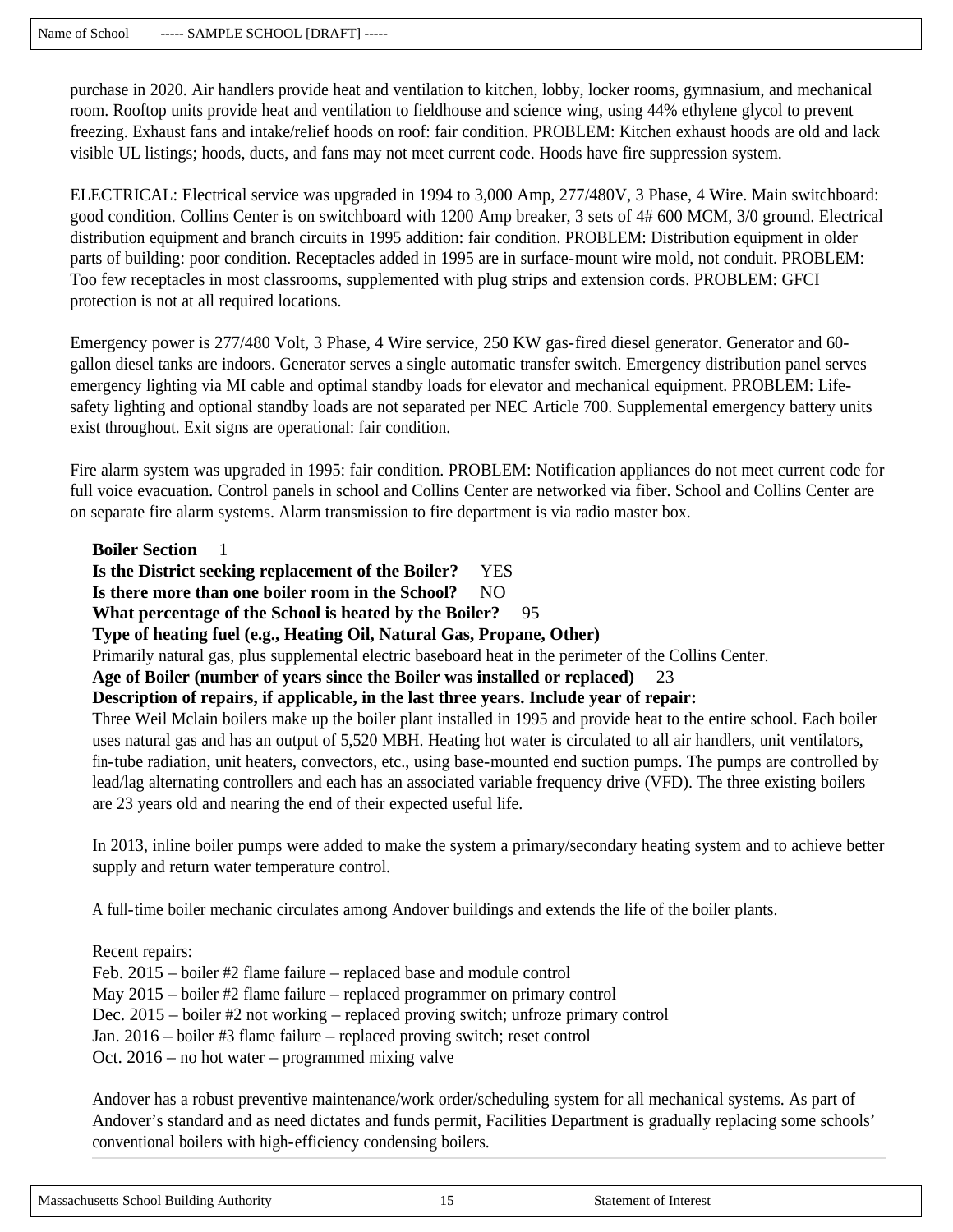**Boiler Section** 2 **Is the District seeking replacement of the Boiler?** NO Is there more than one boiler room in the School? NO What percentage of the School is heated by the Boiler? 0 **Type of heating fuel (e.g., Heating Oil, Natural Gas, Propane, Other)**  NA **Age of Boiler (number of years since the Boiler was installed or replaced)** 0 **Description of repairs, if applicable, in the last three years. Include year of repair:**  NA **Boiler Section** 3 **Is the District seeking replacement of the Boiler?** NO **Is there more than one boiler room in the School?** NO What percentage of the School is heated by the Boiler? 0 **Type of heating fuel (e.g., Heating Oil, Natural Gas, Propane, Other)**  NA Age of Boiler (number of years since the Boiler was installed or replaced) **Description of repairs, if applicable, in the last three years. Include year of repair:**  NA **Boiler Section** 4 **Is the District seeking replacement of the Boiler?** NO **Is there more than one boiler room in the School?** NO **What percentage of the School is heated by the Boiler?** 0 **Type of heating fuel (e.g., Heating Oil, Natural Gas, Propane, Other)**  NA **Age of Boiler (number of years since the Boiler was installed or replaced)** 0 **Description of repairs, if applicable, in the last three years. Include year of repair:**  NA **Boiler Section** 5 **Is the District seeking replacement of the Boiler?** NO Is there more than one boiler room in the School? NO What percentage of the School is heated by the Boiler? 0 **Type of heating fuel (e.g., Heating Oil, Natural Gas, Propane, Other)**  NA **Age of Boiler (number of years since the Boiler was installed or replaced)** 0 **Description of repairs, if applicable, in the last three years. Include year of repair:**  NA **Boiler Section** 6 **Is the District seeking replacement of the Boiler? Is there more than one boiler room in the School? What percentage of the School is heated by the Boiler? Type of heating fuel (e.g., Heating Oil, Natural Gas, Propane, Other) Age of Boiler (number of years since the Boiler was installed or replaced) Description of repairs, if applicable, in the last three years. Include year of repair: Boiler Section** 7 **Is the District seeking replacement of the Boiler? Is there more than one boiler room in the School?** 

**What percentage of the School is heated by the Boiler?**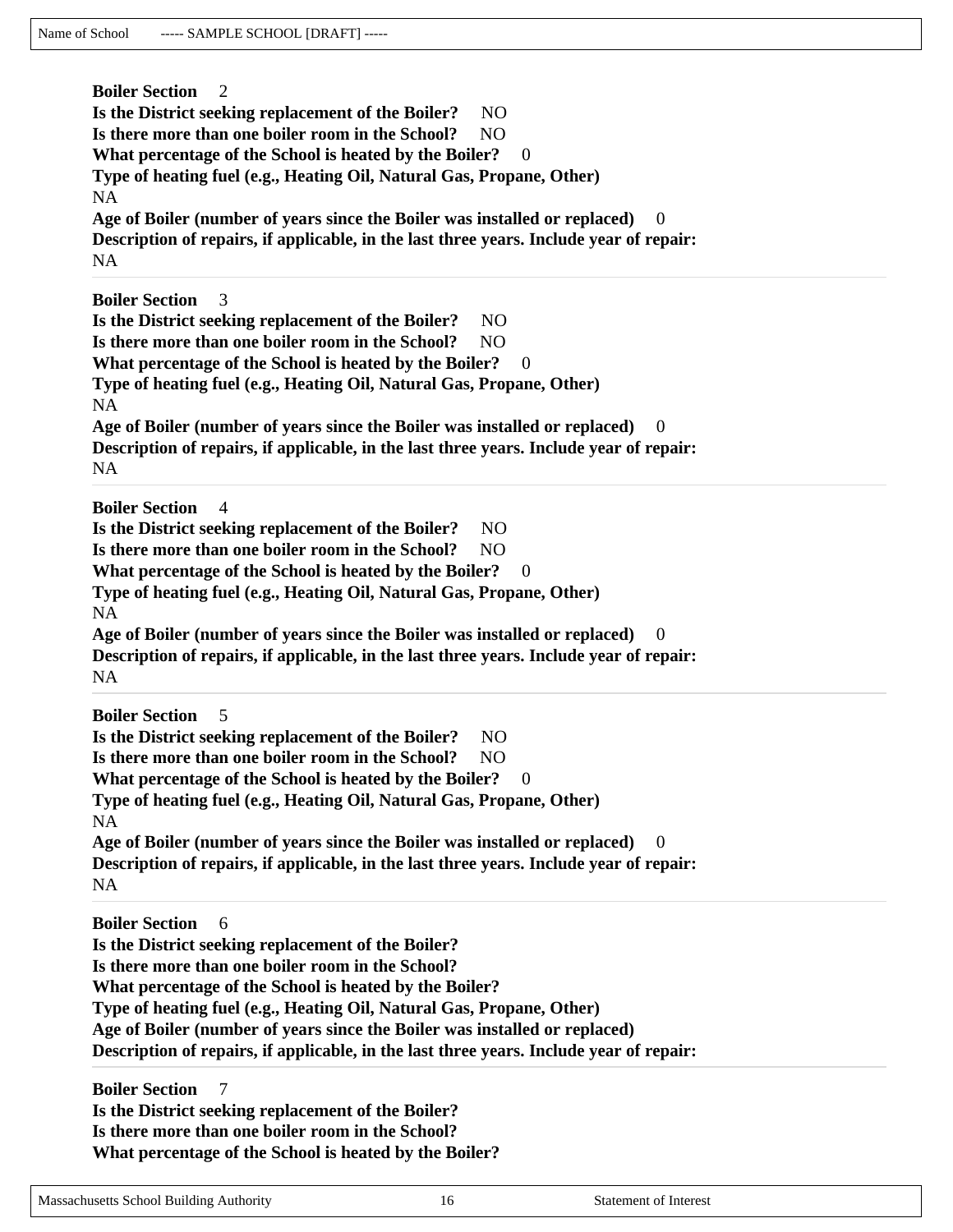**Type of heating fuel (e.g., Heating Oil, Natural Gas, Propane, Other) Age of Boiler (number of years since the Boiler was installed or replaced) Description of repairs, if applicable, in the last three years. Include year of repair:** 

**Boiler Section** 8 **Is the District seeking replacement of the Boiler? Is there more than one boiler room in the School? What percentage of the School is heated by the Boiler? Type of heating fuel (e.g., Heating Oil, Natural Gas, Propane, Other) Age of Boiler (number of years since the Boiler was installed or replaced) Description of repairs, if applicable, in the last three years. Include year of repair:** 

**Boiler Section** 9 **Is the District seeking replacement of the Boiler? Is there more than one boiler room in the School? What percentage of the School is heated by the Boiler? Type of heating fuel (e.g., Heating Oil, Natural Gas, Propane, Other) Age of Boiler (number of years since the Boiler was installed or replaced) Description of repairs, if applicable, in the last three years. Include year of repair:** 

**Boiler Section** 10 **Is the District seeking replacement of the Boiler? Is there more than one boiler room in the School? What percentage of the School is heated by the Boiler? Type of heating fuel (e.g., Heating Oil, Natural Gas, Propane, Other) Age of Boiler (number of years since the Boiler was installed or replaced) Description of repairs, if applicable, in the last three years. Include year of repair:** 

#### **Has there been a Major Repair or Replacement of the HVAC SYSTEM?** YES **Year of Last Major Repair or Replacement:(YYYY)** 1995 **Description of Last Major Repair or Replacement:**

The 1995 addition/renovation replaced: boilers; unit ventilators in classrooms and cafeteria; air handling units with cooling for offices, media center, and interior classrooms; air handling units without cooling for kitchen, lobby, locker rooms, gymnasiums, fieldhouse and mechanical spaces.

The school's heating medium is hot water provided by 3 oil and natural gas fired hot water boilers. Classrooms have individual unit ventilators. Air handler with DX and hot water coils provides the media center HVAC. Main office area's HVAC is provided by rooftop units with terminal reheat VAV boxes and hot water baseboard. Gym and fieldhouse have multiple air handlers with hot water coils. Collins Center auditorium's HVAC is provided by 6 rooftop units (11 years old) with electric cooling and gas heat. Several perimeter rooms in Collins Center (band and chorus rooms and associated offices) have electric baseboard heat.

Facilities Department receives a continuing stream of work orders for the AHS HVAC system. PROBLEM: Due to its age, the system requires more maintenance to keep temperatures at a comfortable level in every season. PROBLEM: Repairs cannot always be made the same day, making teaching-learning uncomfortable. PROBLEM: All classroom unit ventilators are controlled by an aging, high-maintenance, and very expensive pneumatic system. The pneumatic air tubes frequently crack, again making it difficult to maintain control of the system.

**Has there been a Major Repair or Replacement of the ELECTRICAL SERVICES AND DISTRIBUTION SYSTEM?** YES **Year of Last Major Repair or Replacement:(YYYY)** 1996 **Description of Last Major Repair or Replacement:**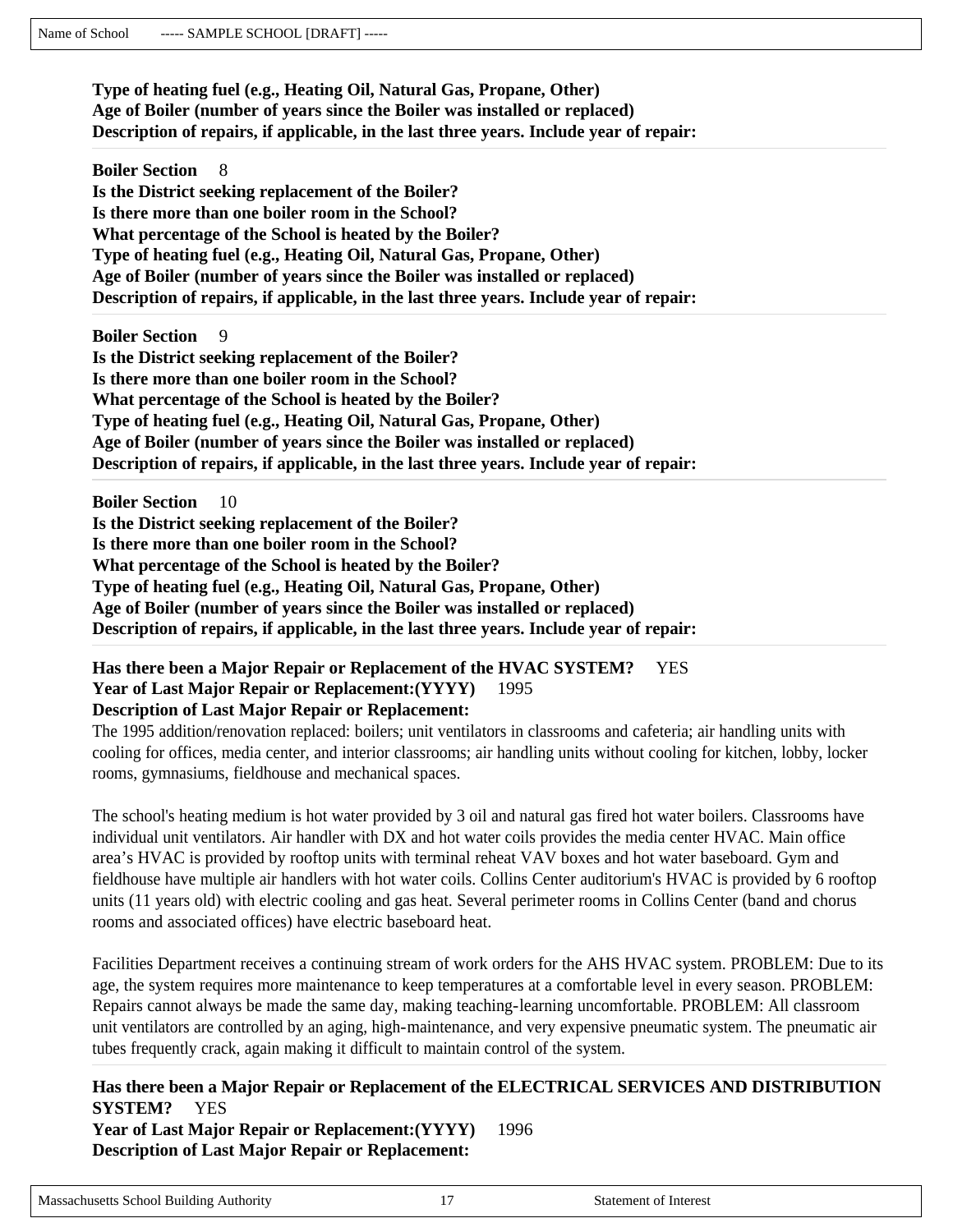Main switchgear, generator, and panels were replaced in 1995; no major repairs since. Existing Cutler Hammer main switchboard: good condition; serves Collins Center with 1200 Amp breaker and three sets of 4# 600 MCM and 3/0 ground.

1995 building addition/renovation included electrical service upgrade to 3000 Amp, 277/480V, 3 Phase, 4 Wire service; installation of gas-fired diesel generator; and installation of distribution equipment and branch circuits for fieldhouse, lobby, and science wing. Branch circuitry in 1995 section: fair condition. Existing 250 KW natural gas fired generator: fair condition, but does not comply with current code. PROBLEM: Distribution equipment in pre-1995 building: poor condition.

Interior lighting varies from excellent LED to fair 2x4 troffers with fluorescent fixtures. Exterior lighting: fair condition, but is not LED.

PROBLEM: Main Electric Room door hardware does not comply with NEC and lacks panic hardware. NFPA 101 life safety code requires Exit signs both high and low when service equipment exceeds 1200 Amp. Electrical subpanels are located throughout building—in closets and in exposed public areas. PROBLEM: Panels are circuit breaker type; however, all pre-1994 panels are obsolete and in poor condition. PROBLEM: Plug mold in laboratories is deteriorating. A number of extension cords and plug strips are in use and can create a safety issue. PROBLEM: Some kitchen receptacles lack GFCI protection.

## **BUILDING INTERIOR: Please provide a detailed description of the current building interior including a description of the flooring systems, finishes, ceilings, lighting, etc. (maximum of 5000 characters).**

AHS interiors are clean and well maintained, but many materials are worn and beyond their useful life.

EXPOSED STRUCTURE: 1966 Sections A and D are concrete frame structures with exposed, unpainted concrete columns, sheer walls, stairs, beams, floors, and roof deck. The 1995 fieldhouse, art rooms, and lobby have exposed steel trusses, beams, and roof decks.

FLOORS: primarily VCT; carpet in the library, auditorium and some classrooms; quarry tile in entry lobby, lobby stairs and corridors, and kitchen; ceramic tile in bathrooms; poured epoxy in locker rooms; sprung wood in the gymnasium; rubber athletic flooring in the fieldhouse; exposed concrete in mechanical and storage rooms. In Section A, VCT and carpet are installed on top of asbestos floor tile. VCT is in varying condition, with evidence of water damage at lower levels and cracking above unstable substrates. Carpet is worn, except for recently installed carpet in the Collins Center.

PARTITIONS: Primarily painted CMU; unpainted brick in the library, entry and Collins Center lobby; GWB over metal studs in the administrative suite and where rooms have been added or subdivided; ceramic tile in toilet rooms. Walls are in good condition; however, areas with unpainted brick are dark.

DOORS & BORROWED LITES: Primarily hollow metal frames with flush wood doors in good but worn condition. There is minimal glass at classroom doors, so very little visibility into and out of rooms. Hardware is in good condition and generally compliant with access and life-safety codes.

CEILINGS: Primarily suspended acoustic tile ceilings, in varying conditions. The windowless library and gym have no ceilings, leading to poor acoustics and a perception that the spaces are dark because there is no surface to reflect light.

LIGHTING: Facilities is currently replacing T5 fluorescents with LED fixtures, and is replacing ceilings as part of this effort. Facilities has retrofit the Dunn Gym, fieldhouse, Collins Center stage lighting, some bathrooms, and all academic hallways with LED lighting over the past 5 years. There is currently a grant application in process to retrofit the Collins Center hallways, band, and choral rooms. If awarded, that work would be completed in 2018. The district hopes to move towards classroom retrofits as well, but no exact plans have been formulated.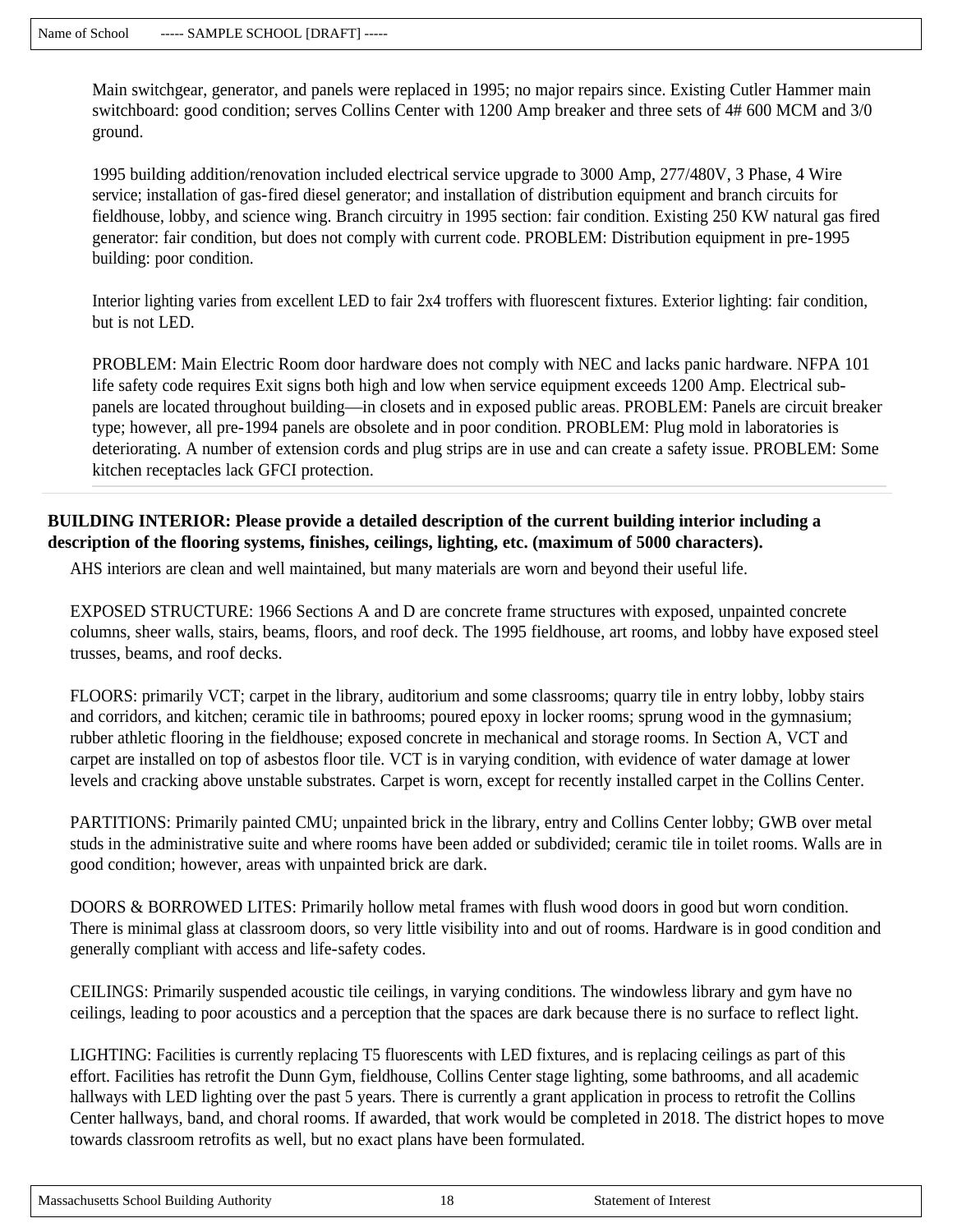CASEWORK: Core classrooms do not have storage units; at classrooms' current sizes, there is no space for casework. Science labs have worn and outdated fixed casework (storage cabinets, shelving) that can't accommodate varied classroom activities or be easily altered to support curricular changes.

CORRIDORS & STAIRS: Corridors and stairs in the 1966 building are narrow with no natural light. Corridors are lined with rarely used, full-height lockers set on masonry curbs. Borrowed lites provide views from the corridor into the library, but most rooms have minimal glazing and limited views, increasing the sense of confinement in this part of the building. New sections of the building have wider, brighter corridors and stairs; however, multiple levels and stairs cause navigational confusion for visitors. The 1995 entry has an excessively large lobby, corridors, and main stair that are not effective program space.

ELEVATOR: One elevator at the entry serves the whole building, providing access to all spaces except upper levels of the Collins Center. The elevator meets accessibility code requirements, but due to the length of the building and multiple nonaligned levels, the single elevator does not effectively support the needs of students or faculty with mobility issues. If a student is in class in the far corner of the science wing and the next class is in the far corner of the floor below, s/he would need to travel 600 feet to the elevator and another 600 feet to the next class—a distance that approaches one-quarter of a mile. In practice, AHS must schedule classes for mobility-challenged students in rooms near the elevator, preventing them from access to the full range of courses offered. Such scheduling may not be feasible for temporary issues, such as a broken ankle.

TOILET ROOMS: Facilities is in the process of updating toilet rooms, with a few renovated each year. Renovations include replacing floors and wall tiles, toilet partitions, accessories, plumbing fixtures and fittings, and light fixtures. Roughly 10% of the toilet rooms have been renovated, with the remaining scheduled for completion over the next 10 years.

#### **PROGRAMS and OPERATIONS: Please provide a detailed description of the current grade structure and programs offered and indicate whether there are program components that cannot be offered due to facility constraints, operational constraints, etc. (maximum of 5000 characters).**

Andover High School serves grades 9-12, plus special needs students in a program for ages 18-22.

AHS follows the MA Core requirements for high school program of studies. Students are expected to have 4 years of English and math, 3 years of lab sciences and history/social studies, 2 years of a world language, 1.5 credits in either the arts or digital learning, and follow state law for PE/health. Most students have an opportunity for 3.5 credits of elective offerings.

In addition to standard core requirements, AHS offers AP programs, dual enrollment, a global engagement endorsement, virtual and on-line learning, and the AVID support program. Virtual coursework is completed in the office of the director of guidance because no library, classroom, or alternative space is available. Each department is limited in what courses it can offer, based on enabling all students to meet graduation requirements. The school has a contract with VHS (Virtual High School) to assist in offering students additional course offerings, but lacks a dedicated distance learning space, which also hinders the school's ability to create its own virtual learning consortium.

Additional advanced or tangential courses, regardless of interest, cannot be offered because of space constraints. For example, AHS offers fewer sections of Psychology than requested because those classrooms and additional teaching sections must be used to fulfill graduation requirements. The same pattern exists in visual arts, dramatic arts, engineering, computer programming, English language arts, world language, physical education, health, and social studies.

AHS is unable to offer students in social studies courses a space to meet, debate, and discuss relevant issues. Students and classes are not able to combine to collaborate or to share the ideas presented in the courses. Social studies and English classes are a natural fit for interdisciplinary work and combined course work, but AHS has only one room large enough for this type of course.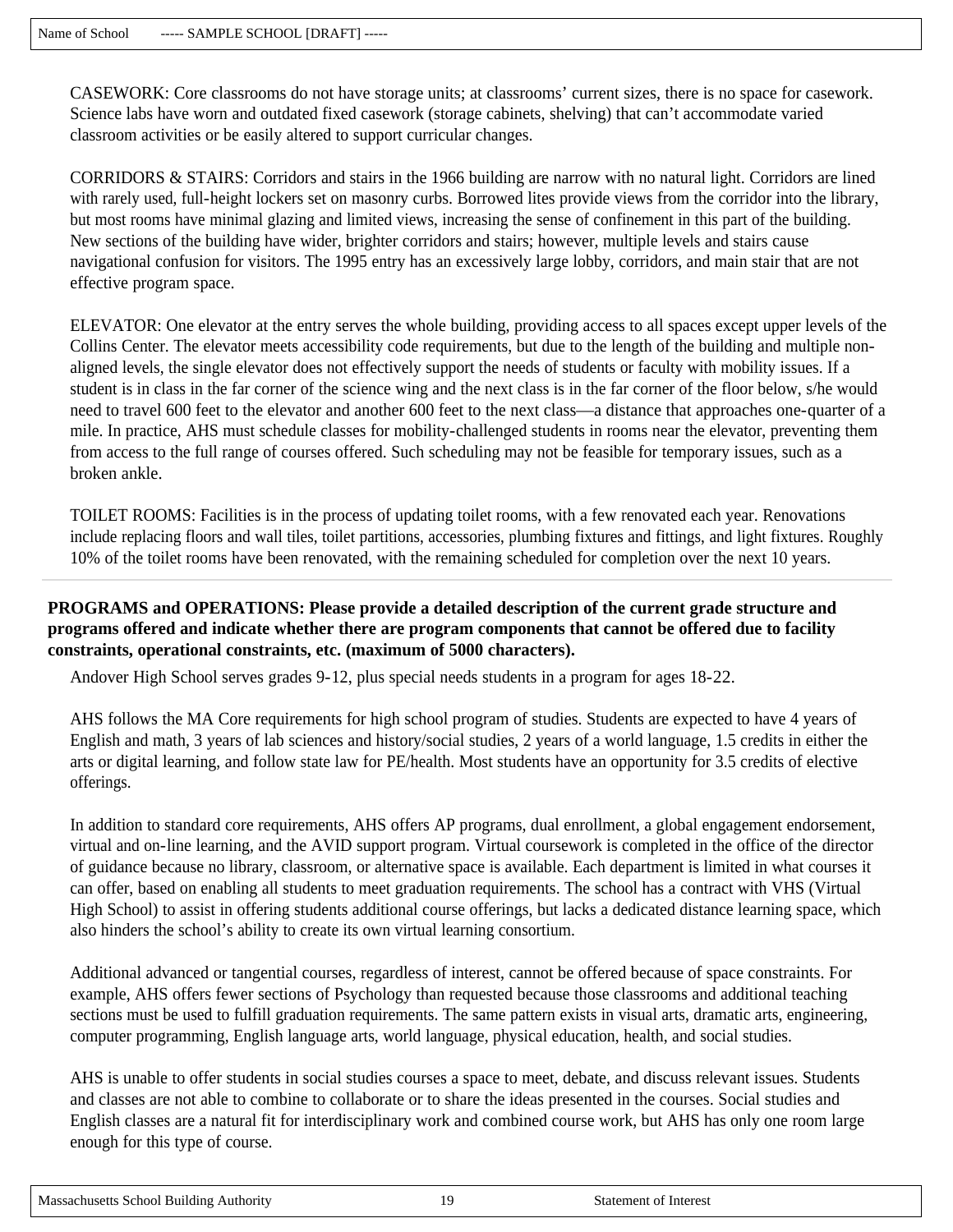Students learn science best through experimentation and hands-on applications. Science courses are taught in small lecture-style classrooms and separate labs. With the small size of the science classrooms and the large numbers of students that move through the classes, there is little opportunity for individual students to engage in those personalized activities. Any use of science labs must be scheduled in advance and cannot be easily integrated with lectures or non-lab group work. The lab arrangement is driving curriculum instead of the other way around.

There is no medium-sized space where 2 or 3 classes can come together to work, discuss, and collaborate. There are no opportunities for students to gather to hear any type of speaker in a smaller venue outside the Collins Center. There are no small-group rooms for student collaboration and project-based learning.

Art rooms are located in the basement, lack natural light and are too small to accommodate current class size and demand, especially in photography, ceramics, and digital design. Space limitations reduce the scope of any student art exploration. Space to store large art projects is virtually non-existent. The basement lacks visibility and there are no areas to display student work, so students are often unaware of the art curriculum. A dance program that was a physical education component is no longer offered due to lack of space.

The special education program for ages 18-22 had to be moved to the Central Office for lack of space at AHS. Other special education classes are housed in inadequate spaces and there is no space for a program for students with emotional disabilities. Several badly needed support services—another psychologist, drug and alcohol counseling, mental health clinic—are not available because of lack of office space.

AHS has a prototype space for applying current research in educational pedagogy, but it is grossly inadequate for the entire school community. Teachers are limited in promoting the design thinking process because of the lack of engineering and maker spaces or collaborative learning commons. Students can't see each other engaged in the creative process because spaces are tucked away in corners and remote sections of the school. The prototype space lacks electrical and mechanical capacity, and inhibits true building opportunities because of space and infrastructure. With only one dedicated available design space for students to engage in a design thinking process, teachers find it difficult to schedule time there because of high demand.

AHS hosts a robotics club but is unable to capitalize on this interest during the school day because there is space for only an introductory robotics course. Similarly, AHS can offer only two introductory courses in Engineering —one in Mechanical  $& Civil$  and the other in Electrical  $& Energy$ .

## **EDUCATIONAL SPACES: Please provide a detailed description of the Educational Spaces within the facility, a description of the number and sizes (in square feet) of classrooms, a description of science rooms/labs including ages and most recent updates, a description of the cafeteria, gym and/or auditorium and a description of the media center/library (maximum of 5000 characters).**

Building Sections A and B have 50 core academic classrooms, 18 science classrooms/labs, and 13 special education spaces. The 50 core classrooms are used for all English, Math, Social Studies, and World Language classes. 41 of these rooms are less than 775 sf, with the smallest at 704 sf and the average at 743 sf. Four classrooms fall within the range recommended by the MSBA, averaging 923 sf. Four classrooms averaging 1038 sf accommodate larger-than-average classes but not combined classes. One 1468 sf classroom is regularly used for double-section classes. There are no smallgroup rooms available for core academics. Most rooms have tablet armchairs in a lecture-style arrangement and cannot be readily reconfigured to support group work or other forms of teaching. Classroom technology includes projectors, whiteboards and Wi-Fi.

Science is taught in separate classrooms and labs, with courses scheduled in each on different days. Twelve labs average 1155 sf; six classrooms average 863 sf. This arrangement complicates scheduling between teachers who share the spaces, requires teachers to set up labs multiple times if sections are not taught back-to-back, and precludes the integration of lecture, lab, and group work modes. Science labs have original 1995 equipment and fixed benches that inhibit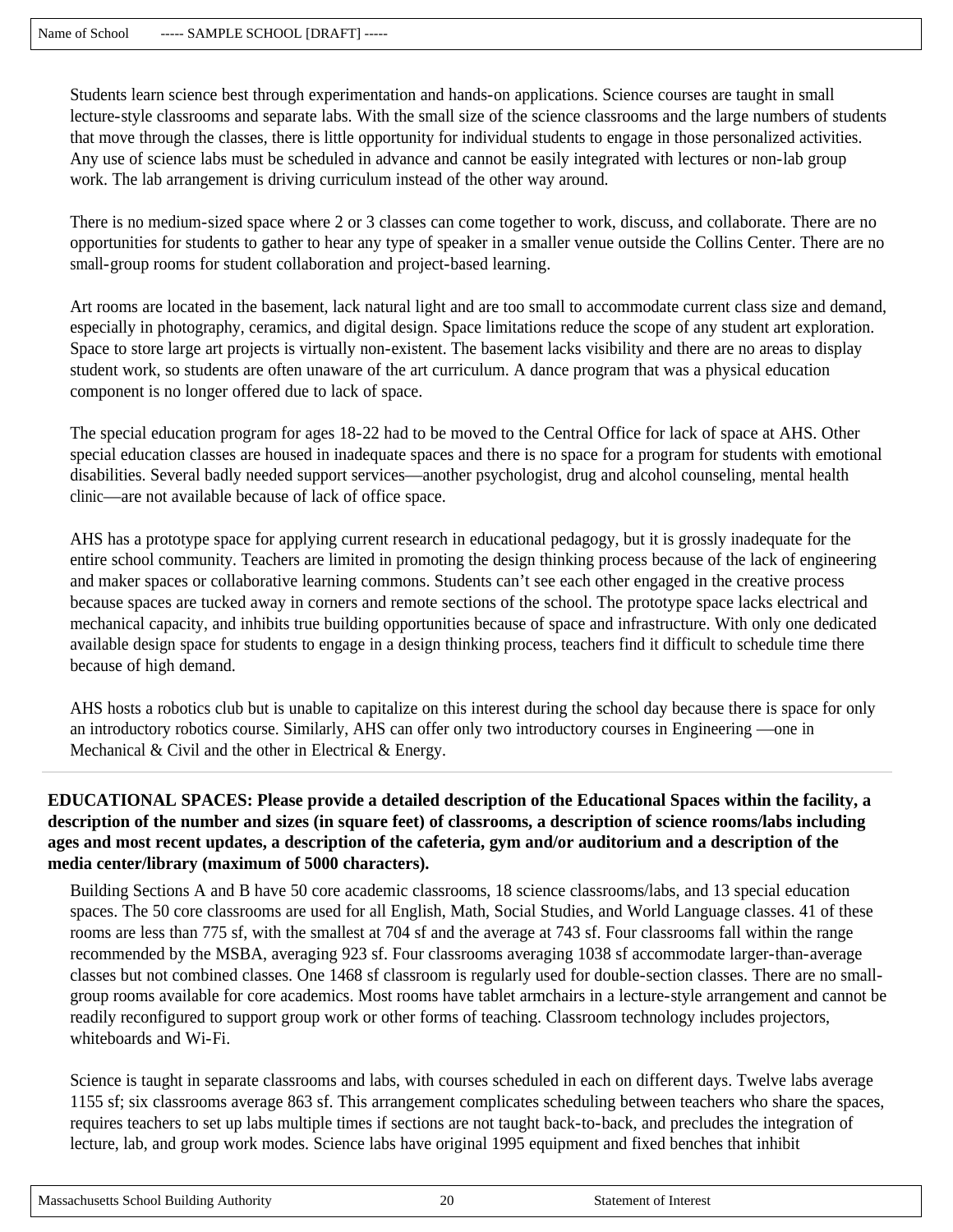collaboration. AHS teaches advanced courses in anatomy and marine biology.

Special needs spaces include one self-contained special education classroom of 1012 sf, two academic support spaces of 923 sf and 1030 sf, and 13 small-group and resource rooms, averaging 378 sf. No special education spaces include toilet rooms. Most rooms were designed as offices, storage rooms, or other support spaces and are inadequately sized for current use. Several programs have two or more people—teachers, paraprofessionals, and peer mentors—assigned to one special needs student, adding to the congestion. Mobility equipment, specialized furniture, and other physical resources further crowd the rooms.

Six visual arts classrooms and a darkroom support general art, ceramics, photography, and digital design/photography. Classrooms average 967 sf, limiting the scale and type of artwork students can work on as well as the number of students who can take specific courses. Art rooms are in the basement of sections A and E. Three of the rooms have skylights; 3 have no natural light.

Technology/Vocational space includes 3 technology/computer classrooms of 1050 sf, located in the library; 2215 sf of film/video production space shared with Andover Public TV; and a music production studio located in a former music storage room. Engineering is taught in a small science classroom. Entrepreneurship/marketing is taught in a former computer lab.

The 38,178 sf Collins Center houses 4608 sf of music space; a 10,331 sf auditorium with 1200 seats; 3497 sf stage; 3598 sf scene shop; 1081 sf in four dressing/green rooms; and several offices. Music rooms are used exclusively by AHS. Other Collins Center spaces are used jointly by AHS, Town, and community groups who rent the space in the evenings and weekends. Shared use of these spaces limits AHS performing arts program offerings.

The Library/Media Center is 7068 sf—about 63 percent of MSBA recommendation. A portion of the library has been converted to an innovation classroom that is not physically or acoustically separated from the library. Other library areas are often used by full classes that need a large open space; e.g., health classes teach CPR there because their classroom is too small. The physical nature of the library—a windowless concrete structure with unpainted brick walls—makes it dark and echoing. Generally, the space is not effective for individual, small group, or full class work.

The 13,007 sf Dunn Gym has an occupancy permit for 1200 people. The gym houses a basketball court with bleacher seating and supports PE as well as athletic teams. The 28,385 sf fieldhouse includes a running track and three basketball courts, and is used for PE, AHS athletic teams, Town sports teams, and Town recreational activities. Five additional spaces, totaling 4979 sf, are used for fitness, weight training, and yoga. A total of 8086 sf is dedicated to locker and team rooms. There are no classrooms nearby, so health is taught in the main academic building. There is sufficient space for PE and sports teams, but finishes are worn and equipment outdated. The 1966 Dunn Gym basketball court, fitness, weight, and yoga rooms have no windows or skylights.

The Cafeteria has about 7300 sf of usable area within a larger space that includes two stairs and a primary circulation route. The stairs and circulation separate dining area from kitchen and serving line, causing disruption for students getting their lunch as well as students just passing through. The serving line is traditional single-file and limits how quickly students can be served. AHS added a deli station in a separate area to relieve some of the congestion.

## **CAPACITY and UTILIZATION: Please provide the original design capacity and a detailed description of the current capacity and utilization of the school facility. If the school is overcrowded, please describe steps taken by the administration to address capacity issues. Please also describe in detail any spaces that have been converted from their intended use to be used as classroom space (maximum of 5000 characters).**

Andover High School was designed in 1965 for 1200 students in grades ten through twelve. In 1995, the science wing, fieldhouse and lobby were added to accommodate the addition of a ninth grade, bringing the planned student body to 1600. At that point, the teaching-learning environment was adequate in terms of space. Enrollment has grown substantially since then and is now at 1782. Complicating the matter, the design of the original building and the addition did not plan for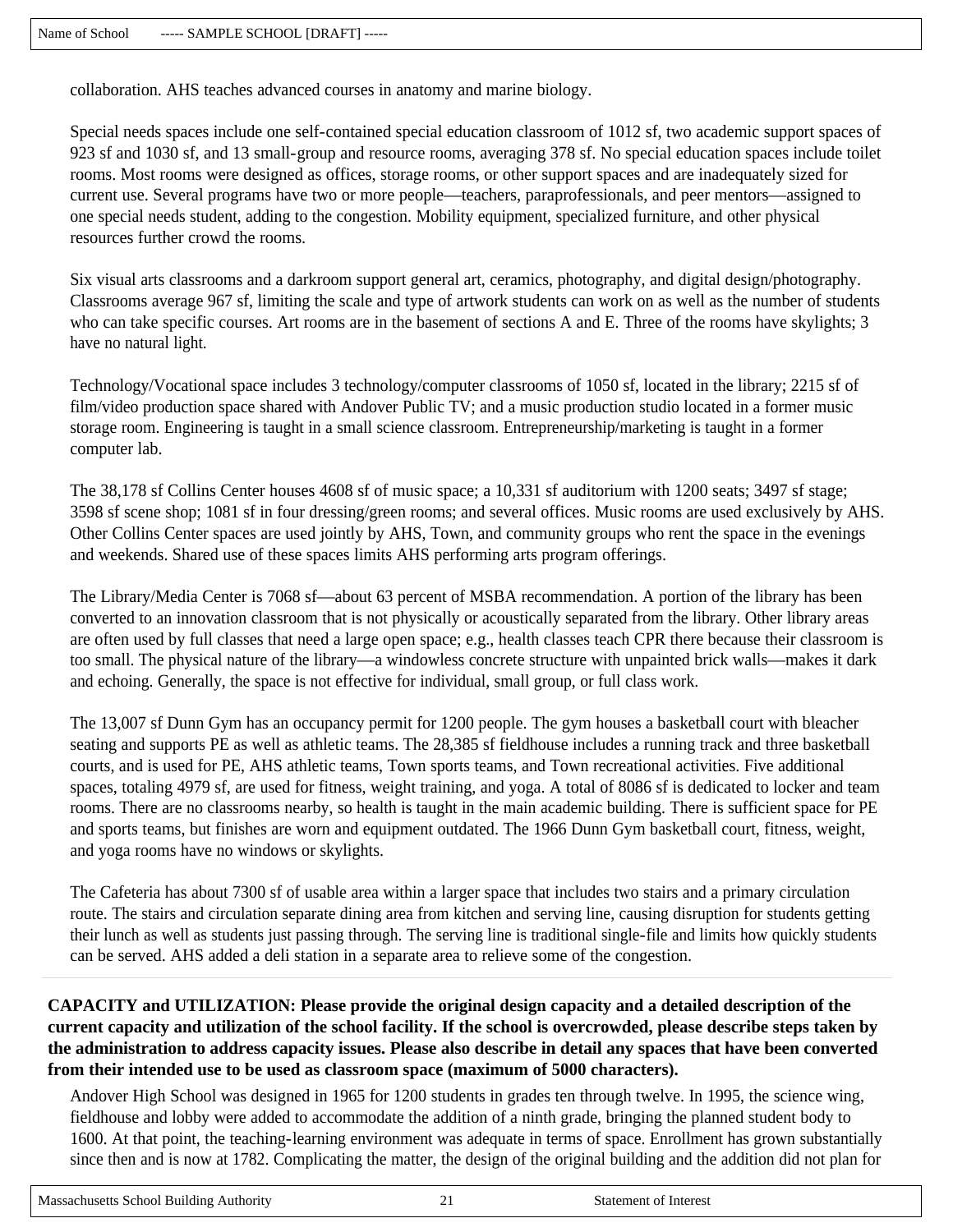growth in the special education and English language learner populations. Although the 1995 renovation was meant to accommodate 1600 students, by current MSBA space standards AHS's core academic space effectively accommodates an enrollment of only 1400 students. That means the school is currently 382 students—or 27%—above capacity. Enrollment has steadily climbed, averaging 1790 students for the past seven years and peaking at 1806 students in 2016- 2017. Projections are for increases in coming years to an enrollment exceeding 1900. Undersized academic spaces compound the problem of overcrowding.

AHS has accommodated the lack of space by increasing the number of students per class, converting non-classroom space into classrooms, and scheduling teaching spaces to 95-100% utilization. However, with 95-100% of the classrooms occupied at all times throughout the day, scheduling is very time consuming and cannot accommodate students' class preferences.

The district and town engaged MGT of America to assess all school and town facilities. MGT released its updated analysis of Andover Public Schools in April 2017. Part of that study looked at "functional capacity," defined as the number of students the school can accommodate given the specific educational programs, the class schedules, and the student-teacher ratios. MGT found that AHS has a functional capacity of 1517 students. It also found that AHS has a current utilization rate of 117%, which is deemed "inadequate." The pressure for space is projected to rise to a utilization rate of 130% by the year 2025.

Based on MGT's findings, the district initiated a feasibility study process and contracted with HMFH Architects to examine space and facility needs at AHS and propose potential solutions. The analysis found that although the fieldhouse and Collins Center auditorium are large, the school's core academic space accommodates only 1400 students, based on current MSBA standards. Even more concerning, space for special needs classrooms and support is only 53% of MSBA guidelines.

About 25 rooms designed for other uses are now used as classrooms. Many of these spaces are too small, are not equipped with appropriate ventilation systems, are not acoustically separated from adjacent spaces, have no windows, or are otherwise substandard as teaching space. Examples include teacher dining space converted to a classroom; book storage rooms converted to small-group instruction spaces; one storage room converted to a small-group instruction space by cutting a doorway into a solid concrete pier; music storage room converted to a music production classroom; teacher planning rooms and offices converted to special needs small-group rooms or resource rooms; theatrical storage area converted to a multimedia lab classroom; sections of the library converted to classroom space; physical education storage rooms and athletic team rooms converted to fitness, yoga, and weight training rooms; section of the scene shop used as a drama classroom. To create a program for students with special needs, a special education teacher workspace was converted into a small classroom that can hold only 8 students. To make up for losing that workspace, a theater closet and small storage area were converted to office space that houses 4 special education teachers.

In addition to the inappropriate physical conditions for use as classrooms, the repurposing to classrooms has displaced the original uses of those rooms, adding pressure to other aspects of the school; e.g., the loss of offices and teacher dining space means there is not adequate teacher planning space; cafeteria and book storage areas are now teacher workrooms; and a career center is now office space.

Class sizes have been maximized based on student demand. Alternate means of attaining credits, such as virtual courses and dual-enrollment courses at area colleges, have been implemented to reduce pressure on class size and space constraints. Limits have been placed on students' use of the library. A fourth lunch period was worked into the schedule so that fewer students would be in the cafeteria at any one time and there would be enough seats for everyone. All Advanced Placement testing was moved to the Old Town Hall because there is no space to administer and proctor the exams at the school. The special education program for ages 18 to 22 was moved off site to the administrative building because there is no space at the high school.

# **MAINTENANCE and CAPITAL REPAIR: Please provide a detailed description of the district's current**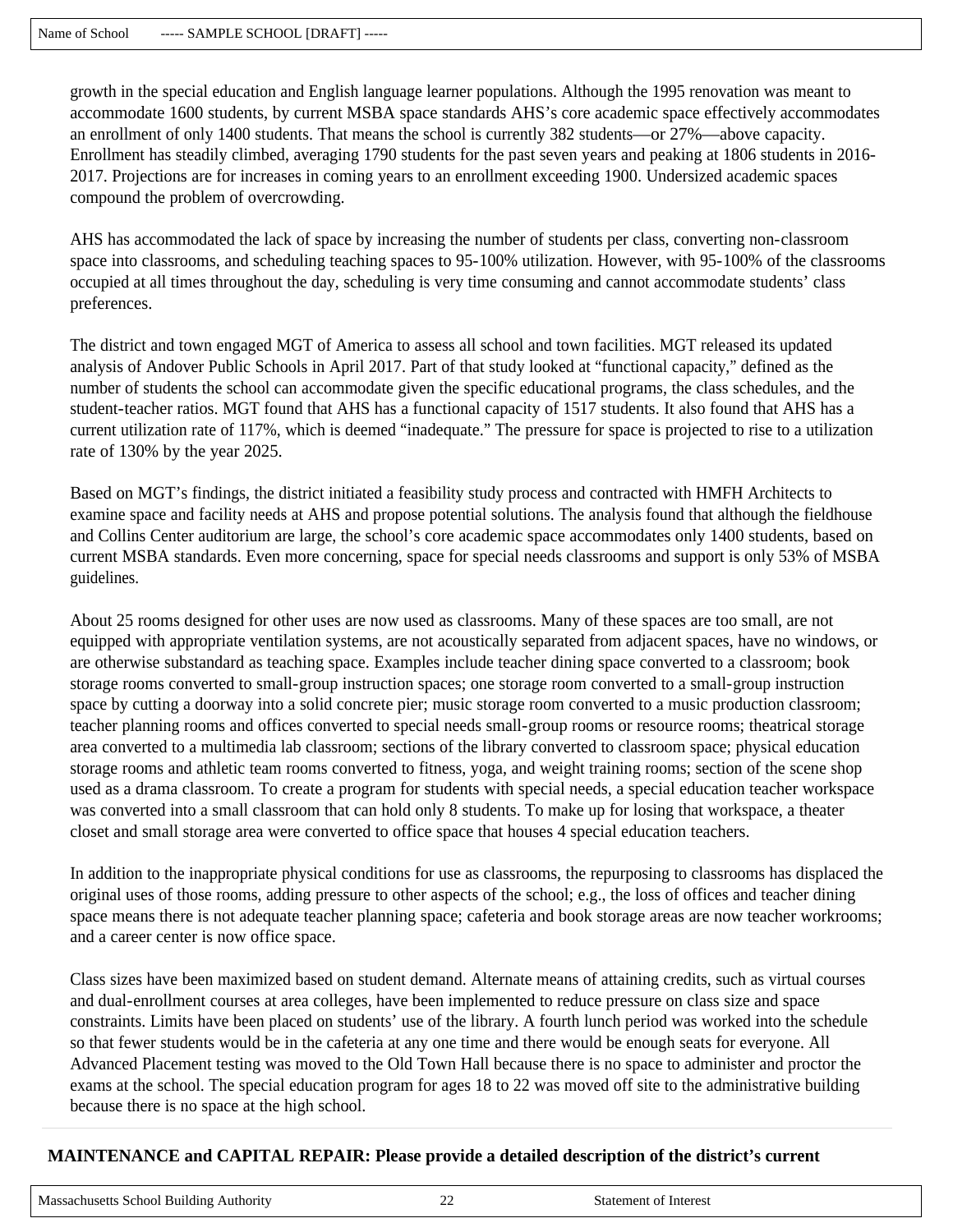**maintenance practices, its capital repair program, and the maintenance program in place at the facility that is the subject of this SOI. Please include specific examples of capital repair projects undertaken in the past, including any override or debt exclusion votes that were necessary (maximum of 5000 characters).**

Plant and Facilities is under the Department of Municipal Services and oversees the facilities management, maintenance and construction responsibilities for all Town and School buildings. Andover has a comprehensive program to perform daily preventive maintenance and repairs on all buildings. A computerized maintenance system has been in place for more than 20 years. Andover has in-house staff representing all trades who perform these services and respond to repair issues on a timely basis, with contractors and outside labor used as needed. The District and Facilities Department maintain a working list of deferred maintenance projects. Each year, a few projects are submitted to Town for consideration in the next year's budget. The current list for AHS includes \$7.5 million to correct deficiencies in the site, and another \$2.7 million for projects such as carpeting, painting, replacing window gaskets, putting rubber treads on stairs, etc. This list does not include repair or replacement of major facility systems (e.g., HVAC). District-wide improvements to all Andover schools in 2017 totaled over \$4 million.

Capital repair projects, large and small, are identified annually in a collaborative process between the superintendent and Plant and Facilities, with input from principals and Facilities staff. Projects are prioritized and capital projects are then put forth through the budget process to a vote at Town Meeting. The annual total for capital projects for all schools is roughly \$2,000,000. There have been no recent override or debt exclusion projects.

In recent years, Andover Facilities has spent the following amounts on maintenance tasks at Andover High School: FY 2015 \$256,485 FY 2016 \$377,555 FY 2017 \$509,870 FY 2018 YTD \$272,384 Total \$1,416,294

Andover Facilities succeeds in keeping old systems running far past their intended useful life; e.g., 20-year boilers regularly last 30 years. Still, it is evident from the list above that maintenance costs are increasing as the AHS building and its components age. A Metasys energy management system enables remote control of building systems. AHS is also equipped with a Schneider Building Analytics diagnostic program to alert staff to system failures and predictions. Due to the age of the facility, small construction projects and renovations are often undertaken to improve the educational delivery at AHS. However, the energy efficiency is compromised by an aged and modified unit ventilator system and concrete floors that extend through the un-insulated façade, thereby allowing cold temperatures to infiltrate the building and cause erratic temperature swings and room-to-room inconsistencies.

In 2017, the Town spent \$1,483,153 on capital projects and maintenance repairs combined at Andover High School, including:

• AHS/School—Installed LED lighting in hallways and stairwells, a new freezer, and snack bar door; created an additional office space with heat and ventilation; installed sound absorbing ceiling panels in 23 classrooms to facilitate the education of students with hearing impairments; painted 30 classrooms and 81 exterior doors; repaired flooring and placed carpeting in several rooms, repaired the fence at Lovely Field; performed minor renovations in various classrooms and library areas. • AHS/Collins Center—Replaced façade; replaced LED stage lighting and upgraded controls; retrofitted LED lighting in

bathrooms and dressing rooms; installed new hallway ceiling tiles; steam cleaned auditorium carpeting; installed new carpeting in band and chorus rooms; renovated bathroom and dressing rooms; painted hallways, ticket booth and auditorium cloud panels.

Other recent projects at AHS have included:

• 2017 – Pulled cable throughout the building to overcome the effect of the building structure and enable two-way radio communication between fire and police personnel who are both inside and outside the building

• 2017 – Retrofitted exterior LED lighting for wall packs, street lighting, and parking lots

• 2016 – Pulled miles of new wire throughout the building for new telephone system and existing intercom/clock/speaker systems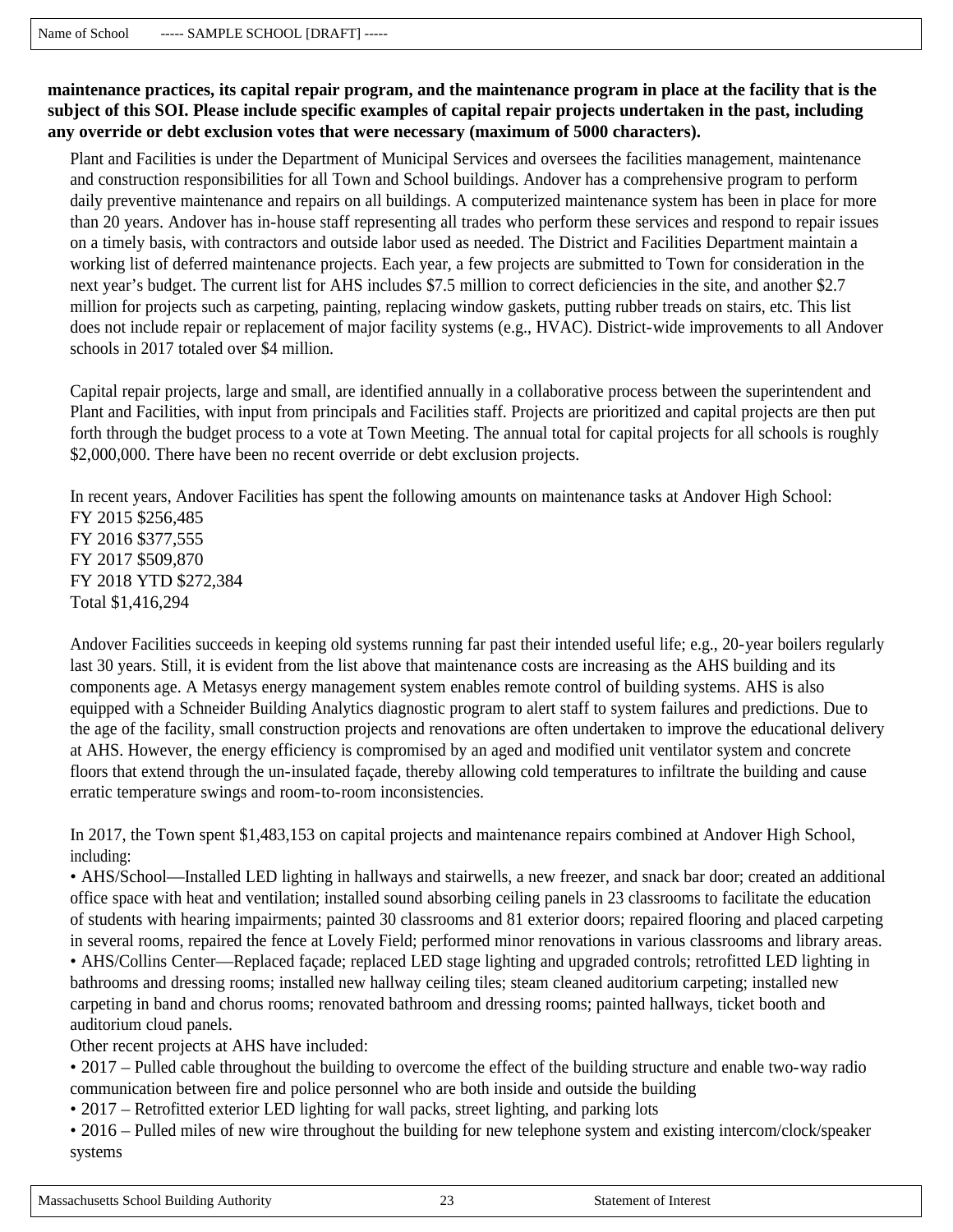- 2016 Brought wiring up to fire code in the stage area of the Collins Center
- 2016 Replaced 7 pairs of outdated smoke doors with electronic doors
- 2016 Removed underground oil tank that was no longer in use and posed a hazard
- 2016 Installed door security blinds/shades in all rooms
- 2015 Installed new roadway lighting at Lovely Field
- 2015 Used grant funds to improve energy efficiency by sealing cracks and weather stripping doors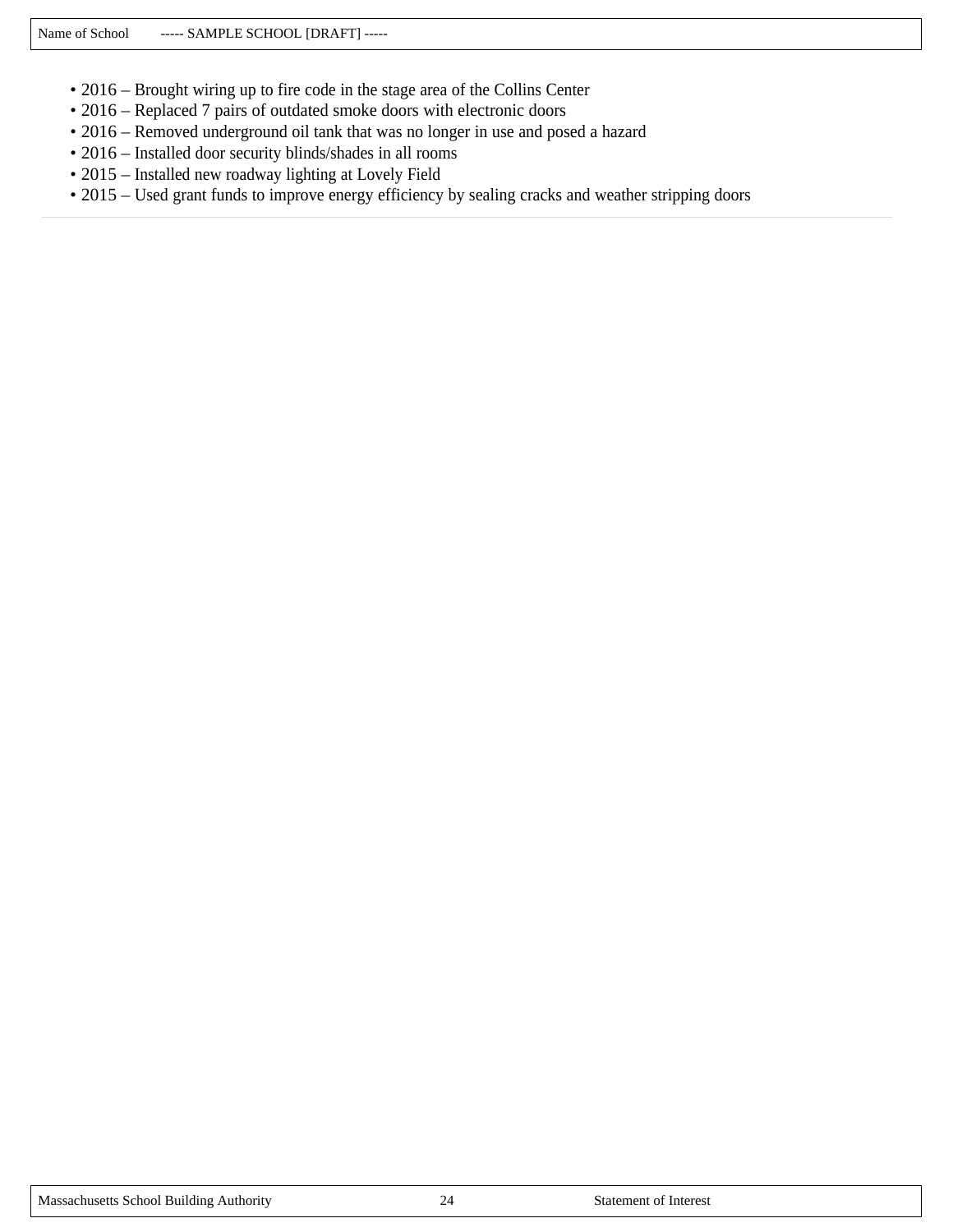### *Question 1: Please describe the existing conditions that constitute severe overcrowding.*

Andover High School was originally designed for three grades (10-12) with an enrollment of 1200 students. The 1995 addition/renovation provided space for up to 1600 students and the ninth grade was added. However, the need to provide sufficient space for special education, English language learning and other special programs has decreased the overall functional capacity. The term "functional capacity" takes into account the types of programs and services that are actually provided in the various classroom spaces. According to the analysis by MGT, the functional capacity of Andover High School is 1517 students. However, based on MSBA's square footage standards, HMFH Architects calculates that the core academic areas have a capacity of only 1400. In the 2017-2018 school year, the onsite population of AHS is 1764 students, with another 18 students served and housed offsite due to the lack of classroom availability. Therefore, AHS is currently more than 350 students above its functional capacity. Both the Cropper GIS enrollment projections and MGT's projections anticipate that enrollment could exceed 1900 students over the next twenty years, thereby exceeding functional capacity by 500 students.

The MGT analysis also looked at Andover High School's utilization rate, which is calculated by dividing the enrollment by the capacity. The utilization rate is used to determine if the facility has excess space or if it is lacking sufficient space for the given enrollment. Andover High School's utilization rate now stands at 117% (meaning it lacks space) and is projected to reach 130% by 2025. The school's daily room usage exceeds 95%, and 75% of the faculty do not have an assigned classroom. High usage leads to scheduling difficulties, with some faculty members teaching in three or four different classrooms each day and spending time traveling across the building when they want to be providing student support before or after classes. There are no departmental office spaces or workrooms to provide a home base for teachers traveling between classrooms. Because there are no empty classrooms to work in, they resort to using the library, cafeteria, hallways or other public spaces for planning, grading, and one-on-one student meetings. In addition, many spaces, such as closets and offices, have been converted into teaching spaces. This creates an additional problem of insufficient storage space for instructional materials, spare furniture or student projects.

The spaces within the school are overcrowded as well. Because 80% of classrooms are smaller than MSBA-recommended sizes and almost half the classes have 25 or more students, the classroom space is crowded, limiting the kind of engaging activities and projects that teachers can offer. The library is approximately half the size needed for a school with this enrollment, and the cafeteria's small size requires that the school hold four lunch periods, adding complexity and disruption to the school schedule. The students who choose to buy their lunch each period are served in a single-line arrangement, resulting in some students getting their lunch only a few minutes before the period ends. The corridors and stairways in the original building were designed for a smaller student population and now cause excessive crowding during class changes, creating concerns for emergency egress. During routine fire drills, it is difficult to evacuate the building within the four-minute protocol. Space for special needs classrooms and support is only 53% of MSBA guidelines—far short of recommended standards. Four rooms previously used for regular education classrooms are now devoted to special education programs for students with autism, students with developmental delays, and students who are returning from hospitals or settings where they were treated for mental health issues. The school has no space to house the district's special education program for ages 18 to 22, so it was moved to the Central Office building. Transitions—a short-term support for students returning from psychiatric hospitalization or other medical stays—also has to be located in the far side of the Collins Center, separated from academic resources and staff. There is a lack of sufficient or appropriate space at the high school to administer Advanced Placement tests, so the tests are administered at the Old Town Hall in downtown Andover. There are no classrooms in the fieldhouse or gym where teachers can offer instruction in health. There is no space for multiple classes to meet together to hear a speaker or engage in collaborative projects other than the auditorium or library media center.

Limited space prevents AHS from adding or expanding career technology programs, and the CT programs that do exist are taught in classrooms, the library, former storage rooms, and otherwise ill-equipped spaces. AHS course offerings in all areas are capped because of space availability. The school is limited in offering courses outside of the basic core curriculum. The priority is to meet every student's graduation requirements, even if that means providing only introductory-level courses in the arts,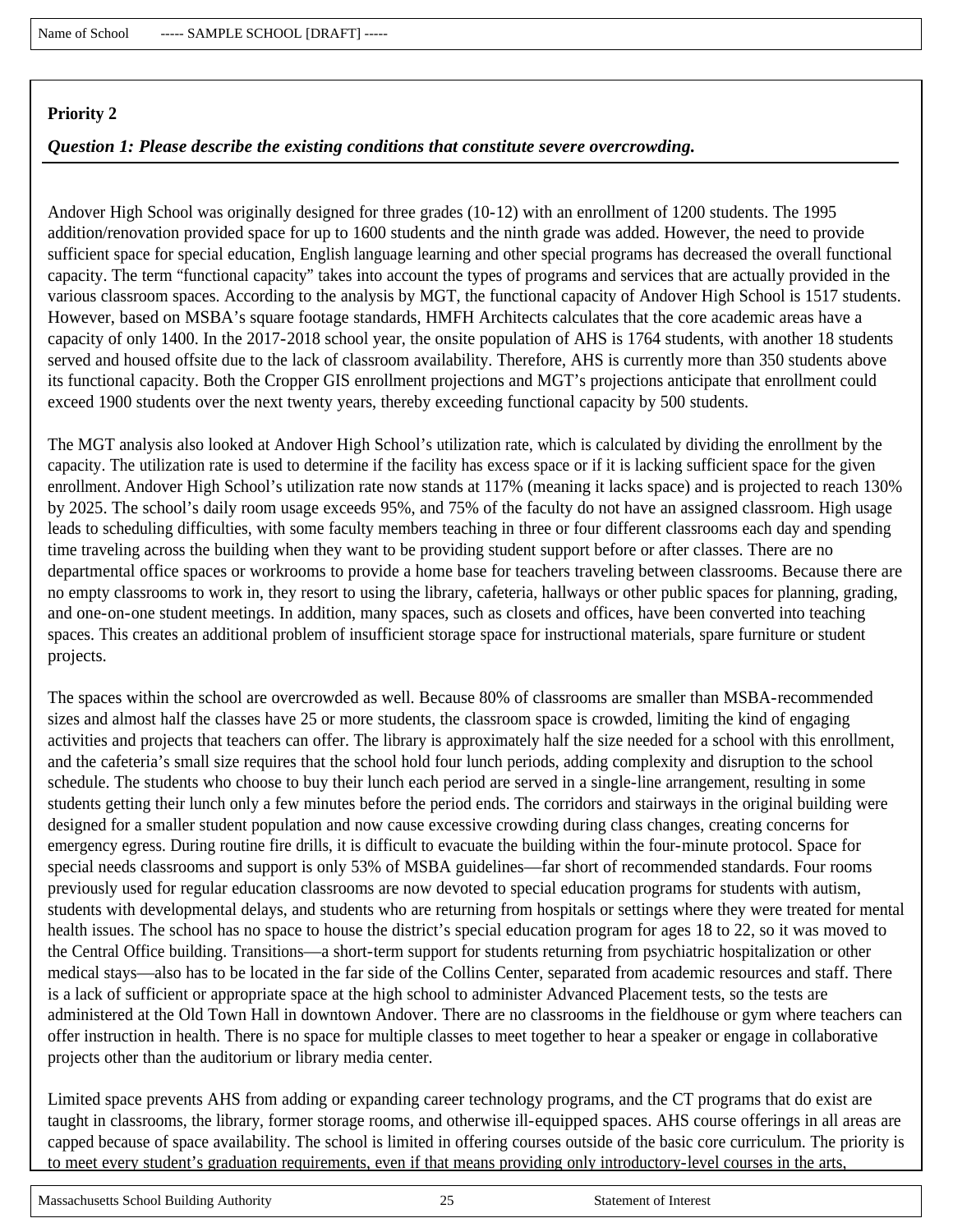engineering, robotics, and computer programming. The dance program was eliminated, along with arts electives, because all available teaching space is needed for the foundational courses required for graduation.

The field house and Collins Center are used extensively by the community. Students and teachers do not have access to these facilities for significant portions of the day, making the effective amount of space available for the school program less than the square footage conveys. Plus, these two buildings are large and take up a significant proportion of the square footage that the school appears to have for classrooms. The allocation and configuration of the school's campus do not support today's methods of delivering education.

All classrooms have unit ventilators that are aging and subject to frequent repairs. Because of the overcrowded conditions, when a room is overly hot or cold, there are no vacant classrooms that students and teachers can use until the repair is made, so instruction is forced to continue in uncomfortable conditions that distract from learning.

Overcrowding has also compromised the administrative offices. Office areas intended for use as conference rooms are now used for small-group speech, counseling, and social services. To accommodate the additional service providers, the office staff closely monitors the scheduling of each room. The rooms have become unavailable to students, teachers, parents, therapists, teams, and departments. The rooms are also cramped, doubling as storage facilities for MCAS testing materials, a printing station, a lamination station, and substitute folders. The office had to be reconfigured, leaving two secretaries in the office hallway as there is not adequate space for them in the main office. This situation creates issues of confidentiality and hinders the workflow of these vital employees. The guidance department has consolidated two file rooms into one half room, converting the remainder of the space into an office for an additional social worker and a full-time registrar.

#### Space Analysis

The educational space analysis completed by HMFH used two methodologies to evaluate the adequacy of academic space one using the MSBA Space Guidelines for a population of 1800 students and one using the current AHS curriculum to project classroom needs.

Comparing AHS current academic spaces with MSBA-recommended spaces for 1800 students indicates significant space shortfalls in the following categories: Core Academic, Special Education, Vocational & Technology, Media Center, and Dining & Food Service.

AHS has 68 core academic and science classrooms and no small-group rooms; MSBA recommends 82 total. Of AHS's 50 core classrooms, 80% are less than 775 sf—well below the MSBA-recommended 850 sf. AHS science classrooms average 1058 sf as compared to MSBA-recommended 1440 sf. The low quantity of classrooms and the small classroom sizes at AHS yield a total amount of core teaching space that is 76% of the areas recommended by MSBA (AHS–58,817 vs. MSBA– 77,740). Looked at in another way, AHS has the amount of core academic classroom space appropriate for a student enrollment of 1400 (i.e., MSBA formula for 1400 students equates to 58,730 sf of core academic classroom space). Accounting for ALL educational spaces, AHS has the amount that MSBA would allocate to 1500.

AHS has 7795 sf allocated to special needs classrooms—just 53% of the MSBA-recommended Special Needs space total of 14,620 sf. AHS does have 16 rooms compared to the recommended 17, but the majority have far less than the recommended 950 sf for self-contained classrooms and none of the spaces include toilet areas.

The second method of evaluating space uses the current AHS master schedule to determine the total number of sections needed if classes average 24 students (12 for special needs classes). The total number of class sections is divided by the number of periods available to generate the number of classrooms needed at a given time. An 85% utilization factor is applied to produce the recommended number of classrooms by category. The advantage of this method is that it accounts for the district's unique curriculum and provides more detail about the type of room needed—for example, the number of labs needed for each type of science, not just total science labs. This method generated nearly identical classroom quantity recommendations, with variances in areas outside of core academics. For non-core subjects, AHS limits course offerings due to space constraints; therefore, it is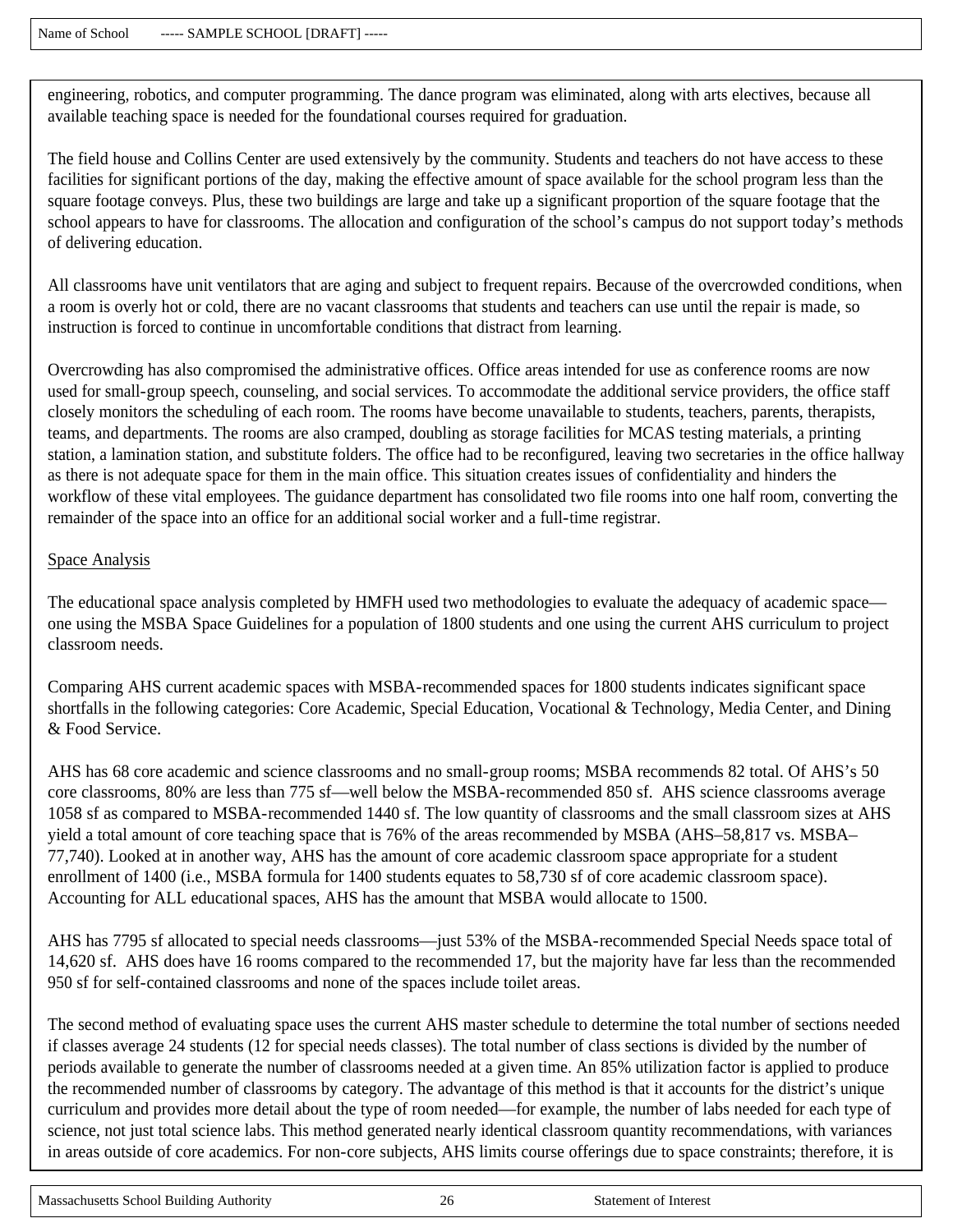not possible to accurately project space needs for these curricular areas. For example, AHS must limit the addition or expansion of career technology programs due to space constraints. Courses such as Music Production or Digital Graphic Arts, which are consistently over-subscribed, cap classes at 12 and 16 students respectively due to small rooms. Basic Engineering is taught in a science classroom, a space ill-equipped for the topic, but advanced classes cannot be offered due to space limitations.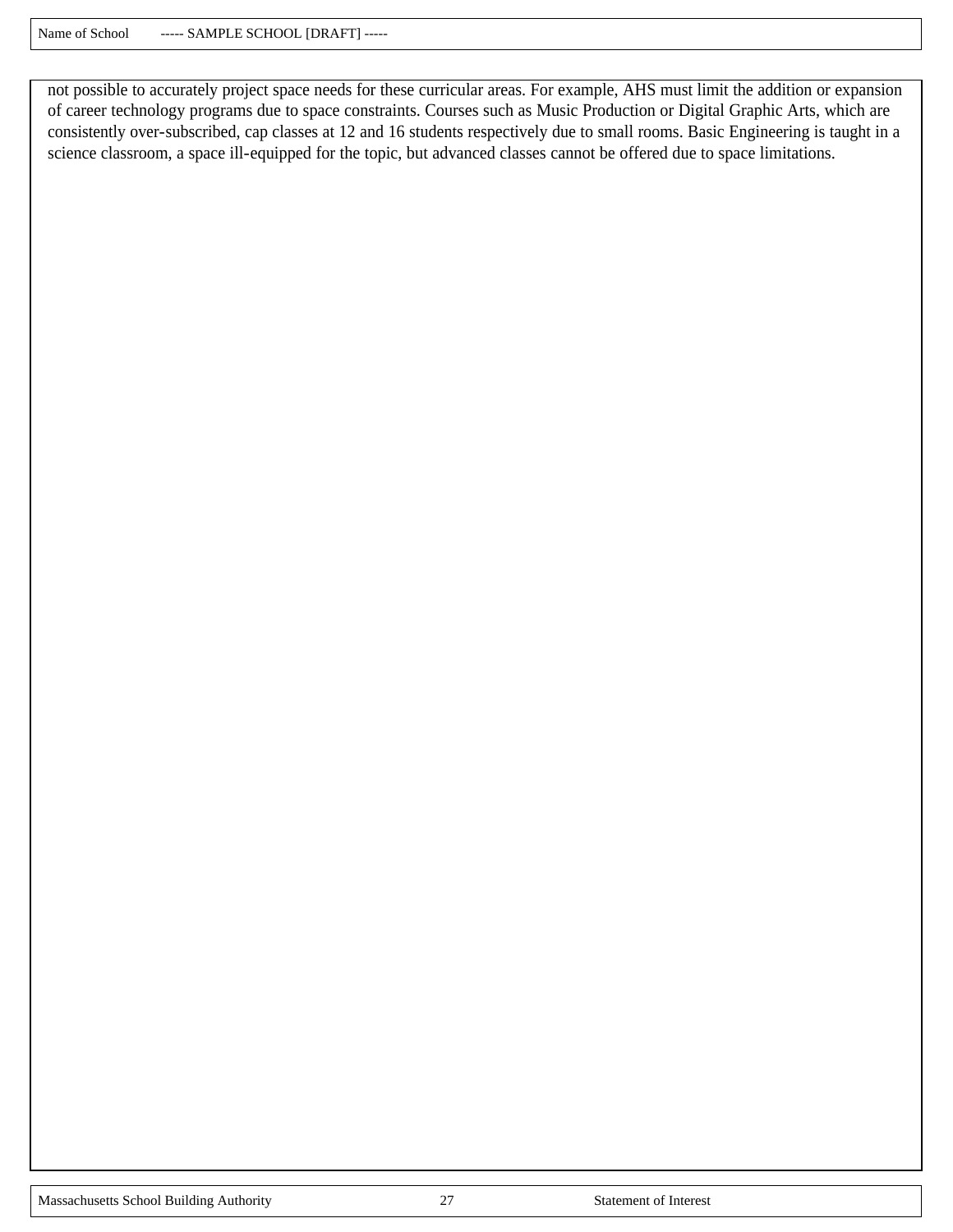### *Question 2: Please describe the measures the School District has taken to mitigate the problem(s) described above.*

AHS has accommodated the lack of space by increasing the number of students per class, converting non-classroom space into classrooms, and scheduling teaching spaces to 95-100% utilization. However, with 95-100% of the classrooms occupied at all times throughout the day, scheduling is very time consuming and cannot accommodate the class preferences of many students.

About 25 rooms designed for other uses are now used as classrooms. Many of these spaces are too small, are not equipped with appropriate ventilation systems, are not acoustically separated from adjacent spaces, have no windows, or are otherwise sub-standard as teaching space. Some examples include teacher dining space converted to a classroom; book storage rooms converted to small-group instruction spaces; one storage room converted to a small-group instruction space by cutting a doorway into a solid concrete pier; music storage room converted to a music production classroom; teacher planning rooms and offices converted to special needs small-group rooms or resource rooms; theatrical storage area converted to a multimedia lab classroom; sections of the library converted to classroom space; physical education storage rooms and athletic team rooms converted to fitness, yoga, and weight training rooms; section of the scene shop used as a drama classroom. The area once used by the social studies program as a computer lab has been relocated to the library in order to provide an additional general classroom. In order to create a program for students with special needs, a small workspace for special education teachers was converted into a classroom that can serve only eight students. To accommodate for losing that workspace, a theater closet and small storage area were converted to office space that houses four special education teachers.

In addition to the inappropriate physical conditions of these spaces for use as classrooms, the repurposing to classrooms has displaced the original uses of the rooms, which adds pressure to other aspects of the school; e.g., the loss of offices and teacher dining space means there is not adequate teacher planning space; cafeteria storage area is now a teacher workroom; a library book storage area is now a faculty work space; and a career center has been transformed into an office space.

Class sizes have been maximized based on student demand. Alternate means of attaining credits, such as virtual courses and dual-enrollment courses at area colleges, have been implemented to mitigate pressure on class size and space constraints. Limits have been placed on students regarding use of the library. Due to the growth in enrollment and the limited size of the cafeteria, a fourth lunch period was worked into the schedule so that fewer students would be in the cafeteria at any one time and there would be enough seats for everyone. AHS added a deli station in a separate section of the cafeteria; it serves a limited number of students and relieves some of the serving congestion.

All Advanced Placement testing has been moved to the Old Town Hall because space is inadequate to administer and proctor the exams at the school. The special education program for ages 18 to 22 has been moved off site to the administrative building because there is no space to accommodate it in the high school.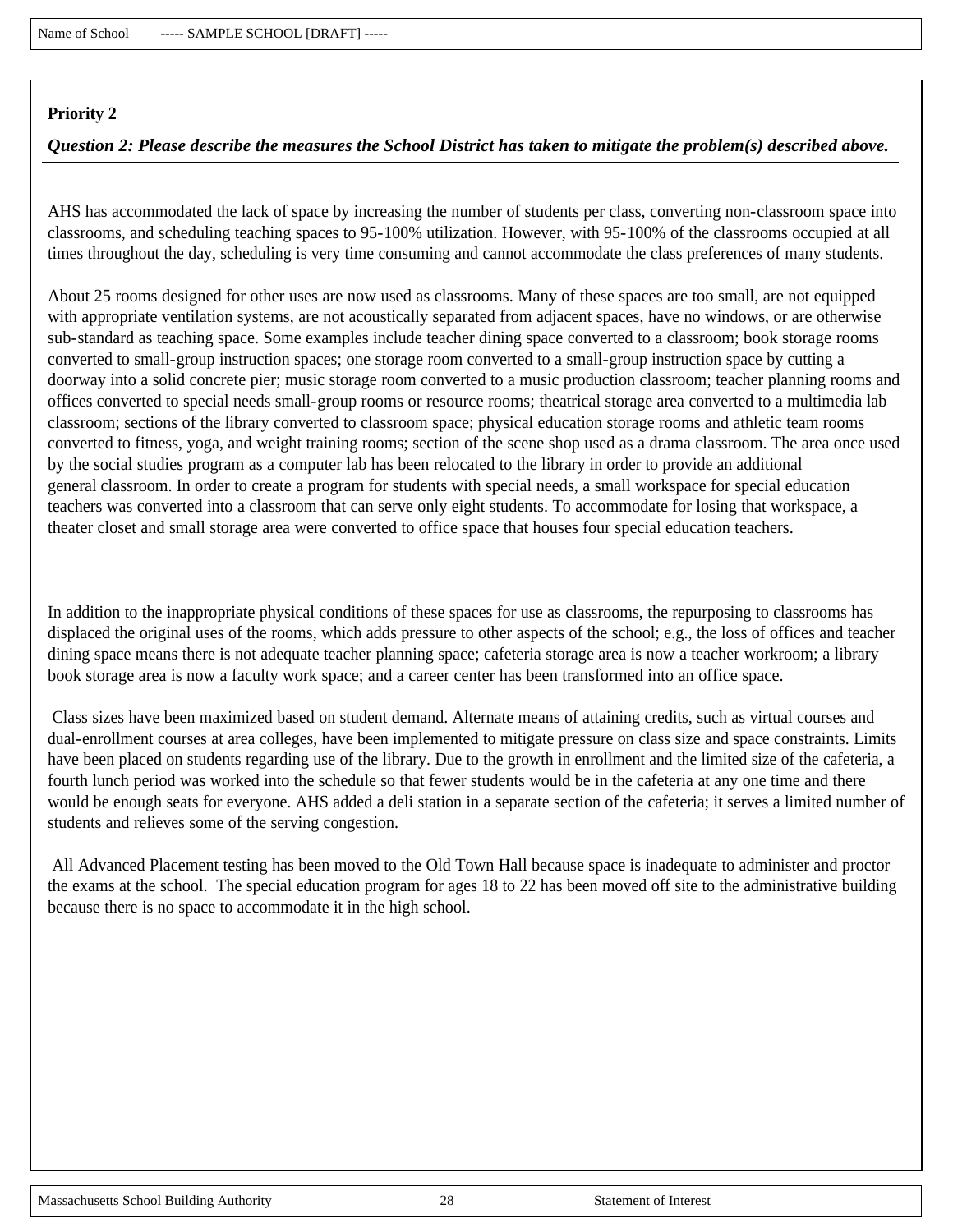*Question 3: Please provide a detailed explanation of the impact of the problem described in this priority on your district's educational program. Please include specific examples of how the problem prevents the district from delivering the educational program it is required to deliver and how students and/or teachers are directly affected by the problem identified.*

The impact of overcrowding on teachers and instruction is significant. Because former teacher workrooms and teacher dining areas have been converted to meet the need for classroom space, the remaining teacher resource areas are crowded and poorly distributed. Teachers lack appropriate space to prepare lessons, grade work, or meet with students. They often must use the library, cafeteria and other public spaces where noise and other distractions limit the effective use of those times for preparation and communication with students. Even in the few teacher work areas that can accommodate several people, it is difficult for one teacher to do meaningful lesson planning while two other teachers are collaborating on a project and a fourth is juggling lunch while texting a parent.

Teachers have no space to collaboratively plan and to review student progress, which is a critical strategy for improving instruction and planning individualized support for students. When the school was originally designed, the content areas were housed in department neighborhoods, allowing for daily teacher collaboration. It also supported teachers having a home base, which made it easier to facilitate relationships with and provide support to students. Now, because of overcrowding and lack of sufficient classrooms, teachers are spread throughout the building in rooms that may or may not be appropriate for the content. For example, there should be a high level of collaboration between physical education and health. However, physical education classes are located in the fieldhouse, which is the most eastern part of the building, and health classes are located on the third floor in the most western part of the building. This separation limits teachers' face-to-face access to department meetings twice per month. Further complicating physical education instruction, there are no classrooms near the gym or fieldhouse and therefore no effective space for class discussion, assessments, or delivery of a modern physical education curriculum, including discussion of sensitive topics. The fitness center is located off the Dunn gym, but it lacks proper flow from the cardio space and the freeweight workout space. There is a lack of storage space for bulky athletic and PE equipment, so both programs must share a cramped storage area.

Another example is music and visual art classes. Visual arts are located in the lowest level of the main school with limited natural light, while the performing arts are located in the Collins Center, which is the most southwestern corner of the building. Once again, space constraints and locations limit daily access among members of the same department and hinder collaboration.

A high water table contributes to poor site drainage and the Collins Center is periodically flooded. For example, surface water repeatedly infiltrated the Collins Center during March 2018. Ground water seeped into the orchestra pit and pooled in front of and on both sides of the pit. Despite multiple efforts to vacuum up the water, the area in front of the first row of seats remained wet and the microphone had to be repositioned to prevent the chance of electrical shock. These conditions affect music students' opportunity to practice and perform in an auditorium setting.

There is also no space for multi-disciplinary special education teams to collaborate on student programs. The special education programs provide most of their services on the third floor, but the department's small teacher work area is in the basement. Travel time uses up so much of the planning period or lunch period that some special education teachers have given up trying to make use of the work area.

Because 75% of the faculty have to travel among multiple classrooms each day, with some utilizing three or four different classrooms, they are less able to meet with students between classes and provide the necessary support students require to perform well in class. Students are unable to find the teachers they need to see because teachers don't have a home base and work in multiple classrooms, closets, or nooks in the course of a day. Because teachers travel and share classrooms, they do not have enough wall space or floor space to call "their own" where they can display cultural artifacts, exemplars, grading rubrics, and other teaching tools that promote students' academic progress. As a result, classroom environments are more sterile and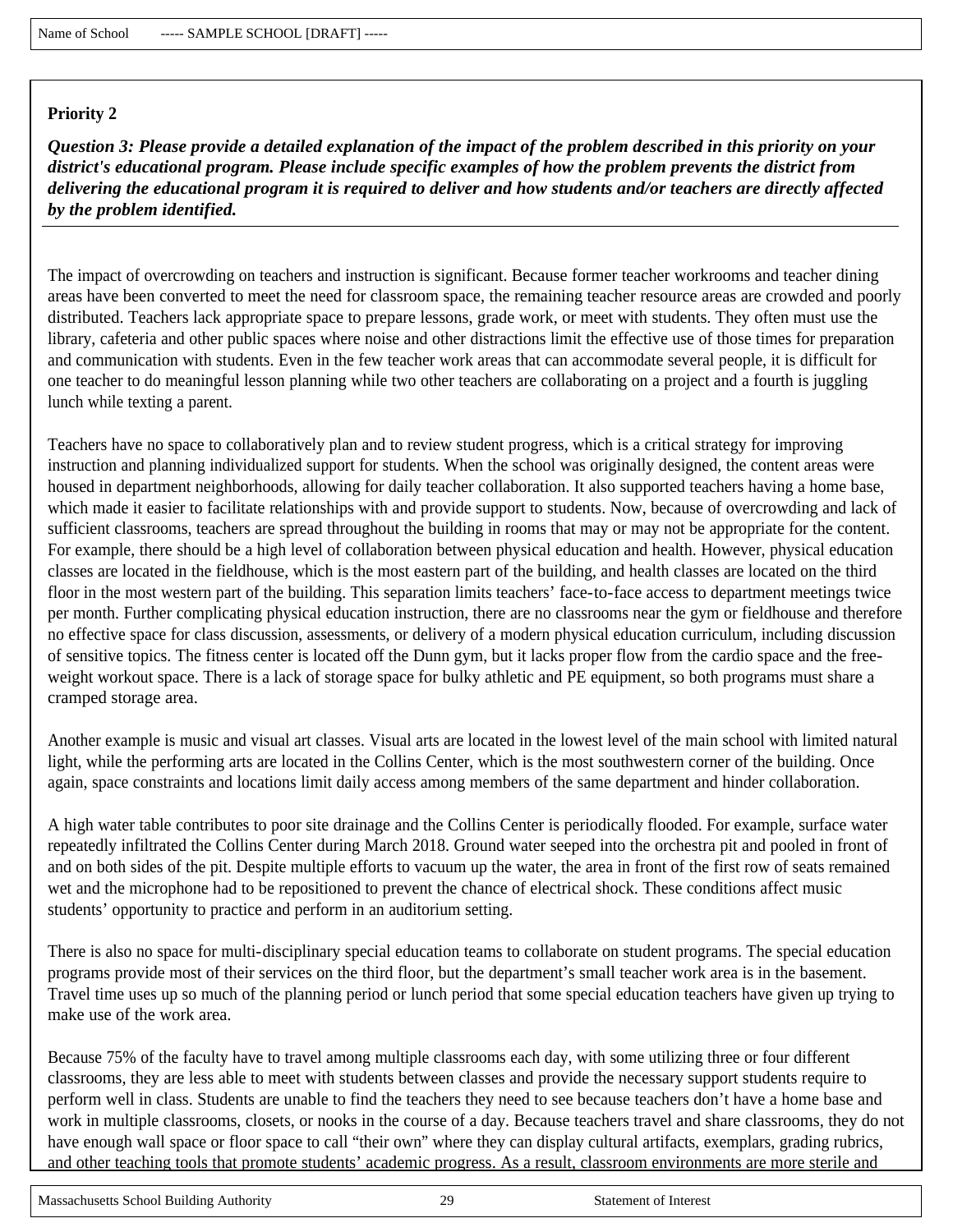less personal, depriving students of a sense of connection and place in the classroom and school. In addition, teachers need to carry learning aids and instructional materials from classroom to classroom and are less likely to do so if the learning aids are difficult to transport. Lacking storage space for instructional materials, teachers either try to cope with the clutter or they abandon the learning activities that require manipulatives, artifacts, and other concrete materials. They are also more apt to inadvertently leave some of their teaching materials in a room and either not have them for the next class or lose instructional time by going back to retrieve them.

Small classrooms packed with over two dozen bodies, plus coats and backpacks, essentially force most classes into standard rows of desks. Teachers cannot set up table displays without blocking aisles and violating fire codes.

English and world languages in particular should be discussion-oriented subjects. AHS classroom spaces are small; they lack the capacity for flexible seating arrangements that foster a wide variety of discussion protocols, group work, dramatizations and other collaborative processes that encourage students to see situations from different perspectives and to practice their conversational skills in a world language.

There is no space to gather a larger group from multiple classes, so such groups must meet in the cavernous Collins Center instead, where auditorium seating is not conducive to discussions. The use of the library for large gatherings is limited to afterschool hours; otherwise, the library would have to be closed to students, teachers, and academic inquiry. During the school day, the library accommodates multiple groups at the same time. The current footprint of the library doesn't allow for student groups to collaborate without disrupting each other. The library space is acoustically challenging due to its design, which incorporates a former exterior brick wall and large concrete joists. Given the poor acoustics, any group activity disturbs individual students who are attempting to focus or do quiet research. The facility lacks flexibility to help students work together on brainstorming activities. The space has limited white boards, projectors, unencumbered wall space, dividers, flexible furniture or soundproofing. When the library was designed, the space included three classroom spaces that could be monitored by the library staff and could be used by teachers on a rotating basis as a place to launch research-based projects or inquiries. These classroom areas have been siphoned off from the library's original footprint and converted into a small career technical area housing scheduled courses throughout the day, thereby losing their original flexibility.

Overcrowding has also compromised the administrative offices. These offices were once used for small-group speech, counseling and nursing services. To accommodate the additional personnel required for a larger student population, walls were constructed to create offices that are very small. The principal and the assistant principal each work in offices that measure about 10' by 13'. The principal and assistant principal can meet with only three to four other people at a time in their offices. The office suite provides very limited space for office staff and a small conference and teacher workroom.

The office of the Director of Special Education is so small that it can accommodate only one visitor at a time. At any given time, AHS has from 280 to 320 students with special needs. That means there are 300 IEP meetings per year, with many parents needing more than one. There are also over 100 evaluation meetings per year, several transition meetings, and a number of progress meetings about IEPs. Assuming about 600 meetings per year, with each meeting lasting at least an hour, an adequate meeting room is required for most of every school day. The high school does not have an adequate room for IEP meetings. Teachers have to "rotate" in and out of a small room so all can participate—but cannot meet simultaneously. This is a serious issue as special education programming gets its direction from IEP meetings and input shared with other teachers can change the content of the IEP.

The impact of overcrowding is significant for students and the learning environment in general. The undersized classrooms provide limited space to break classes into small work groups, to foster student collaboration, or to work on special short-term projects. The overcrowding of classrooms is further complicated by the heating and ventilation issues, which make classroom environments more uncomfortable. Many classrooms are not equipped with the acoustic paneling needed by students with hearing impairments, therefore necessitating that administrators move and reschedule classes when building the master schedule. The 95%+ utilization of space makes scheduling of classes even more difficult, limiting the options for individual students. Because corridors and stairways are severely congested during the brief time allotted for class transitions, students are more likely to feel pressured, to have negative social interactions in the hallways, and to arrive at their next class in a poor frame of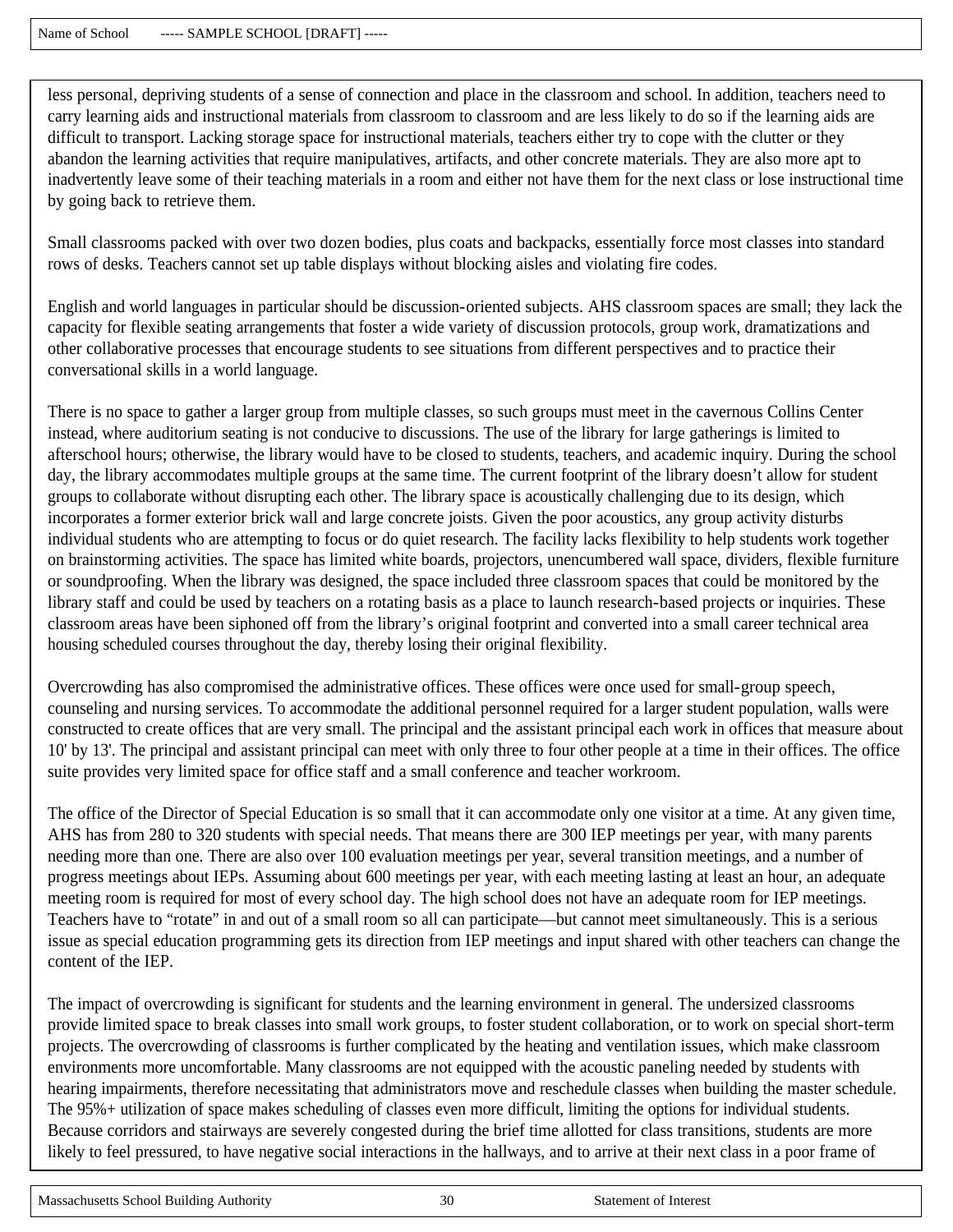mind. Overcrowded lunch periods mean students at the back of the line are served late and have little or no time to eat. Other students opt to bring snacks they can consume quickly rather than wait in long lines for a hot, nutritious lunch. Having to distribute students across four lunch periods further disrupts classes, breaking up the continuity of learning in the classes that are split by lunch periods.

The overcrowding compromises the instructional program and the options available to enhance student learning. To make space for core classes, electives are limited. Limited space prevents AHS from adding or expanding career technology programs, and the CT programs that do exist are taught in classrooms, the library, former storage rooms, and otherwise ill-equipped spaces. Programs for engineering, robotics and programming are all in spaces previously dedicated to the library media center and inadequate to provide a rich curriculum in those areas. There is no project-based learning space or smaller collaboration space for students to work on projects. The school is limited in its use of the design-thinking process because of the lack of maker spaces or a collaborative learning commons. Art rooms lack natural light and are too small to accommodate current class size and demand. The dance program that satisfied a PE requirement was eliminated, along with other arts electives, because all available teaching space is needed for the foundational courses required for graduation. The school has provided alternative means of earning credit, such as virtual courses, in order to offset the pressure on classroom space. However, students taking these courses must do so in the office of the Director of Guidance due to the lack of a dedicated distance learning space. Because of the crowded nature of classrooms and halls, the noise level in most parts of the building distracts from both teaching and learning.

Special education students are served in converted spaces and classrooms that have been subdivided into smaller spaces, compromising the services to these students. Scheduling of students with special needs into team-taught classes and maintaining a reasonable number of students with special needs in such classes is also a challenge. Tutorial space is at a premium, and often results in the special education department utilizing conference rooms or other awkward spaces. A special education teacher workroom was converted to a classroom, pushing four teachers into what had been a closet for the theater program. Last year, half of a book closet was converted into a speech and language pathology office; the other half still houses social studies books and constitutes the only storage space for the social studies department.

The special education department is open to the hallway, which seriously compromises privacy/FERPA as the proximity is personally identifying. Parents and students with special needs wait in the hall for meetings and therapies, violating their privacy. Many upsetting and emotionally charged issues occur with children with special needs, and this all plays out in the hallway because there is no office or other area where parents and students can wait for meetings.

The overcrowding has complicated issues of security in the building. The main office suite is located on the second floor directly above the main entrance and the visitor entrance, with no direct observation of these entryways. The office has a view of the foyer but is so removed that it cannot be used to secure the entrances. The school has built a check-in desk to monitor visitors as they enter the building, but it is for information and convenience; it is not secure or capable of withstanding a hostile intruder.

Storage space for custodial and maintenance functions is inadequate. Narrow hallways and stairwells are not adequate given current enrollment, so maneuvering through the hallways and up and down stairs between classes is a challenge every day. These transitions are particularly difficult for students, staff, and visitors on crutches or with other mobility issues. The problem is magnified daily when a full quarter of the student population (450 students) is trying to leave the cafeteria while another quarter (450) is trying to enter the cafeteria.

The current overcrowding compromises instruction and learning and limits course opportunities and options for students. Enrollment projections show that enrollment will increase over the next twenty years by potentially more than another 100 students, significantly exacerbating all of the problems outlined above.

#### **Please also provide the following:**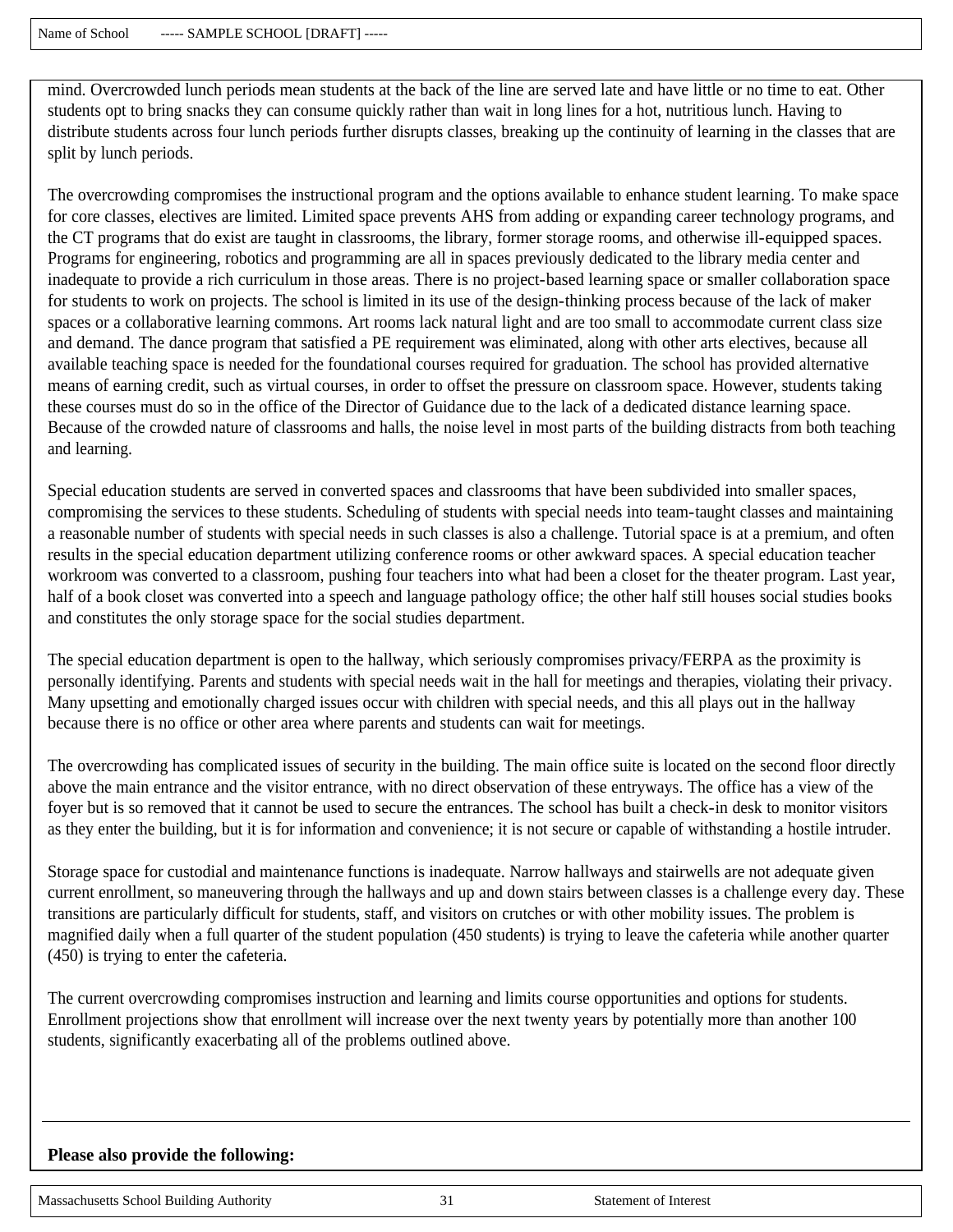| <b>Cafeteria Seating Capacity:</b><br>475                                                                             |
|-----------------------------------------------------------------------------------------------------------------------|
| Number of lunch seatings per day:<br>$\overline{4}$                                                                   |
| Are modular units currently present on-site and being used for classroom space?:<br>NO.                               |
| If "YES", indicate the number of years that the modular units have been in use:                                       |
| <b>Number of Modular Units:</b>                                                                                       |
| <b>Classroom count in Modular Units:</b>                                                                              |
| <b>Seating Capacity of Modular classrooms:</b>                                                                        |
| What was the original anticipated useful life in years of the modular units when they were installed?:                |
| Have non-traditional classroom spaces been converted to be used for classroom space?:<br><b>YES</b>                   |
| If "YES", indicate the number of non-traditional classroom spaces in use:<br>25                                       |
| Please provide a description of each non-traditional classroom space, its originally-intended use and how it is       |
| currently used (maximum of 1000 characters).:                                                                         |
| About 25 rooms designed for other uses are now used as classrooms. Many of these spaces are too small, are not        |
| equipped with appropriate ventilation, are not acoustically separated from adjacent spaces, have no windows, or are   |
| otherwise sub-standard as teaching space. Examples: teacher dining space converted to a classroom; book storage       |
| rooms converted to small-group instructional spaces; music storage room converted to a music production classroom;    |
| teacher planning rooms and offices converted to special needs small-group rooms; theatrical storage area converted to |
| multimedia lab classroom; sections of library converted to classroom space; PE storage rooms and athletic team        |
| rooms converted to fitness and weight training rooms; section of scene shop used as drama classroom. In addition to   |
| the inappropriate physical conditions for use as classrooms, the repurposing to classrooms has displaced the original |
| uses of those rooms, which adds pressure to other school spaces.                                                      |

**Please explain any recent changes to the district's educational program, school assignment polices, grade configurations, class size policy, school closures, changes in administrative space, or any other changes that impact the district's enrollment capacity (maximum of 5000 characters).:** 

There are no recent changes to the district's school assignment policies, grade configurations, class size policy, school closures, or administrative space. In 2014, the district opened a new elementary school, Bancroft Elementary School, to replace a school that was structurally unsound. Although the new school enabled the district to shift elementary students in grades K through 2 from another elementary school that had been serving preK through grade 2, the new school did not significantly expand the overall enrollment capacity of the district. Currently, the district is pursuing the renovation/replacement of an aging and outdated elementary school to address both building conditions and enrollment at the elementary level. These changes have not impacted the enrollment capacity at the high school.

The district's educational program at the high school has changed over time in several ways. First, the district has significantly expanded its services to students with disabilities. Currently, the district has 101 students in out-of-district special education placements, with 56% being students of high school age, plus another 14% in the 18-22 age range. Over the past ten years, the district has continued to develop programs to serve students in a more inclusive environment through increased programming at Andover High School. Four rooms previously used for regular education classrooms are now devoted to special education programs for students with autism, students with developmental delays, and students who are returning from hospitals or settings where they were treated for mental health issues. To accommodate an increase in classrooms for the SAIL (Social Academic Independent Learner) program, the school recently converted a small workspace for special education teachers into a classroom for eight students. The school also increased the number of students in its Academic Support classes (making those classes very crowded) to free up other rooms for SAIL programming. Enhancing the programming for students with disabilities in inclusive settings is a significant initiative of the district and one that requires additional large and small classroom spaces as well as workspaces for teachers.

The second major educational program change that has impacted enrollment capacity is the improvement in programs that provide experiential and project-based learning. Although these program changes are limited by the current overcrowded conditions, the high school has carved space out of the library media center for a small innovation lab, engineering classroom, and coding classroom. None of these spaces are adequate for the programs, but the programs are necessary to accommodate significant student interest and curricular improvements and to match current program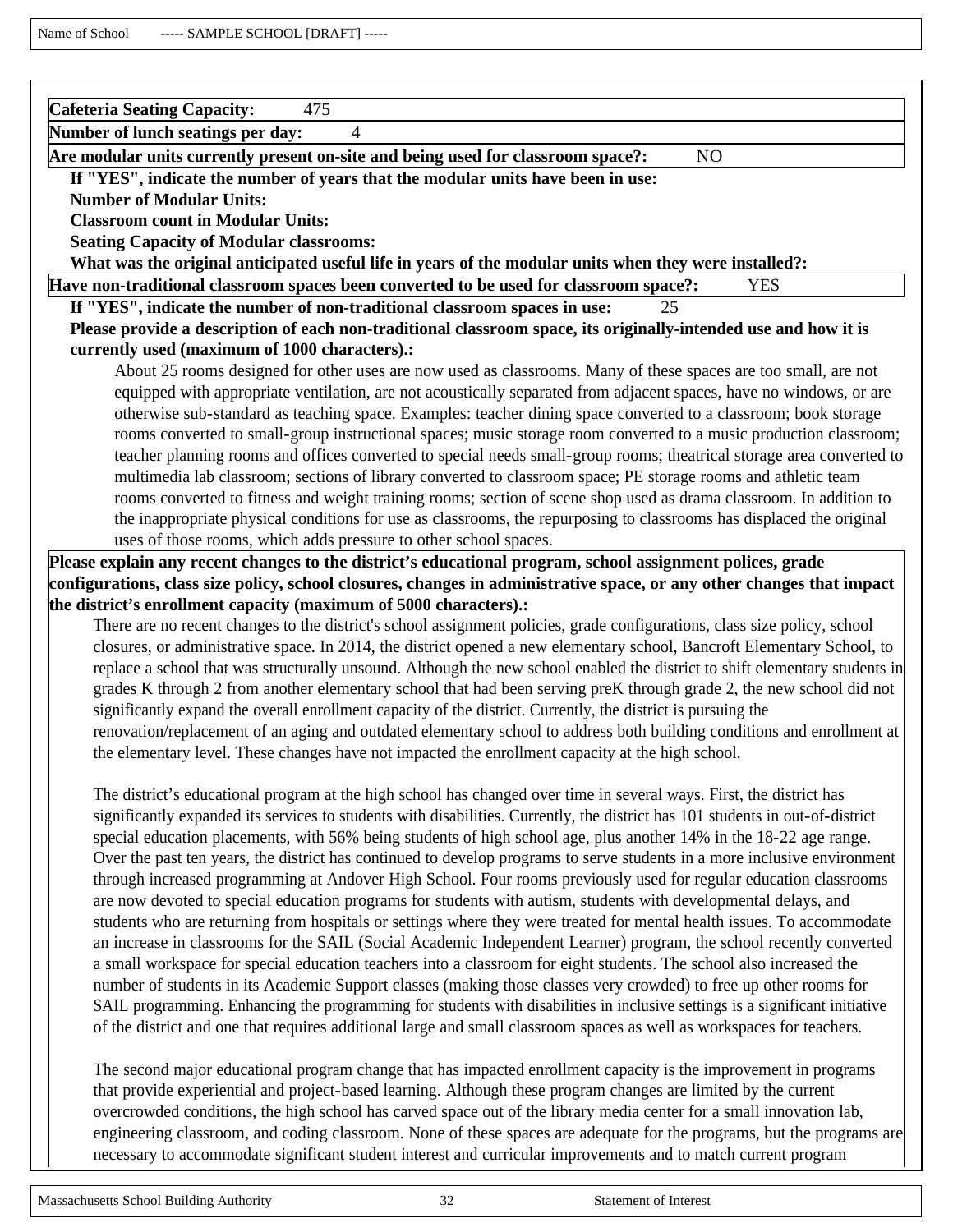offerings in other high schools. In addition, the high school has initiated career pathway and senior capstone programs to better support students. These programs, although of significant interest to students and highly beneficial to student learning, do not have adequate space for student collaboration, program coordination, or project design, construction and storage.

#### **What are the district's current class size policies (maximum of 500 characters)?:**

Pre-K & K: at or below 20 students per class, if not feasible, to within a range of 16 to 24. Grades 1 & 2: at or below 23 students per class, if not feasible, to within a range of 19 to 27. Grades 3-5: at or below 25 students per class, if not feasible, to within a range of 21 to 29. Grades 6-8: at or below 25 students per class, if not feasible, to within a range of 21 to 29. Grades 9-12: at or below 25 students per class, if not feasible, to within a range of 21 to 29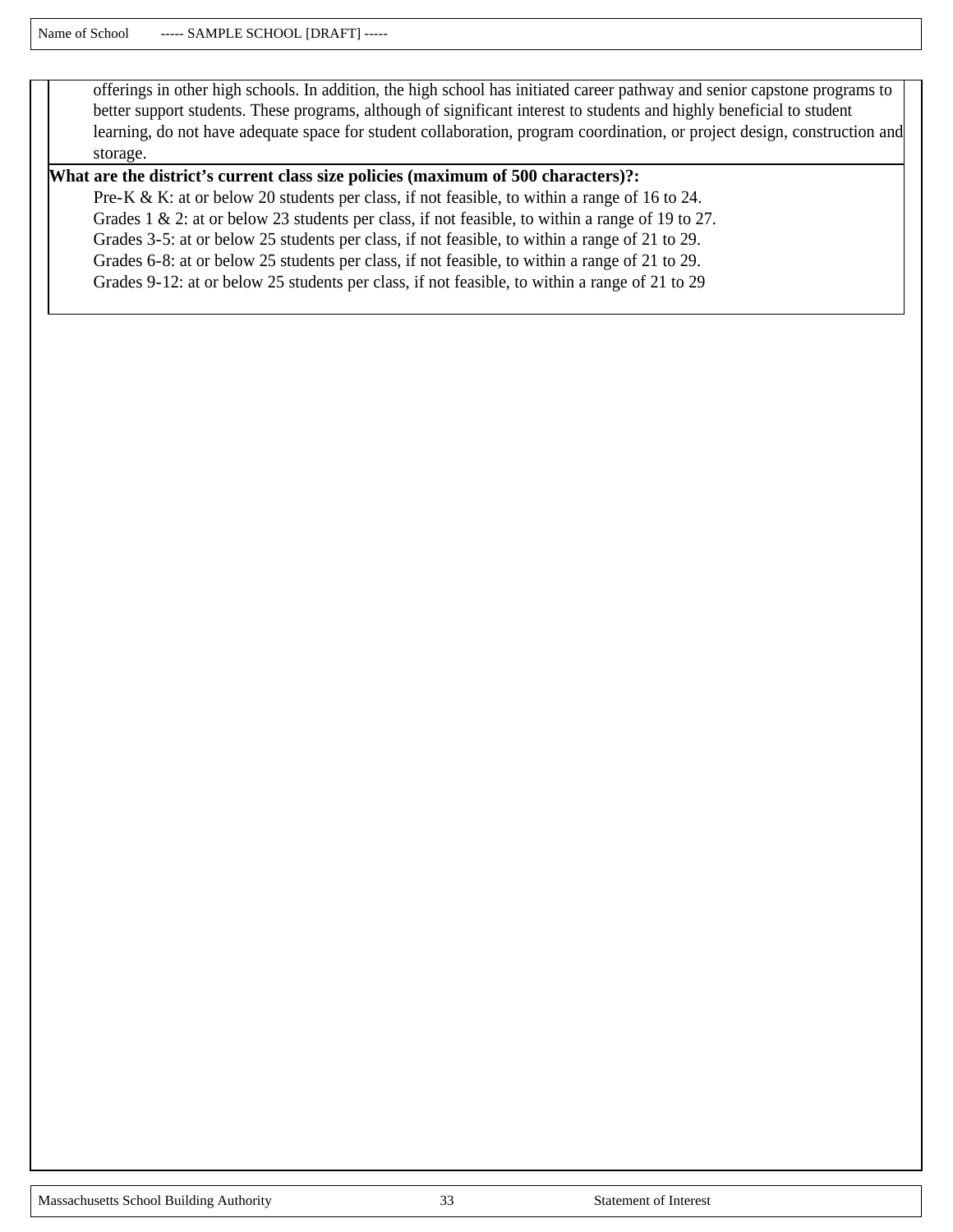*Question 1: Please describe the conditions within the community and School District that are expected to result in increased enrollment.*

Over the past three years, the School Committee and administration of the Andover Public Schools have been deeply concerned about both current and future overcrowding of Andover High School as well as the condition of all of its buildings. In 2016, the district commissioned MGT of America to complete a comprehensive study of all Town and school buildings. In particular, this study focused on the building conditions, functionality or educational suitability to support the delivery of the educational program, site conditions, and technology readiness. The study involved a thorough analysis of demographic and enrollment trends. The study by MGT was released in June 2016 and updated in April 2017. It projected enrollment at AHS topping 1900 by 2025. An enrollment of 1900 would be 27% above the school's present design capacity. Based on this analysis, the School Committee convened an Andover High School Facility Study Committee to review the facility needs at Andover High School and recommend potential renovations to update building systems, relieve overcrowding, and improve instructional program capabilities. Because MGT projected an enrollment of 1916 in the 2025-26 school year, the study committee commissioned Cropper GIS to provide an even deeper examination of future enrollment trends.

The Cropper Demographic Study, dated October 2017 (see attachment), reviewed census data and trends; reviewed planned, platted, and approved housing developments; reviewed projections for future housing projects; and analyzed home sales and home turnover projections. The results of the Cropper study confirm MGT demographic findings of sustained enrollment of approximately 1800 students and predicted growth of potentially over 100 students in the next 20 years. According to the study, in 14 of the next 20 years, the enrollment of AHS will exceed 1800 students. In 2031-32, Cropper estimates that the enrollment at the high school will be 1854. With a 3% margin of error at the individual school level, enrollment could reach 1910. That means the current overcrowding is expected to continue and in many years will worsen considerably. Based on these studies, the AHS Facility Study Committee recommended, and the School Committee voted, to set a target that any renovation or addition enable AHS to accommodate 1900 students.

It is important to understand that schools across Andover are seeing increases in enrollment due to large-scale building projects, including new 40B housing. In the near term, Andover expects to enroll new students from three new or developing sites. The Slate just opened in 2016 with 224 apartments, Northfield Commons is currently under construction with 56 units, and Hanover at Andover court-approved construction of 248 apartments began in summer 2017.

Largely because of the trend toward in-migration over the past years, the district experiences growth during each school year. For example, between October 1, 2016 and April 1, 2017, elementary K through grade 5 enrollments grew by 46 students. Between October 1, 2017 and March 1, 2018, enrollment grew by 42 students. This in-migration of families with school-age children has been averaging between 40 and 50 students per year.

In addition, the demographic makeup of the student body has changed and will continue to change based upon the building projects being undertaken in the community. The number of ELL students has tripled in the past five years with an average growth rate of 20% a year. In the past ten years, the percentage of economically disadvantaged students has nearly doubled and the number of special education students has increased by 17%. The impact of this growth is that district schools need additional small-group spaces to provide individual and small-group instruction, as well as larger classroom space to accommodate inclusion of students in the regular classroom along with the adults who provide their support services.

Housing growth in Andover is projected to continue. Several more large projects are in the planning stages, and three projects for senior housing—which may encourage Andover seniors to move from their homes—are currently under construction. Currently, the Town is moving its 3.7-acre public works facility from the center of Andover to a site on the outskirts of the town. When the downtown property is redeveloped, it is likely to include housing designed for senior citizens, which in turn will make those senior citizens' existing homes available for families moving to Andover.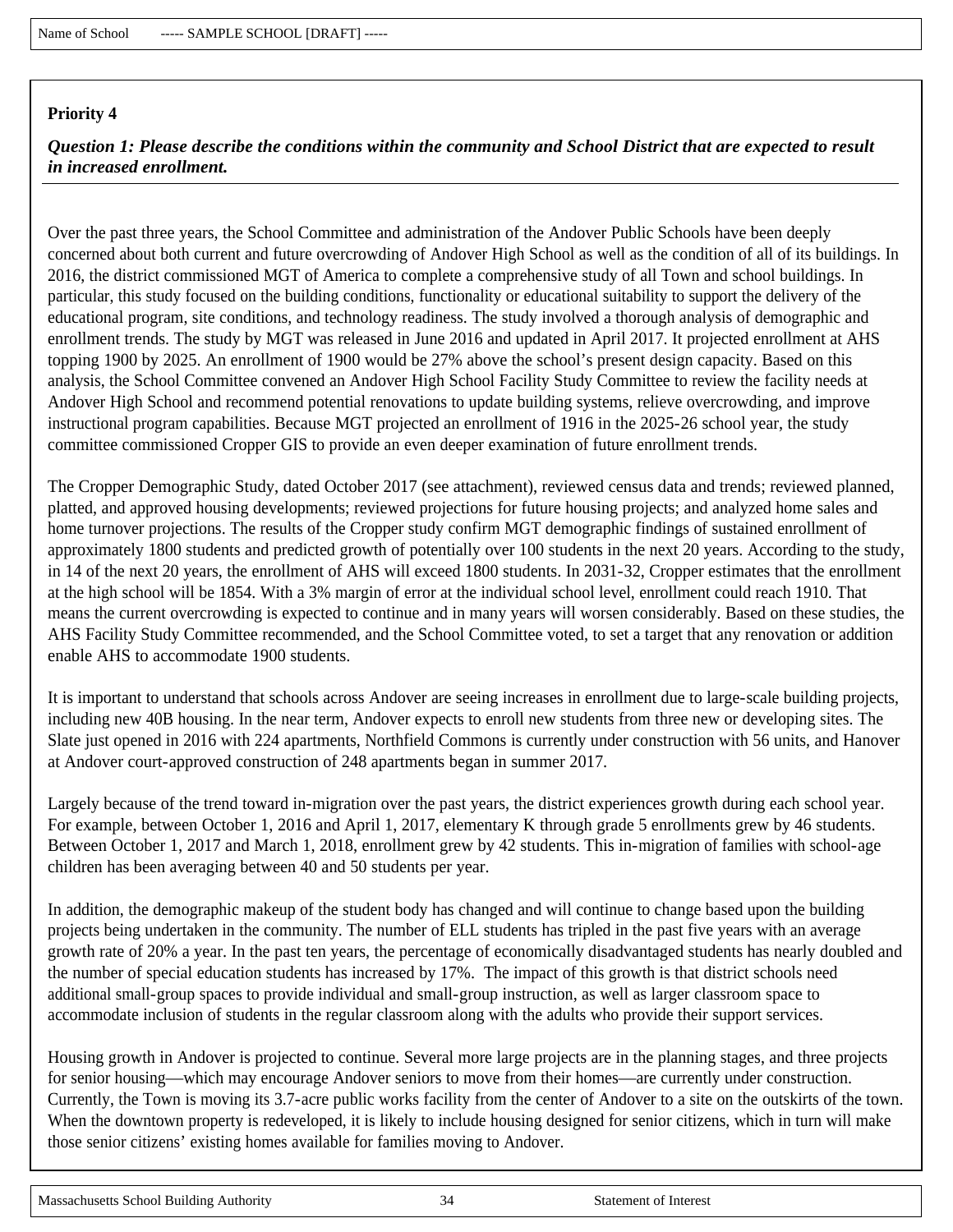A 2013 study of the demographics of Andover by Barry Bluestone, the Director of the Dukakis Center for Urban and Regional Policy at Northeastern University, revealed that Andover has a large concentration of older citizens (age 70 and over) in residential homes with no school-age children in the homes. A corroborating study conducted in 2017 by the Town of Andover, drawn from state census and assessor data, reveals that 1511 of Andover's 8610 single-family residences (i.e., 17.55%) have at least one occupant age 69 or older. Given their age, these individuals are likely to downsize and sell their homes to younger families moving into the community. An internal district study of home sales and census data over the past two years affirms that trend. In the 485 homes sold during this two-year period, nearly one-fifth were populated only by senior citizens. As a result of the sales, the population of residents age 70 and over in those houses declined from 171 to 75, while the population of residents under 18 increased from 267 to 473. The district anticipates this trend will accelerate due to additional senior housing under construction and planned for Andover, placing additional pressure on school capacity. The two studies referenced above are attached. They are: "Assessing Current and Future Needs of Residents Aging in the Town of Andover" Commissioned by the Town of Andover, Division of Elder Services & The Center at Punchard, April 2015, and "A New 'New Paradigm' for Housing in New England" by Barry Bluestone, December 13, 2012.

The district believes that these trends predict increased school enrollment across the district and particular enrollment pressures at the high school level, which is already overcrowded.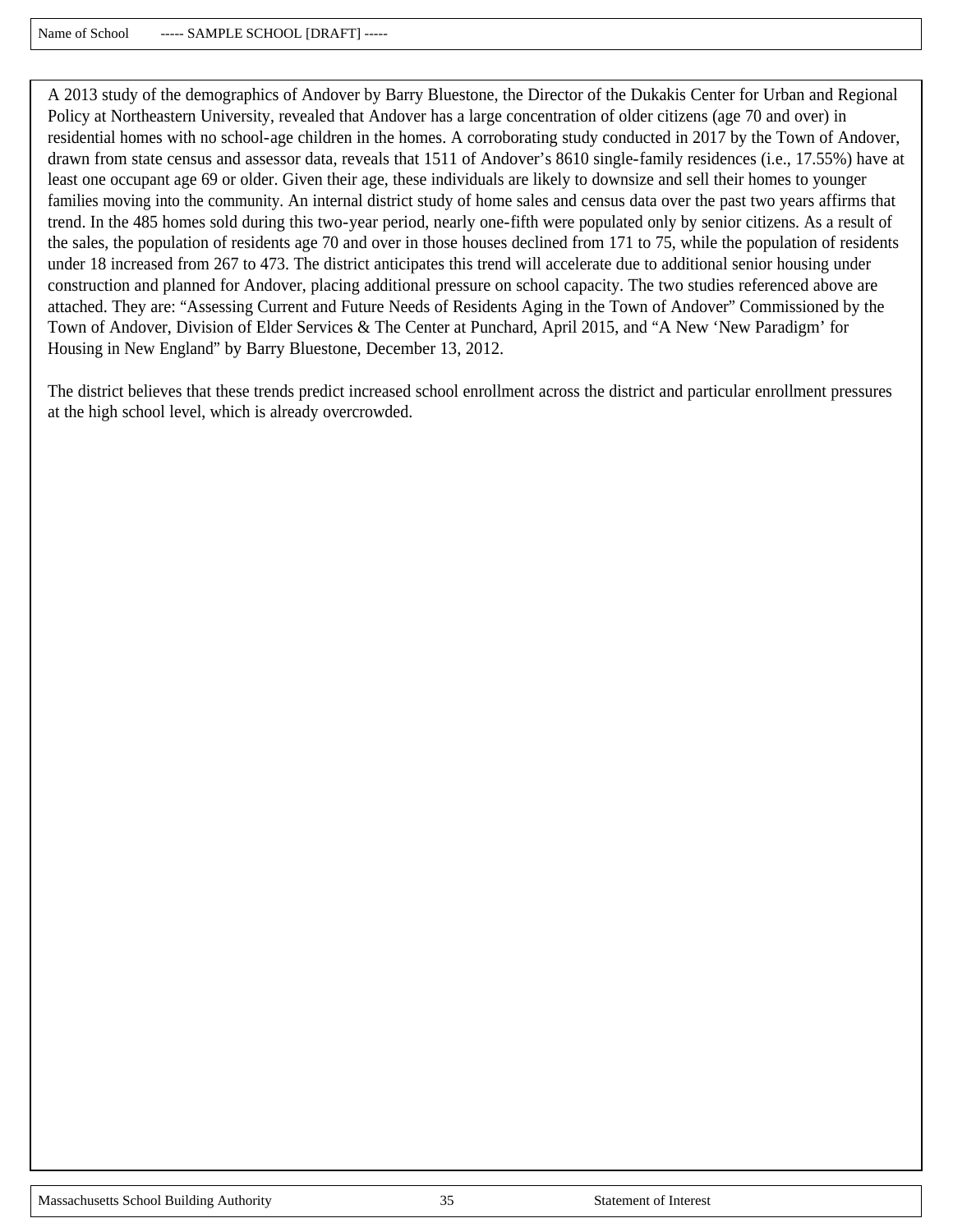*Question 2: Please describe the measures the School District has taken or is planning to take in the immediate future to mitigate the problem(s) described above.*

The lack of space is a significant problem and reflects the overall high utilization of the schools in Andover. There are few measures the district could take to prevent the forecasted housing and demographic changes from coming to fruition. Andover is a community with many amenities and it is an easy and feasible commute to and from Andover to the ever-growing Boston hub. As the city of Boston continues to aggressively pursue major employers (e.g., Amazon), Andover can expect more people to view this community as an attractive place to settle their families. At the same time, the aging of Andover's current population and increase in senior housing will provide homes for families moving into Andover. The students are coming. The district's task is to be ready to provide them with a high-quality education.

In December 2016, the Andover School Committee voted to conduct a feasibility study to address the severe overcrowding, the aging facility systems, and the limitations in programming capabilities at Andover High School. In order to advance the high school project, the School Committee also voted to convene a committee to develop a proposed solution that will meet the needs of the high school and community. The mission of the Andover High School Facility Study Committee is to review the facility needs at Andover High School and recommend potential renovations to: address overcrowding; address necessary safety, system & code deficiencies; and improve instructional program capabilities. The stated goals of the Andover High School Facility Study Committee are being addressed in three phases and are on schedule.

#### Phase One: March–June 2017

• Review prior facility and enrollment studies completed by DRA and MGT of America.

• Identify a set of improvements that can potentially address the need areas of updating building systems, relieving overcrowding, and improving instructional program capabilities.

• Prepare a Request For Proposals (RFP) for a feasibility study to develop architectural design options and cost estimates for these improvements.

#### Phase Two: July–December 2017

• Work with the selected architectural firm (HMFH) on the feasibility study; review design options and cost estimates; weekly meetings began in November.

• Establish a Financial Impact Working Group to review the cost estimates in terms of their potential alignment with district and town budgets.

• Recommend to the School Committee a design solution for a renovation/addition that can best address the facility and enrollment needs within reasonable budget constraints.

#### Phase Three: January–May 2018

• Provide information and support to community decision-makers and stakeholders about the proposed high school renovation/addition in preparation for the 2018 Town Meeting and a possible debt-exclusion vote by the community.

The district has been making every effort to be transparent and to involve the community in the fact-finding, envisioning, and decision-making processes. To date, the following community meetings and presentations have been conducted.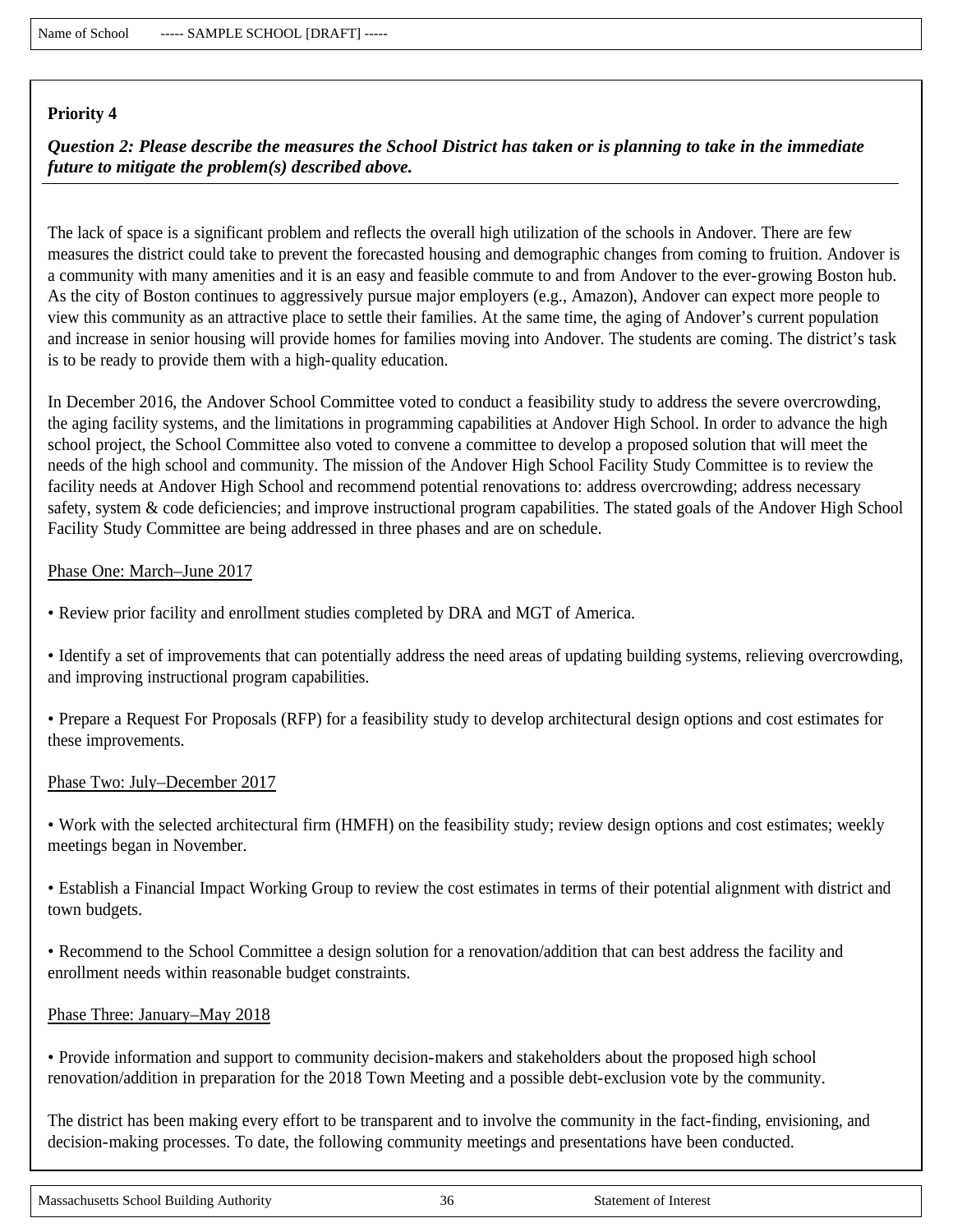• 3 Community Forums-May and December 2017, March 2018

• 2 Board of Selectmen Presentations–July 2017 and March 2018

• Finance Committee Presentation–July 2017

• 3 School Committee Presentations–September and December 2017, February 2018

• Tri-Board (includes Board of Selectmen, Finance Committee, and School Committee) Presentation on Enrollment–November 2017

• PTO Presentations at four elementary schools, especially targeting parents of children who might one day attend the renovated/expanded AHS

• Facility Study Committee Meetings–24 from March 2017 to March 2018

In addition, multiple steps have been taken to engage the high school faculty and students, including a faculty survey, two allfaculty visioning sessions, 14 focus group and departmental meetings, a student focus group, two all-faculty updates, and student and faculty liaisons to the Facility Study Committee.

The district decided to move ahead with a plan for AHS because it saw no alternative. Building systems continue to age past their useful life and maintenance issues are becoming more frequent and more costly. Problems with temperature control cannot be fixed without addressing the building envelope. In spite of an outstanding maintenance team, the district is putting very expensive band-aids on an aging facility, and in the end will only be treading water programmatically. The severe overcrowding and the negative impact on educational outcomes will persist, regardless of updates provided to the existing structure.

Although the initial intent of the School Committee was to propose a modest renovation and addition to address the enrollment and maintenance needs of the high school, the November 2017 analysis of existing conditions by the architectural firm of HMFH (included in the attached draft of "Andover High School Feasibility Study" and discussed more fully in later priority sections) revealed more significant problems than originally anticipated. In addition, the analysis revealed more challenging issues in addressing enrollment and space needs. Severe and persistent overcrowding, coupled with poor physical conditions, negatively affects the delivery of educational services. Faculty and student feedback consistently referred to crowded classrooms, insufficient teacher planning space, and uncomfortable classroom temperatures as detriments to teaching and learning. The wide range of facility issues related to security, life safety, interior environmental conditions, and aging building systems cannot be resolved in the course of general maintenance or small-scale construction projects.

Based on the study, the School Committee has concluded that MSBA support is necessary to address the full scope of the changes needed at Andover High School. The overcrowding problem cannot be solved without additional academic space and, despite proactive maintenance, the building's physical condition will continue to deteriorate with time. Partnership with MSBA is being sought to correct the major facility-related problems that hinder the education of Andover High School's students.

The projected increases in enrollment require the community to address the need for regular and specialized classroom space in the very near future so that student learning and student support services are not compromised. Understanding that the Town is committed to supporting the renovation or replacement of West Elementary School in collaboration with MSBA, the Town of Andover offers its strong support to this Statement of Interest in order that the district also meet its space and facility challenges at Andover High School in an educationally sound and fiscally responsible manner.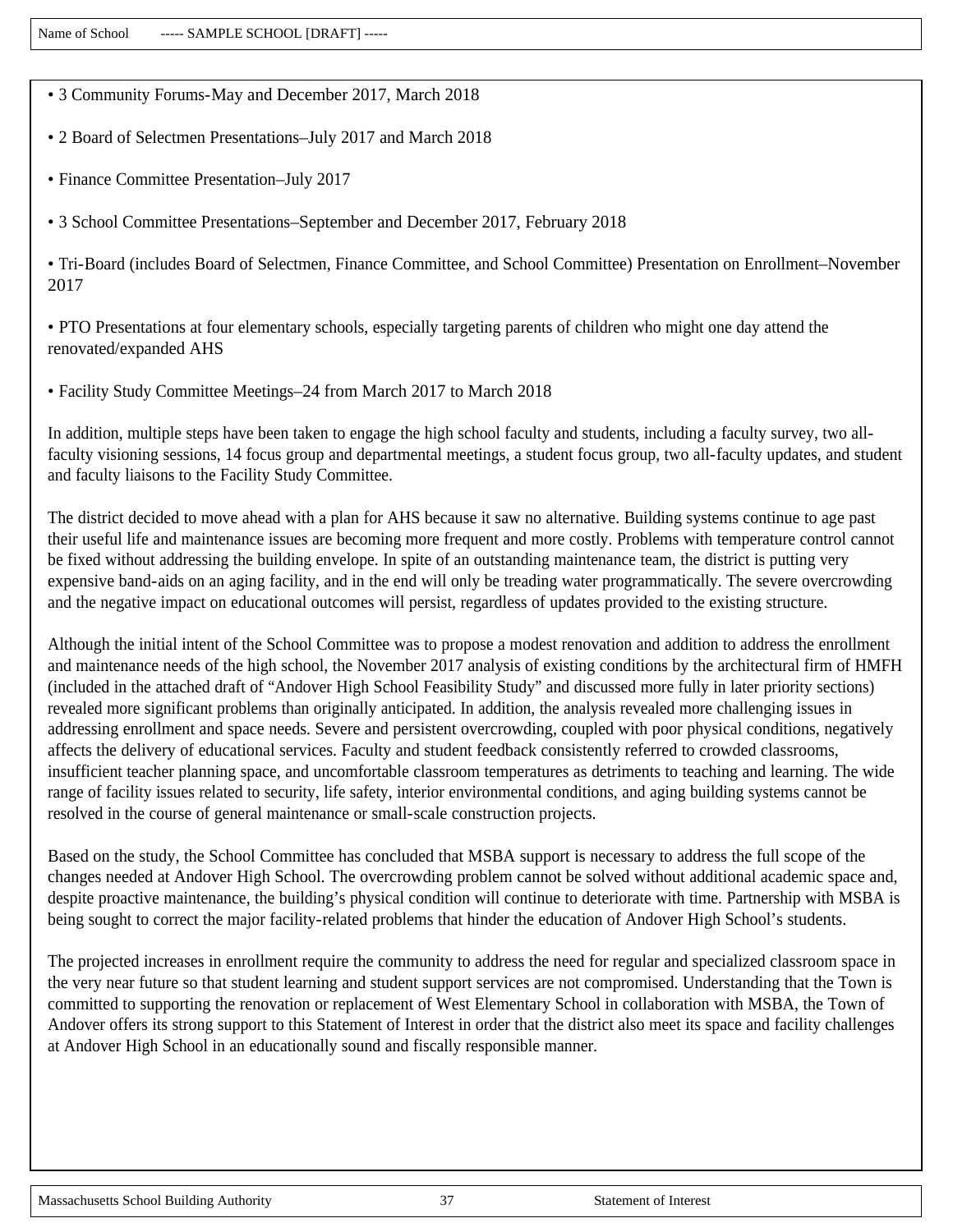*Question 3: Please provide a detailed explanation of the impact of the problem described in this priority on your district's educational program. Please include specific examples of how the problem prevents the district from delivering the educational program it is required to deliver and how students and/or teachers are directly affected by the problem identified.*

The earlier response to Priority 2–Question 3 described in detail the pressures that the current overcrowding is already placing on the facility, staff, and students at Andover High School. Those conditions will only be exacerbated as the enrollment at Andover High School increases and growing numbers of students with diverse needs must be served in a facility that was never designed for them. Without additional classroom capacity, the district will be forced either to purchase modular classrooms to add onto the school or to significantly increase high school class sizes—which would compromise the overall instructional program and the delivery of quality, personalized instruction.

Finding additional spaces to serve the growing special education and ELL populations will be particularly challenging. Without additional space, it will require placing more students than desired into spaces not intended as learning environments. Addressing the need to offer increased services to special needs and ELL students, teachers are already required to share spaces, resulting in overcrowded rooms where different lessons are being delivered simultaneously. Unfortunately for students, these multi-purpose classrooms tend to be distracting and negatively impact learning.

The general education classrooms are also affected by the growing student population. Not only do those classrooms become filled beyond their maximum functional capacity, but the student-teacher ratio also rises and students receive less of the individual attention they need to excel. The undersized nature of the general classrooms greatly limits the teachers' ability to group students for differentiated learning purposes, or even to rearrange seating for different types of learning experiences. With 95% of the classrooms occupied at all times throughout the day, some students can't be scheduled into classes they want or need. As enrollment increases, these problems will be exacerbated.

Moreover, students with special needs and their support staff will funnel into the general education classrooms for part of the day, placing even more demands upon room space and staff time. Given the space constraints and inadequate infrastructure at Andover High School, students will have decreased opportunities to incorporate current instructional problem-solving and

critical-thinking strategies into their daily learning and to develop the technology-based skills needed for success in 21<sup>st</sup>-century careers. With the growth in enrollment and the need to provide basic graduation requirements, electives will gradually be eliminated in order to provide classrooms for these basic courses. At some point, parents will likely question whether their children are receiving the quality of education they need and deserve in order to be competitive in high school, college and beyond.

#### **Please also provide the following:**

| <b>Cafeteria Seating Capacity:</b><br>475                                                              |
|--------------------------------------------------------------------------------------------------------|
| Number of lunch seatings per day:<br>4                                                                 |
| Are modular units currently present on-site and being used for classroom space?:<br>N <sub>O</sub>     |
| If "YES", indicate the number of years that the modular units have been in use:                        |
| <b>Number of Modular Units:</b>                                                                        |
| <b>Classroom count in Modular Units:</b>                                                               |
| <b>Seating Capacity of Modular classrooms:</b>                                                         |
| What was the original anticipated useful life in years of the modular units when they were installed?: |
| Have non-traditional classroom spaces been converted to be used for classroom space?:<br>YES           |
| If "YES", indicate the number of non-traditional classroom spaces in use:<br>25                        |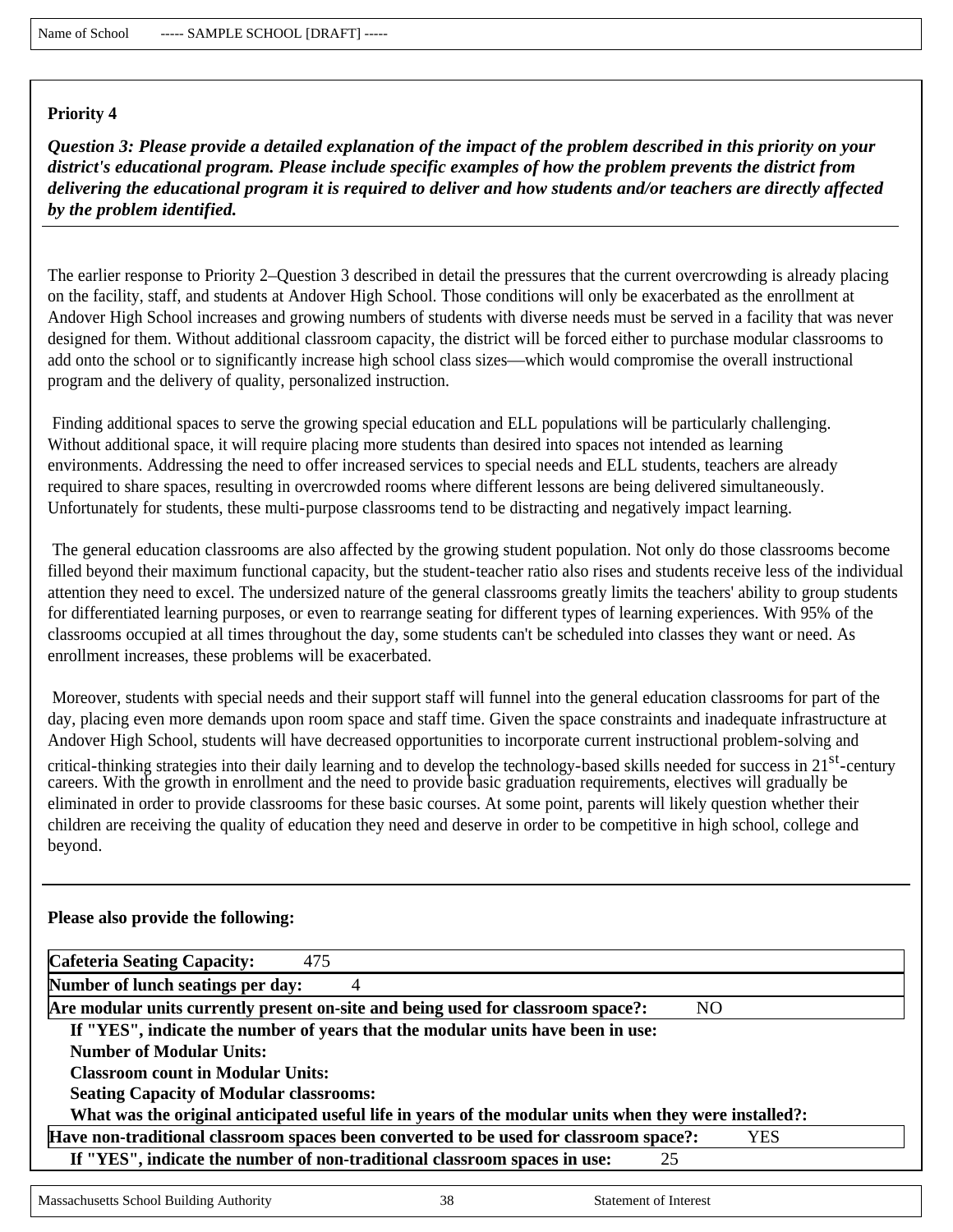#### **Please provide a description of each non-traditional classroom space, its originally-intended use and how it is currently used (maximum of 1000 characters).:**

About 25 rooms designed for other uses are now used as classrooms. Many of these spaces are too small, are not equipped with appropriate ventilation, are not acoustically separated from adjacent spaces, have no windows, or are otherwise sub-standard as teaching space. Examples: teacher dining space converted to a classroom; book storage rooms converted to small-group instructional spaces; music storage room converted to a music production classroom; teacher planning rooms and offices converted to special needs small-group rooms; theatrical storage area converted to multimedia lab classroom; sections of library converted to classroom space; PE storage rooms and athletic team rooms converted to fitness and weight training rooms; section of scene shop used as drama classroom. In addition to the inappropriate physical conditions for use as classrooms, the repurposing to classrooms has displaced the original uses of those rooms, which adds pressure to other school spaces.

**Please explain any recent changes to the district's educational program, school assignment polices, grade configurations, class size policy, school closures, changes in administrative space, or any other changes that impact the district's enrollment capacity (maximum of 5000 characters). :** 

There are no recent changes to the district's school assignment policies, grade configurations, class size policy, school closures, or administrative space. In 2014, the district opened a new elementary school, Bancroft Elementary School, to replace a school that was structurally unsound. Although the new school enabled the district to shift elementary students in grades K through 2 from another elementary school that had been serving preK through grade 2, the new school did not significantly expand the overall enrollment capacity of the district. Currently, the district is pursuing the renovation/replacement of an aging and outdated elementary school to address both building conditions and enrollment at the elementary level. These changes have not impacted the enrollment capacity at the high school.

The district's educational program at the high school has changed over time in several ways. First, the district has significantly expanded its services to students with disabilities. Currently, the district has 101 students in out-of-district special education placements, with 56% being students of high school age, plus another 14% in the 18-22 age range. Over the past ten years, the district has continued to develop programs to serve students in a more inclusive environment through increased programming at Andover High School. Four rooms previously used for regular education classrooms are now devoted to special education programs for students with autism, students with developmental delays, and students who are returning from hospitals or settings where they were treated for mental health issues. To accommodate an increase in classrooms for the SAIL (Social Academic Independent Learner) program, the school recently converted a small workspace for special education teachers into a classroom for eight students. The school also increased the number of students in its Academic Support classes (making those classes very crowded) to free up other rooms for SAIL programming. Enhancing the programming for students with disabilities in inclusive settings is a significant initiative of the district and one that requires additional large and small classroom spaces as well as workspaces for teachers.

The second major educational program change that has impacted enrollment capacity is the improvement in programs that provide experiential and project-based learning. Although these program changes are limited by the current overcrowded conditions, the high school has carved space out of the library media center for a small innovation lab, engineering classroom, and coding classroom. None of these spaces are adequate for the programs, but the programs are necessary to accommodate significant student interest and curricular improvements and to match current program offerings in other high schools. In addition, the high school has initiated career pathway and senior capstone programs to better support students. These programs, although of significant interest to students and highly beneficial to student learning, do not have adequate space for student collaboration, program coordination, or project design, construction and storage.

#### **What are the district's current class size policies (maximum of 500 characters)?:**

Pre-K & K: at or below 20 students per class, if not feasible, to within a range of 16 to 24. Grades 1 & 2: at or below 23 students per class, if not feasible, to within a range of 19 to 27. Grades 3-5: at or below 25 students per class, if not feasible, to within a range of 21 to 29. Grades 6-8: at or below 25 students per class, if not feasible, to within a range of 21 to 29. Grades 9-12: at or below 25 students per class, if not feasible, to within a range of 21 to 29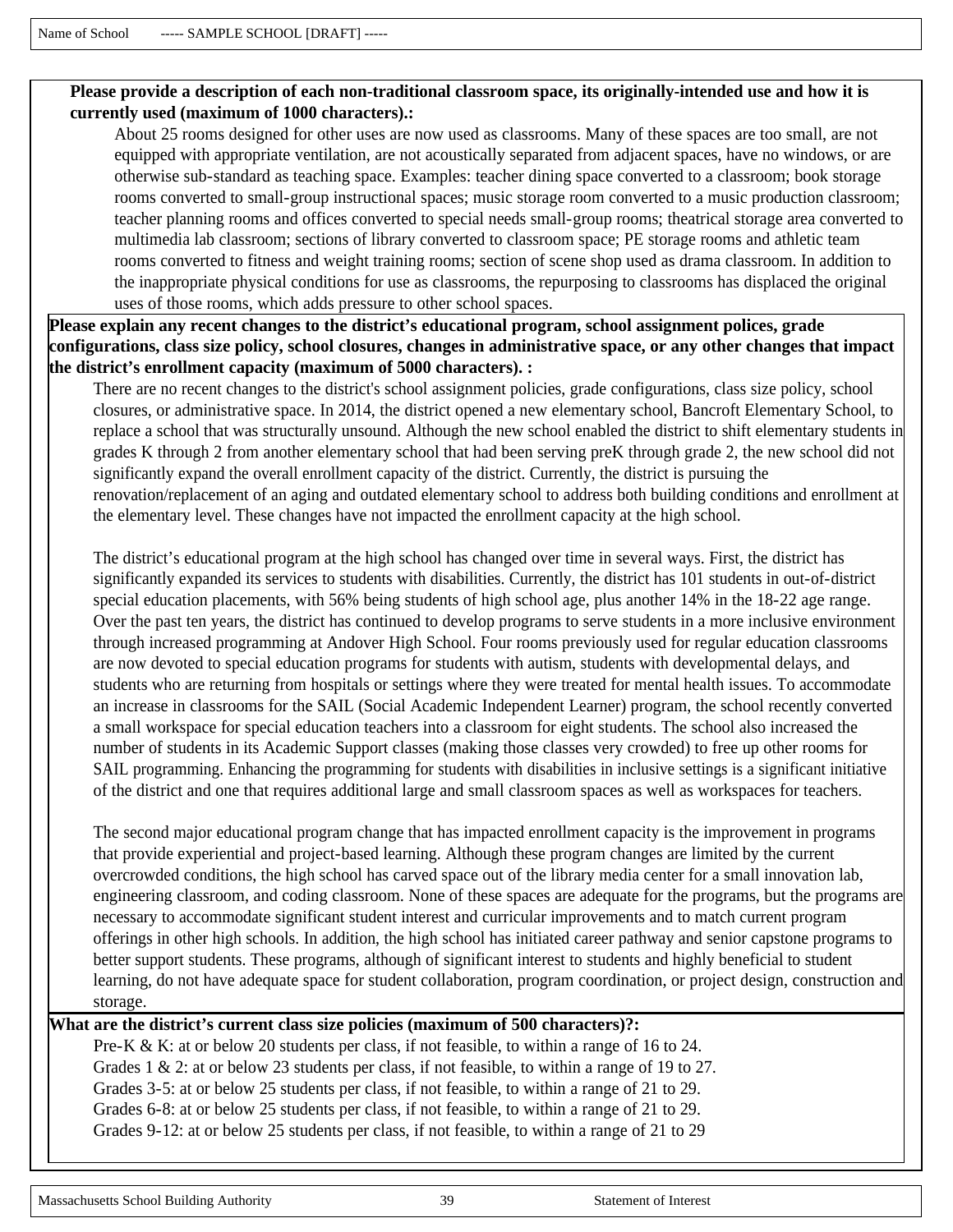*Question 1: Please provide a detailed description of the issues surrounding the school facility systems (e.g., roof, windows, boilers, HVAC system, and/or electrical service and distribution system) that you are indicating require repair or replacement. Please describe all deficiencies to all systems in sufficient detail to explain the problem.*

Many of the major building systems at Andover High School are approaching the end of their useful life. The boilers are over 20 years old and require replacement. The HVAC system air handlers, rooftop units, exhaust fans, and compressors for pneumatic controls are all over 20 years old. The Facilities Department has been repairing and replacing them as they break. In addition, the cooling equipment uses refrigerant that is being phased out and will not be available for purchase as of January 2020. AHS may be able to retrofit existing units to accommodate higher-pressure refrigerants. However, if the existing units begin to leak, it will be necessary to replace them entirely.

Plumbing-intensive areas such as the science wing and the kitchen experience leaks and require repairs often due to the age of the piping system. Facilities Department estimates that \$10 million worth of equipment will need to be replaced at Andover High School over the next 5 to 10 years.

The most significant physical issue at AHS is the lack of thermal comfort in academic spaces. The building's un-insulated masonry walls, outdated window systems, and concrete structure that connects directly to the outside produce interior thermal conditions that cannot be effectively controlled with through-wall unit ventilators. In interviews and surveys, teachers and students consistently note that cold classrooms in the winter and hot classrooms in warm months have a detrimental impact on teaching and learning. Students and teachers alike resort to wearing their coats in the winter and have no means of relief from the heat in warmer weather. Teachers sometimes bring their own fans, which move the warm air but usually add to the noise. Even when weather permits, there are no outdoor campus areas suitable for a class to escape the indoor heat and engage in structured learning activities.

Each standard classroom has a unit ventilator that controls the air temperature of the room. However, even if the air temperature is appropriate, other factors, such as cold concrete floors, poorly insulated walls, and the draft of air movement will make occupants feel cold. The unit vents are a continual source of complaint by the teachers and students. Unfortunately, thermal comfort has worsened due to the recent addition of CO2 sensors, which are necessary to maintain a healthy air quality. The unit vents are activated with minimal outside air when the room air temperature moves outside of the set point, or with maximum outside air when CO2 reaches a raised level. Although this incoming fresh air is preheated to some degree, discomfort arises from the draft caused by high-velocity, single-point supply of air that is insufficiently heated. In the winter, this means that fresh air is introduced to meet air quality goals even though the room already is cold to occupants. Even when not operating, the poorly sealed dampers can allow drafts of outside air. The classroom ventilation system includes the unit ventilator on the outside wall, plus an exhaust fan drawing from the opposite side of the room. The vents are air supply only; they deliver exhaust to the roof without any energy recovery. Modern systems usually include energy recovery to pre-heat fresh air. The unit vents are not equipped with cooling coils; in the summer, they introduce air at the temperature and humidity level of the outside, providing no relief for overheated classrooms. In addition to problems with thermal comfort, the fan noise of these old units forces teachers and students to strain their voices and speak loudly so they can be heard over the decibel level of the equipment.

The aluminum window frames are un-insulated. Without a thermal break, the frames transfer heat and cold into the room through the aluminum, which is a good conductor, adding to the uncomfortable temperatures in the room. By contrast, today's modern windows are built with thermal breaks so the encasement cannot act as a thermal bridge for the transfer of outside temperatures to the indoor areas. In addition, the school's windows are not glazed with today's more technically advanced glass, so are ineffective at preventing radiant heat gain or heat loss. Students sitting near the windows feel cold due to the radiation of cold surface temperatures from the exterior surfaces. Similarly, teachers on the south side of the building keep their blinds closed because of glare and because the old windows cannot prevent solar heat from entering and heating up the classrooms. Modern windows could resolve this set of problems.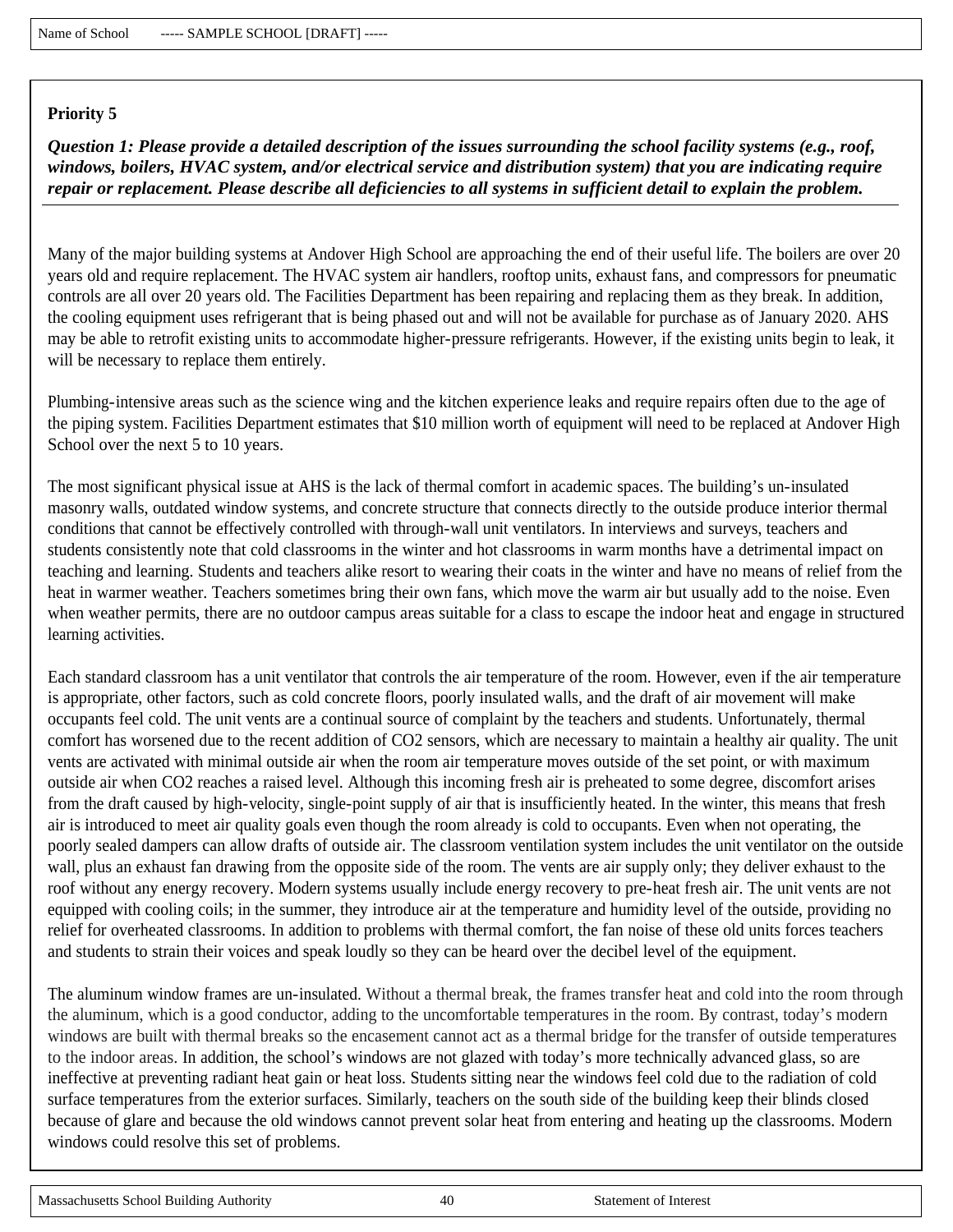Finally, the lack of a thermal break in the concrete classroom floor slabs allows heat and cold transfer between outside and inside. In winter, heat is lost and cold is transmitted through the concrete slabs, creating cold interior surfaces within the occupied spaces. The existing heating system, under control of the CO2 system, cannot compensate for the heat loss generated by the building and for the CO2 generated by the occupants. The ventilators operate on outdated, 23-year-old pneumatic controls, with air tubes that crack frequently and need costly repairs.

Rooftop condensing units are used to cool some portions of the buildings. Most of the units were part of the 1995 renovation project. These units rely upon R-22 refrigerant, which is extremely expensive and faces a regulatory phase-out. If a rooftop condensing unit develops a leak after January 1, 2020, this refrigerant can no longer be purchased. Newer cooling systems now on the market do not use R-22. Between 2011 and 2016, Facilities Department installed stand-alone air conditioners in six special education classrooms that required cooling; however, the units create noise and are energy-inefficient.

The conventional boiler plant that is the school's primary source of heat is 23 years old, nearing the end of its serviceable life, and should be replaced with a high-efficiency condensing boiler. The kitchen exhaust hoods and fans that remove stale air/smoke/cooking odors from the kitchen are outdated and may no longer be code-compliant.

In summary, the HVAC system is one of the major weak links that needs replacement. Due to its age, the system requires continual maintenance in an effort to maintain temperatures at a comfortable level in every season in the varied-size rooms in all sections of the school. Facilities staff have done what they can to upgrade existing systems and improve temperature control, but it is simply not possible to fix this issue without wholesale replacement of the HVAC systems with a modern system, such as a displacement air system (which is more comfortable and quieter than what AHS has now), combined with extensive reconstruction of the exterior façades. Simply put, there are now better ways to heat, cool and insulate buildings than were in place when this school was constructed 52 years ago.

Andover is experiencing an increased frequency of unusually warm temperatures in autumn, spring, and early summer. The district is also facing an extension of the school year into summer and an earlier opening in the fall due to the major storms happening throughout the year requiring school to be closed due to power outages in the community. These factors will increase the demand for air conditioning that the district cannot provide currently.

In terms of the building envelope, virtually all of the windows need replacement. Gaskets are aging and windows are beginning to fail. They range from 23 to 27 years old and are drafty and un-insulated, adding to the uncomfortable temperatures in the classrooms. Similarly, the exterior masonry walls are un-insulated and contribute to thermal leakage and energy waste. The doors are in fair condition, dating from 1995. However, they are poorly insulated steel and tend to rust, requiring repainting about every five years; replacement with insulated aluminum doors would save on labor and energy costs. The roof is in good condition, with the possible exception of the metal vaulted section over the main entrance, which is 23 years old.

As with many high schools, the building has dozens of entry/exit points. The system for monitoring these doors is inadequate, especially given the societal dangers that have afflicted schools in recent years. Numerous places in the schools (stairwells, doorways) are hidden from view. Of particular concern is the main entrance to the school, which has only one set of doors between the outdoors and a large interior lobby that leads to many sections of the building. The administrative offices are located on the second floor with limited views of the entry as well as limited access to ensure effective security. A top priority for the district and community is to increase the security of access through this vestibule.

In terms of the electrical systems, the main switchboard is in good condition and the distribution equipment in the 1995 addition is in fair condition. However, the distribution equipment in the rest of the building—which includes the main academic building–is in poor condition. The exterior lighting (wall packs or sconces at egress doors and perimeter) is in fair condition. The number of receptacles in the classrooms and offices is insufficient for today's methods of delivering education. Extension cords are in wide use and some areas lack GFCI protection. Life-safety lighting does not meet code, nor does the notification system for full voice evacuation. Clock and intercom systems are obsolete. Fire alarms and intercom are not audible in all areas. The lighting levels in the gymnasium are poor. The school's current generator is for life-safety purposes only. There is a central CCTV video management system and a new IP paging system. Data cables are CAT5, 5e, and 6. All areas have wireless coverage.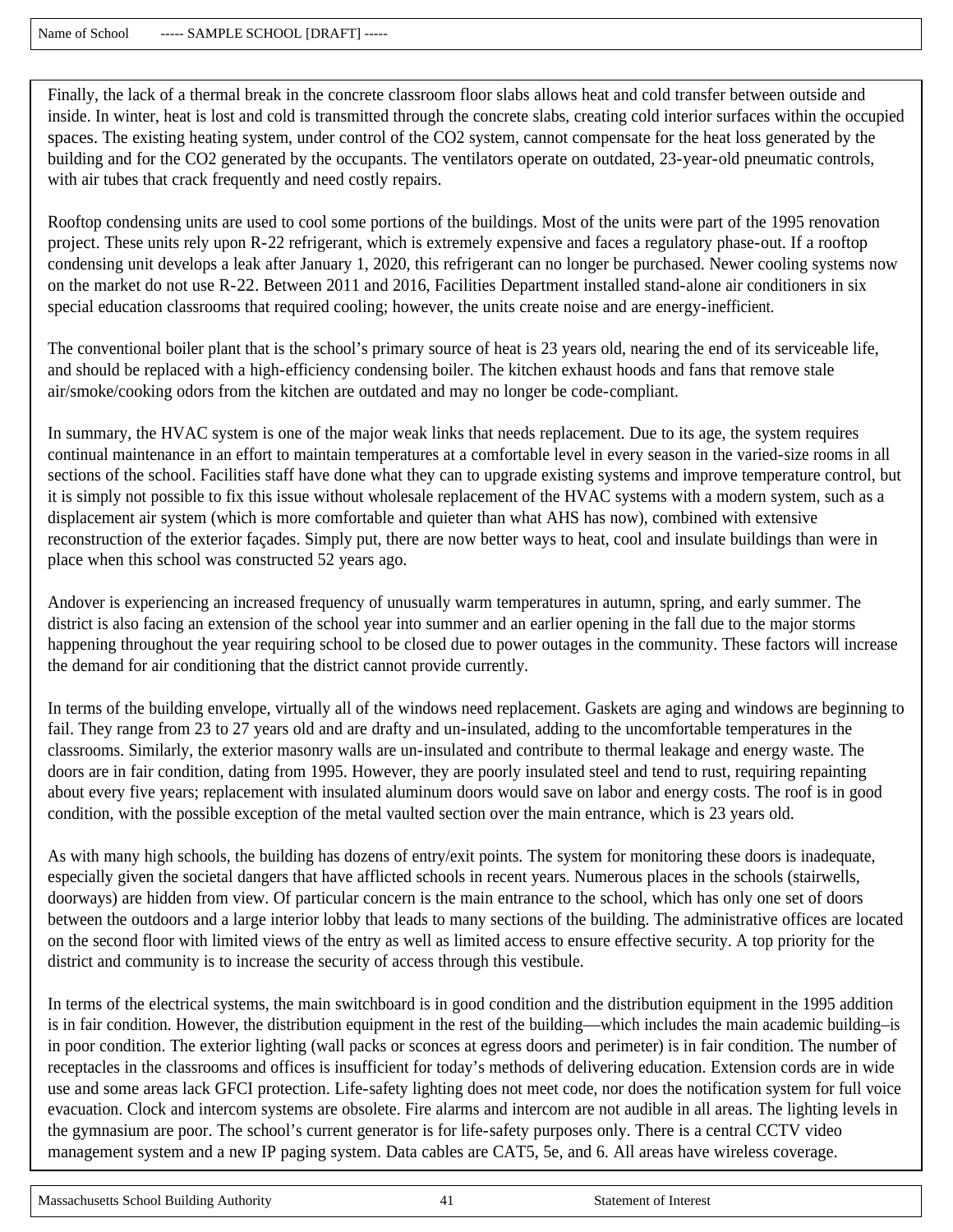The main academic building—which houses most of the classrooms, offices, and special education department—plus the Dunn gymnasium and most of the Collins Center (auditorium, stage, music wing) are not protected by an automatic fire suppression system.

Water and sewer pipes as well as plumbing fixtures are in fair condition, but some updating is needed in the science classrooms. Plumbing-intensive areas such as the science wing and the kitchen often experience leaks and require repairs due to the age of the piping system. There is no central acid neutralization tank for science labs.

In addition to the problems with the facility itself, there are serious issues with the site. The biggest problems are traffic congestion, circulation, and parking—all of which have safety factors. The school site has three entrances. The main Shawsheen entrance is at the crest of a hill, making it difficult to see from both directions. A large ledge outcrop blocks the view of the school from the road. Site circulation and parking are complicated and confusing, especially for visitors. There is inadequate driving and parking space for the daily mix of 35 buses, parent and student cars, staff cars, service vehicles, delivery trucks, and occasional emergency vehicles. Pedestrian walkways are limited and some students/staff must walk in the street or cross through the onsite traffic as they are dropped off or approach from parking lots. The playfields are not handicap accessible for students or families. The fields are insufficient to serve the large number of AHS athletes and some are not appropriately sized. The pavement on the seven tennis courts has failed and needs to be replaced. There is limited outdoor space where students can gather and either socialize or work in small groups in an area that is amenable to spring and fall weather conditions.

In December 2017, the Institute for Human Centered Design released its report "Town of Andover ADA Transition Plan." The section pertaining to the high school is attached and details the accessibility of the facility and site. Key accessibility issues relate to insufficient parking spaces, lack of accessible routes to sports fields and facilities, lack of assistive listening devices in the auditorium, doors that lack maneuvering clearance, missing and noncompliant signage, non-accessible classroom sinks and cooking equipment, lack of an accessible science lab, lack of accessible lockers, insufficient number of accessible and compliant toilet compartments, excessive slopes on curb ramps, modifications needed to stairway handrails and drinking fountains, lack of automatic door openers, etc. The estimated cost of making AHS accessible is \$800,000.

Substantial maintenance costs will be incurred if no renovation or addition is done, including replacing boilers, replacing heating and ventilation units as they fail, upgrades for ADA compliance, etc. Significant energy and comfort improvements are only possible if both the mechanical system and the building exterior are replaced. At an estimated cost in the tens of millions of dollars, the district would not be able to do an extensive renovation of the school without MSBA help. The district may be able to chip away at some of the problems piece by piece, but the needed overhaul of the entire system is beyond the district's capacity.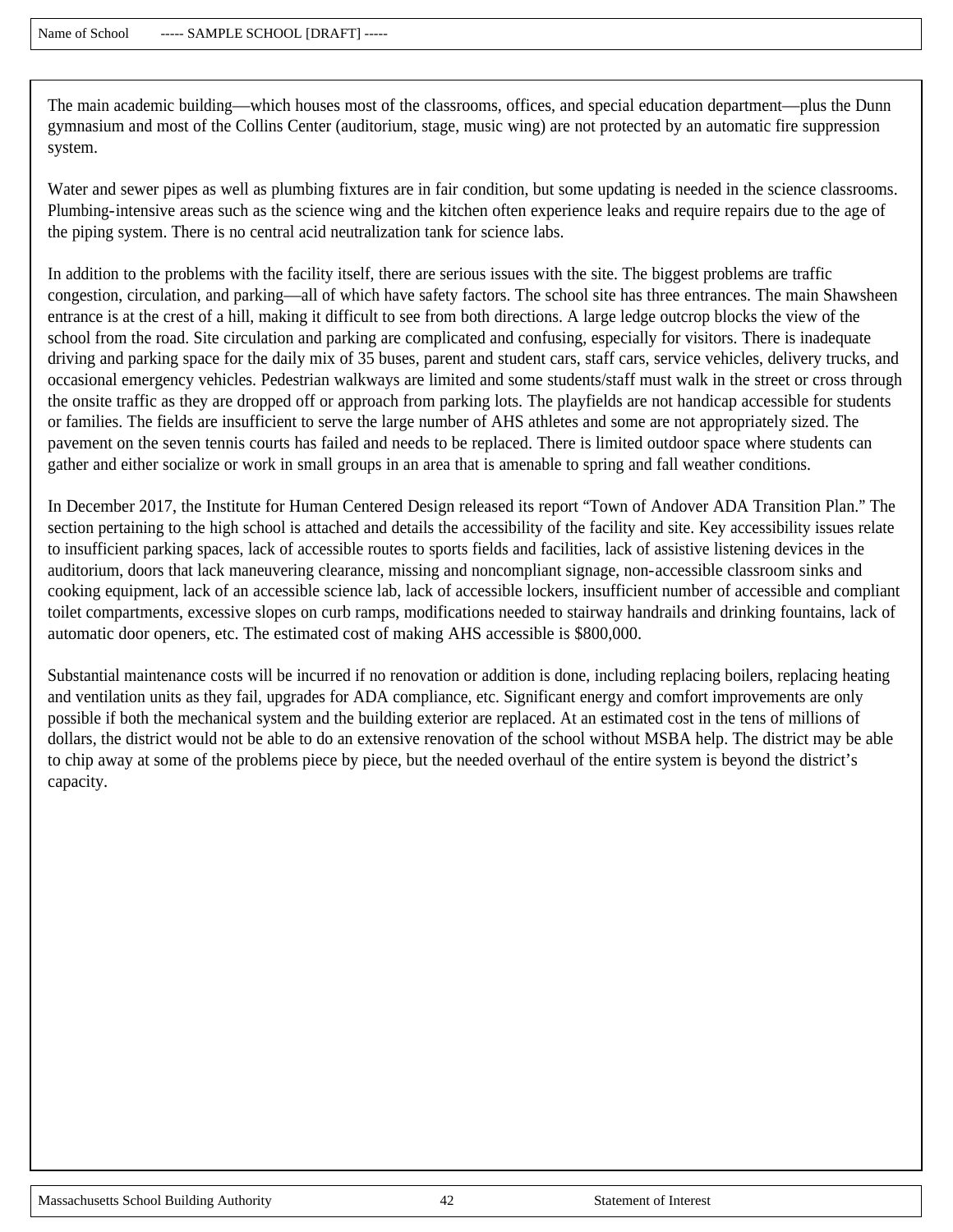## *Question 2: Please describe the measures the district has already taken to mitigate the problem/issues described in Question 1 above.*

Andover has a robust system of preventive maintenance, work order processing, and labor scheduling for all mechanical systems. As part of Andover's standard of maintenance and as need dictates and funds permit, Facilities Department is gradually replacing some schools' conventional boilers with high-efficiency condensing boilers; however, the district is still trying to stretch the life of the three-boiler plant now at AHS. In 2013, inline boiler pumps were added to make the system a primary/secondary heating system and to achieve better supply and return water temperature control.

CO2 sensors have been added to approximately 80 classrooms allowing for demand control ventilation. If no one is in the classroom and the CO2 level is low, the outside air will close, providing energy savings. Each classroom has had an occupancy sensor installed to turn lights off when the room is not occupied.

The Facilities Department is also collecting trend data on temperatures in all AHS classrooms in an attempt to identify unit ventilator issues more quickly; students and an adult volunteer are studying the HVAC trend data at AHS to identify anomalies. The Facilities Department installed building analytics software that takes data points throughout the school and remotely diagnoses problems faster. The department is upgrading the energy management system to a more user-friendly system that the tradesmen can use onsite on their phones to serve schools better. The Facilities Department is also trying to retrofit one HVAC unit to accept new refrigerant in order to determine whether that solution could work as a stopgap measure once the old refrigerant is phased out as of January 2020.

Sound-absorbing ceiling panels were installed in 23 classrooms in order to help students with hearing impairments be able to hear voices over the noise coming from the unit ventilators and other sources. These ceiling panels benefit all students. Security shades have been installed on the windows of classroom doors to prevent potential intruders from being able to peer into classrooms.

In the interest of safety, a team is working to have a secure double-door vestibule designed and constructed this summer at the main entrance to the school. The work will be done in-house to save money. The team includes Facilities construction staff, the school principal, the building inspector, and the police and fire departments. (See attached two drawings of security vestibule planned for AHS.) However, this is a stopgap measure that does not address security at other entrances. In 2017-2018, the Information Technology Department installed classroom telephones to enable teachers to contact the office or 911.

Facilities Department is currently replacing T5 fluorescents with LED fixtures, and is replacing ceilings as part of this effort. Facilities has retrofitted the Dunn Gym, fieldhouse, Collins Center stage lighting, some bathrooms, and all academic hallways with LED lighting over the past five years.

Facilities Department is in the process of updating toilet rooms, with a few renovated each year. Renovations include replacing floors and wall tiles, toilet partitions, accessories, plumbing fixtures and fittings, and light fixtures. Approximately 10% of the toilet rooms have been renovated, with the remaining scheduled for completion over the next ten years.

The District and Facilities Department maintain a working list of deferred maintenance projects. Each year, a few projects are submitted to Town for consideration in the next year's budget. The current list for AHS includes \$7.5 million to correct deficiencies in the site, and another \$2.7 million for projects such as carpeting, painting, replacing gaskets on windows, putting rubber treads on stairs, etc. This list does not include repair or replacement of major facility systems (e.g., HVAC).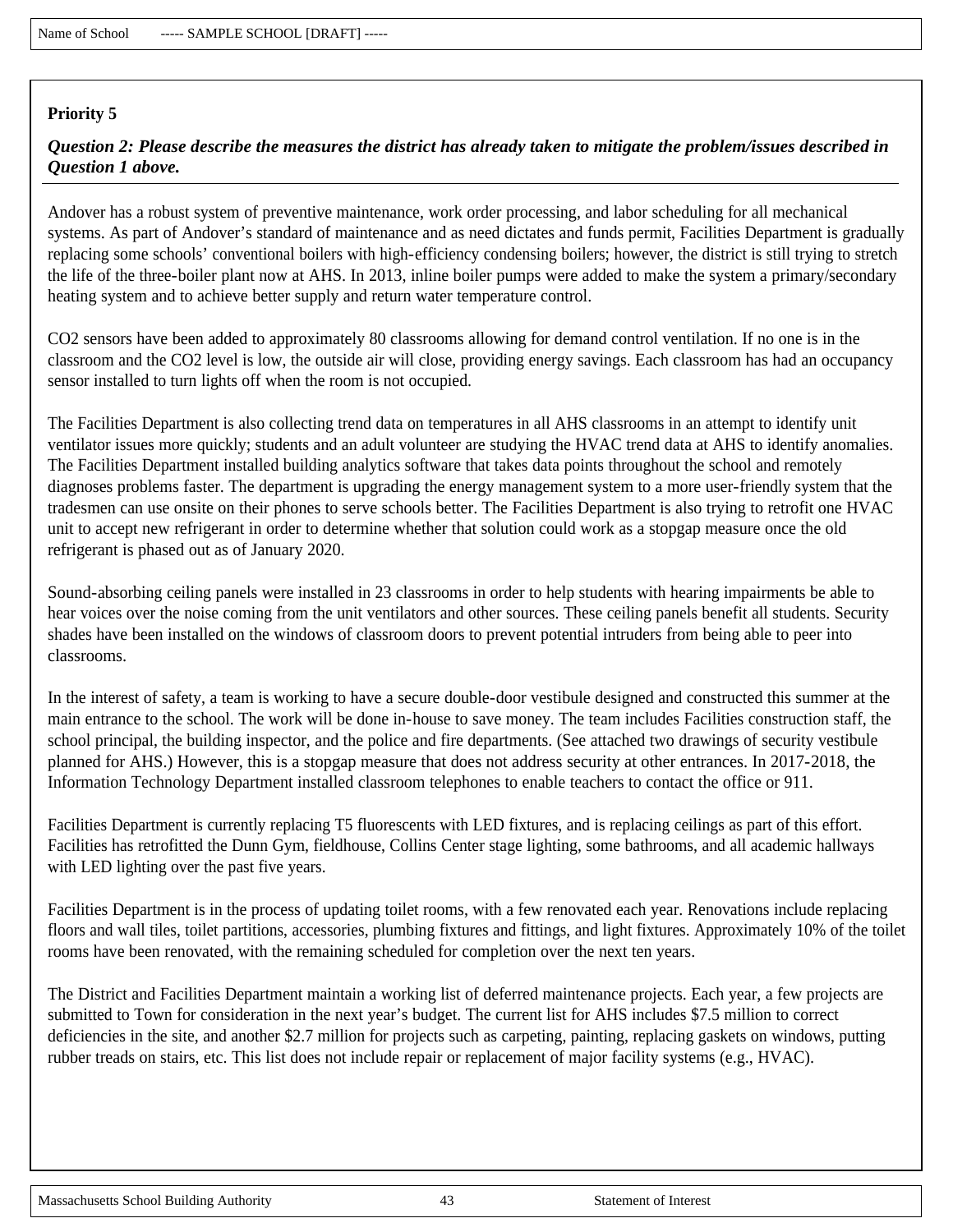*Question 3: Please provide a detailed explanation of the impact of the problem/issues described in Question 1 above on your district's educational program. Please include specific examples of how the problem prevents the district from delivering the educational program it is required to deliver and how students and/or teachers are directly affected by the problem identified.*

The current physical condition of Andover High School presents significant problems for instruction due to the often uncomfortable and uncontrollable temperatures in rooms; the overcrowded nature of classrooms, hallways and common areas; the lack of electrical capability to adequately charge technology equipment; and the outdated nature of the current classroom and commons space. Due to its age, the AHS HVAC system requires extensive maintenance on a regular basis to maintain reasonable temperatures in every season in the varied-size rooms in all sections of the school, with only limited effectiveness in accomplishing that goal. The age of the equipment often delays repairs that require replacement parts, meaning the uncomfortable teaching-learning conditions persist. Overcrowding means there are no vacant rooms available for use when a classroom or office has faulty HVAC—either to escape the cold or heat or to escape the repair noise.

The persistent problems with the building envelope and the mechanical systems have a detrimental impact on teaching and learning, as well as on the health of students and staff. Students who are too hot or too cold have difficulty concentrating. Noisy unit vents force teachers to raise their voices, placing a strain on their vocal cords and general health. Students with hearing problems especially struggle to hear teachers, classmates, and audio content over the noise of the ventilators. The school's only loading dock, which is used multiple times throughout the school day, is a loud and unwelcome intrusion into nearly a dozen classrooms. In addition, diesel fumes from truck engines left running in the loading dock area are drawn into the nearby classrooms through the unit ventilators. Students with visual impairments are affected by the highly contrasting light from solar glare. Uncomfortable physical settings contribute to higher absenteeism among students and staff alike.

The antiquated HVAC systems, coupled with the un-insulated exterior envelope, place a substantial burden on the annual operating energy costs and maintenance costs for this school. These funds would be far better invested in tangible educational benefits for students.

Students today do much of their classroom work digitally and need electrical outlets to work or to recharge their computers. Most AHS classrooms lack sufficient electrical outlets to serve a class of 25-29 students. Extension cords and power strips snake across floors and are strung across desks and tables. Some classroom wiring is in surface-mount wire mold rather than conduit, and some of that wire mold is deteriorating and pulling away from the walls. These situations are less than ideal from a safety standpoint.

Particular curricular areas are impacted more significantly. For example, water temperature and color have been persistent issues in the science labs. It sometimes takes up to 10 minutes of running the faucet before warm water arrives (if it arrives at all) and the water is regularly discolored—a pale brown color. This discoloration can be problematic for lab activities involving water because students are unable to conduct experiments and observe reactions with validity or reliability. All of the water purification units that were installed in the prep rooms when the science wing was built are no longer functional and are too expensive to replace. Paralleling the impact of water issues, science teachers report that in the beginning and ending months of each school year, high temperatures and high humidity in the labs are affecting the results of students' experiments.

Lighting in the photography dark room is insufficient to perform darkroom work, so students are unable to gain a proper learning experience in this setting. This problem applies to students who are taking a photography class for credit as well as to students who are developing photos for school publications or other extracurricular activities.

Double-loaded corridors and egg crate design no longer are the way students learn best nor the way that AHS wants to deliver instruction. The very structure of the school provides no collaboration space or flexible space for project-based learning. The undersized nature of 80% of the classrooms compromises the ability of teachers to engage students in experiential or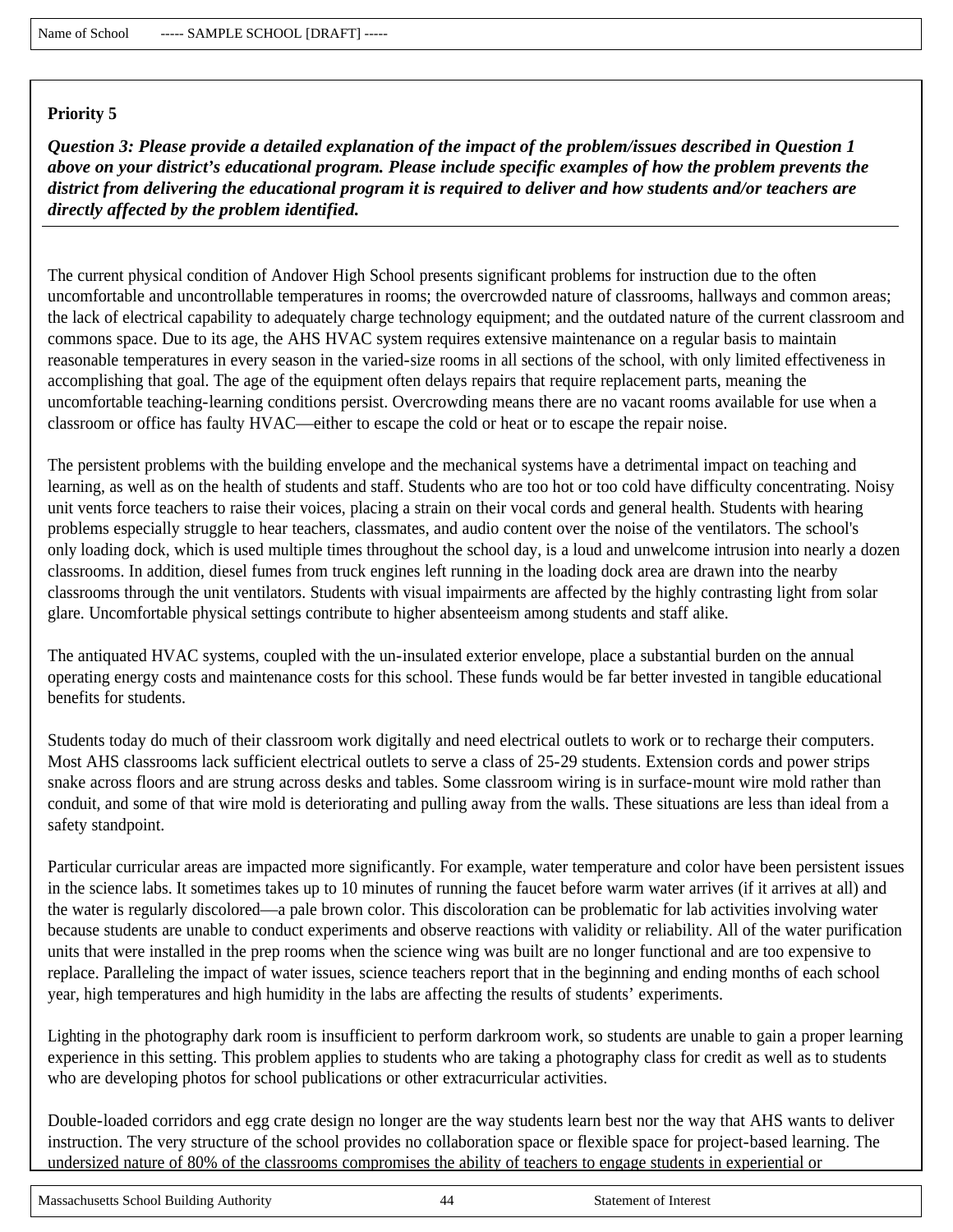cooperative activities in class. Creating spaces for 25 or more students to engage in collaborative or project-based learning in a 740 sq. ft. room filled with desks is challenging and time-consuming, which discourages teachers from using group activities or rearranging the room during the class. Since teachers share rooms, the desks have to be returned to their usual positions at the end of each class; rearranging them twice in one period for student collaboration reduces the time left for teaching and learning. These issues cannot be addressed through maintenance of building systems, but rather require significant renovation of existing spaces.

Given the continuing violent incidents in schools nationwide, staff and students today are highly attuned to issues of physical safety while at school. They look around AHS and understand that some doors can't be monitored, that the school's front entrance gives easy access to the entire building, that the school may not be a safe place. This knowledge affects their attitude about coming to school each day and can distract them from being fully engaged in teaching and learning.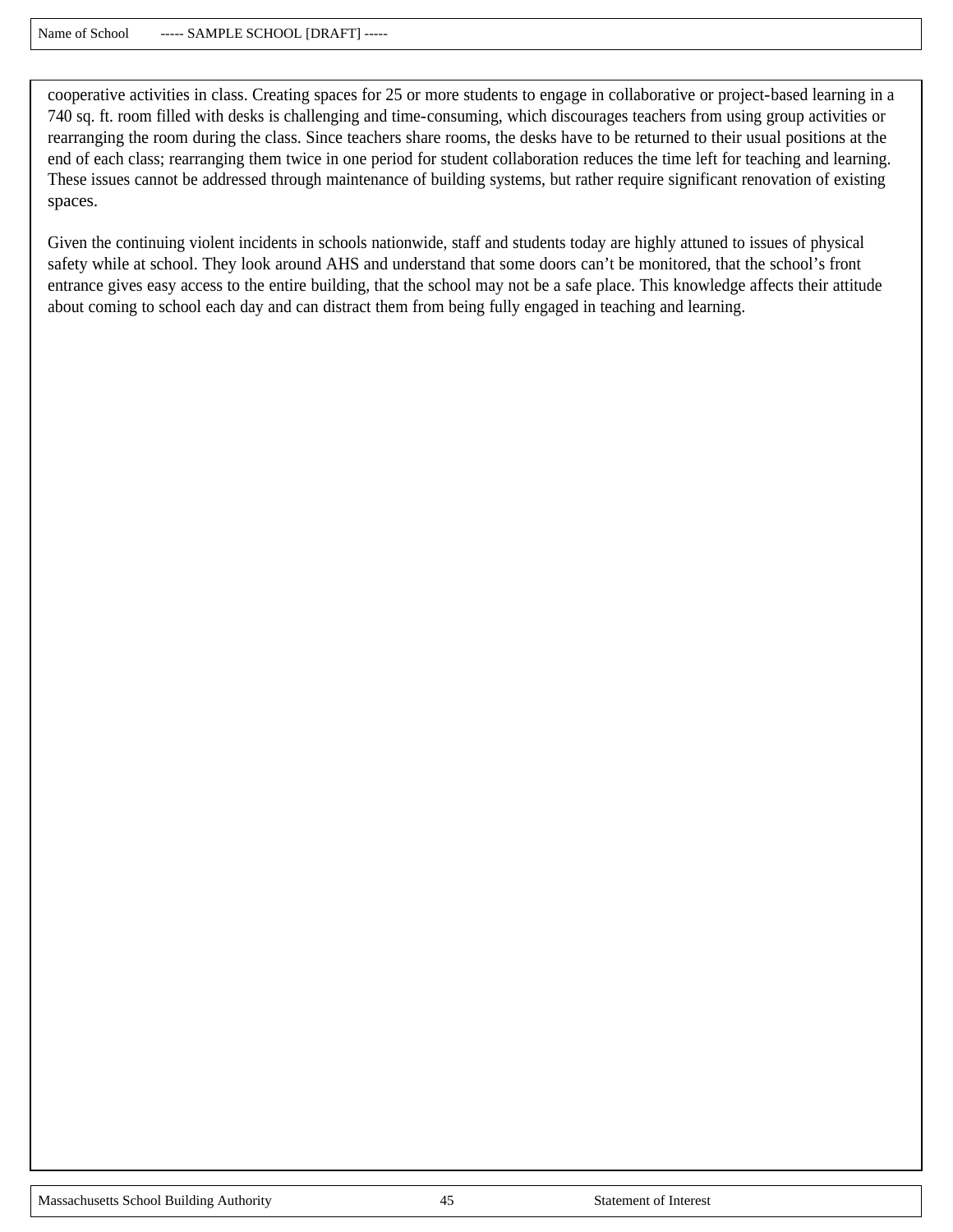*Question 4: Please describe how addressing the school facility systems you identified in Question 1 above will extend the useful life of the facility that is the subject of this SOI and how it will improve your district's educational program.*

Addressing the school's envelope and HVAC systems will extend the life of the building because structurally the building has been deemed sound. Taking care of the façade will protect the interior spaces from further degradation and aging. Foremost is the learning environment. Facilities must support the learning environment, and at the very least not be an impediment to uninterrupted learning. The sort of overhaul the district is seeking will result in an old building made modern by current technology, nearly silent heat and ventilation delivery, and comfortably controlled air temperature throughout the lengthening school year. Addressing the façade issues through the construction of a new exterior wall that provides a thermal break will also enlarge classrooms in the core academic section of the building, thereby addressing some of the overcrowding issues as well as the instructional compromises currently made because of the limited space.

Andover High School is also in high demand for educational programs in the summer. Currently, with the exception of a few special education programs, classes cannot be regularly scheduled in the summer due to the lack of air conditioning.

A cooler, better controlled building will be less subject to high humidity. Much of the building repair/small project work and deep cleaning take place in summer, and workers must endure very high temperatures while performing this work. Opening windows during hotter periods brings in fresh air, but also introduces allergens and dust, unfiltered. The more the building's internal air passes through filters, the better the air quality. Andover has many at-risk students who need filtered air because of asthma, allergies, and other medical issues. Eliminating the need to open windows to obtain fresh air will result in all air being properly filtered.

It is prudent to correct building envelope issues while updating HVAC. The district believes strongly that the two elements should be addressed in tandem, otherwise the effectiveness of even a new HVAC system will be reduced by problems inherent to the building envelope.

#### **Please also provide the following:**

**Have the systems identified above been examined by an engineer or other trained building professional?: YES** 

**If "YES", please provide the name of the individual and his/her professional affiliation (maximum of 250 characters):** 

HMFH Architects Foley Buhl Roberts, Structural Engr. Garcia Galuska Desousa, MEP/FP Engr. Samiotes Consultants, Civil Engr. CRJA/IBI Group, Landscape Architect Kevin Hastings, Code Consultant Colburn & Guyette, Food Serv Consultant

**The date of the inspection:** 11/30/2017

### **A summary of the findings (maximum of 5000 characters):**

HMFH Architects and its consultants completed a comprehensive existing conditions evaluation of the Andover High School facilities, including the building's structure, envelope, interiors, mechanical, electrical, plumbing, fire protection, technology, security, food service, and code compliance. The team also assessed campus systems, including car, bus, and emergency vehicle circulation, parking, pedestrian access, signage, sports fields and courts, utilities, topography, geology, drainage, wetlands, and permitting requirements. The Existing Conditions Report was issued in draft form in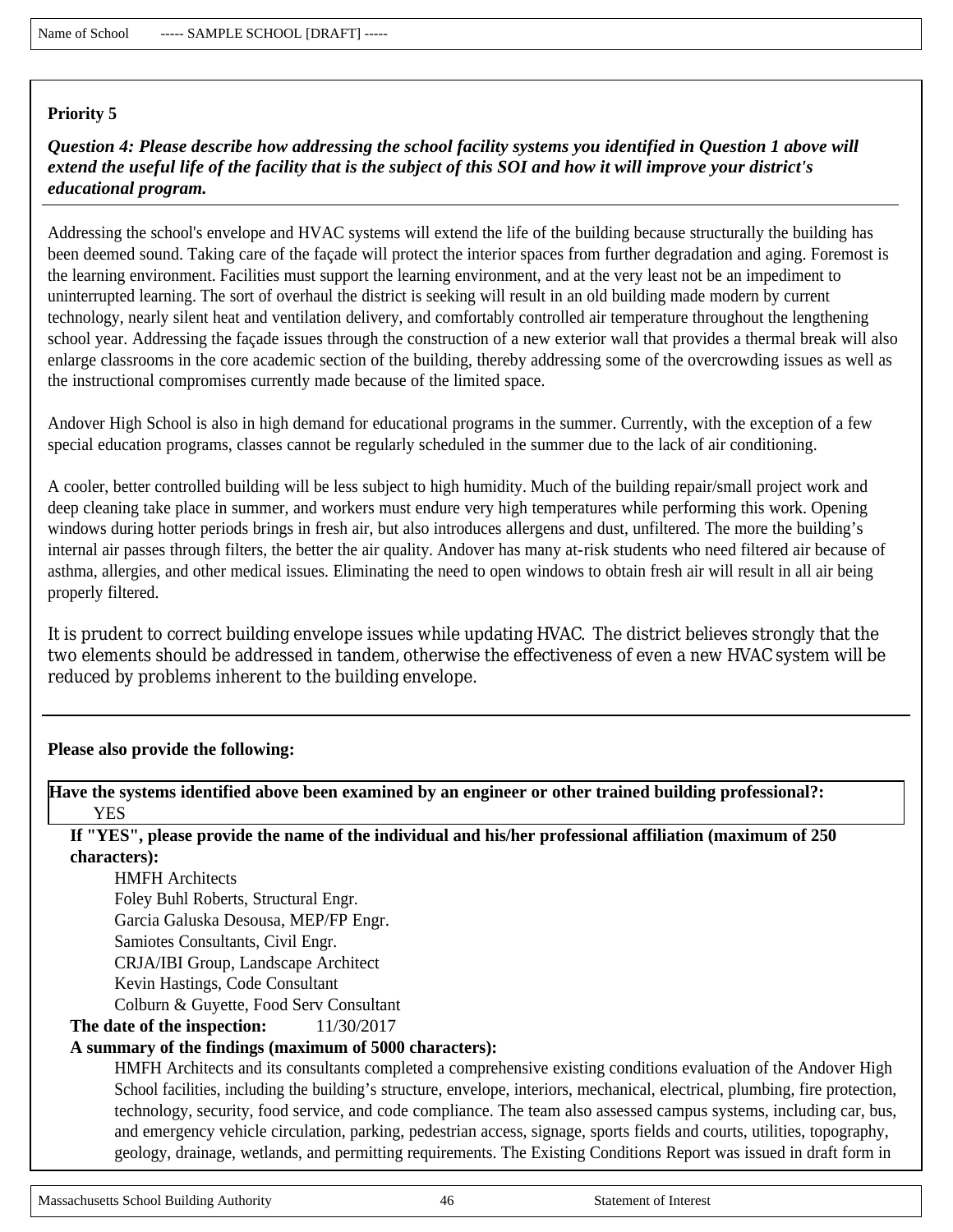December 2017and the final report is underway.

Given that AHS was built in three phases (1966, 1983, and 1995) and has undergone renovations to specific systems at various points in time, the condition of the building varies by section and by system. However, most of the building's major systems are nearing the end of their useful life and should be repaired or replaced within the next several years. Significant issues include:

ENVELOPE – Exterior walls in the 1966 section are un-insulated and the structural slabs extend to the exterior with no thermal break. Other sections of the building are under-insulated by today's standards. Windows throughout are nearing the end of their usable life and lack modern technology that can combat radiant heat loss or heat gain.

INTERIORS – Corridors and stairs in the 1966 section are narrow and crowded. Classrooms are too small for the number of occupants. Finishes throughout are worn and, in some areas, damaged. Casework is aging and insufficient. Science labs have outdated equipment. 90% of the lighting is older technology and should be replaced with LED. Acoustics are poor in classrooms, library/media center, and cafeteria. 90% of toilet rooms and the locker rooms have original finishes and accessories.

ELEVATOR – One elevator serves the building. Travel distances to the elevator are as much as 600 feet. Upper level of the auditorium is not accessible. The elevator is aging, slow, and has required contractor repairs over the past several years.

FOOD SERVICE – Elements of the kitchen are obsolete and may not meet current codes. The serving line is too small, outdated, and cannot adequately serve the number of students buying lunch in the time allotted. Cafeteria is too small for the enrollment.

HVAC – The HVAC system requires full replacement to address ongoing issues with thermal comfort, noise, air quality, and energy use. Air handlers use a refrigerant with a pending regulatory phase-out and need to be replaced. Boilers are 23 years old and need to be replaced. Pneumatic controls are aging and should be replaced with a DDC system.

PLUMBING – Supply and sanitary systems in the 1966 section are original and at the end of their useful life. 90% of plumbing fixtures do have automatic controls for water conservation. There is no acid neutralization tank for science labs. Some sections of copper water pipes in the ceiling leaked and required replacement.

FIRE PROTECTION – 69% of the building is not protected by automatic fire suppression systems, including classrooms in original academic building.

ELECTRICAL – Distribution equipment in the 1966 section is original and should be replaced. Quantity of outlets is low, leading to use of extension cords and power strips. Wire mold is insufficiently fixed to walls. GFCI protection is missing in some required locations. Life-safety lighting and optional standby loads are not separated as required by NEC Article 700.

FIRE ALARMS – Notification appliances don't meet current code for full voice evacuation. The Collins Center and the main classroom building are on separate fire alarm systems.

TECHNOLOGY – Clock and intercom systems are obsolete. Classrooms have telephones for contacting the office or 911.

CIRCULATION & PARKING – Enrollment increases have led to additional cars and buses during drop-off and pick-up hours. Complex traffic patterns and the increase in vehicles have led to confusing and, in some areas,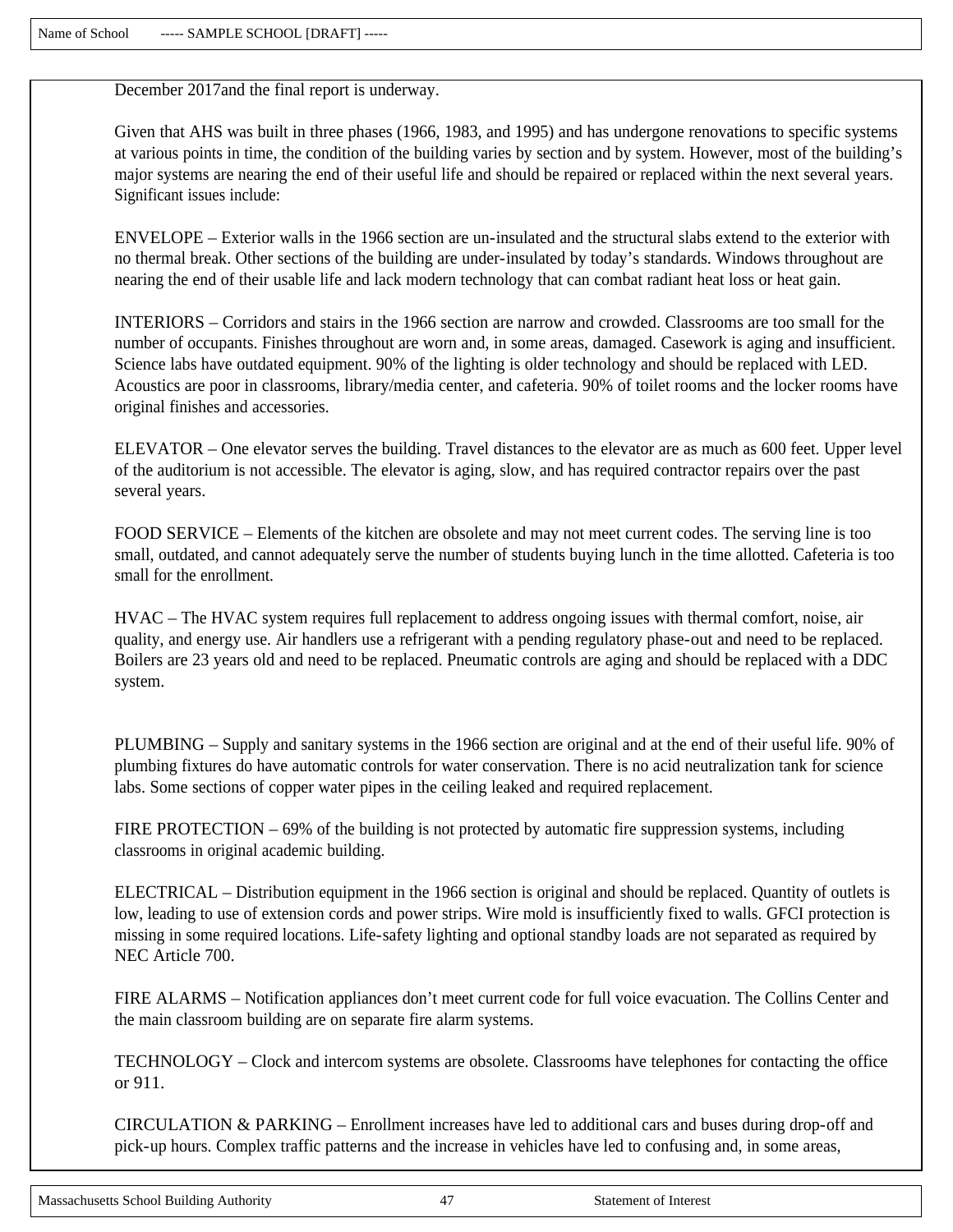dangerous campus intersections. Emergency vehicle access is blocked during drop-off and pick-up. Parking is not sufficient for demand. Sections of the campus have no sidewalks for safe or accessible routes to the school.

COURTS AND FIELDS – Existing facilities do not accommodate the range of high school sports, so some teams practice elsewhere. Some fields are not regulation, so cannot be used for competition. Several fields are inaccessible. Tennis court pavement is failing.

PHYSICAL SITE – Adjacent wetlands, ledge, and a high water table lead to poor site drainage.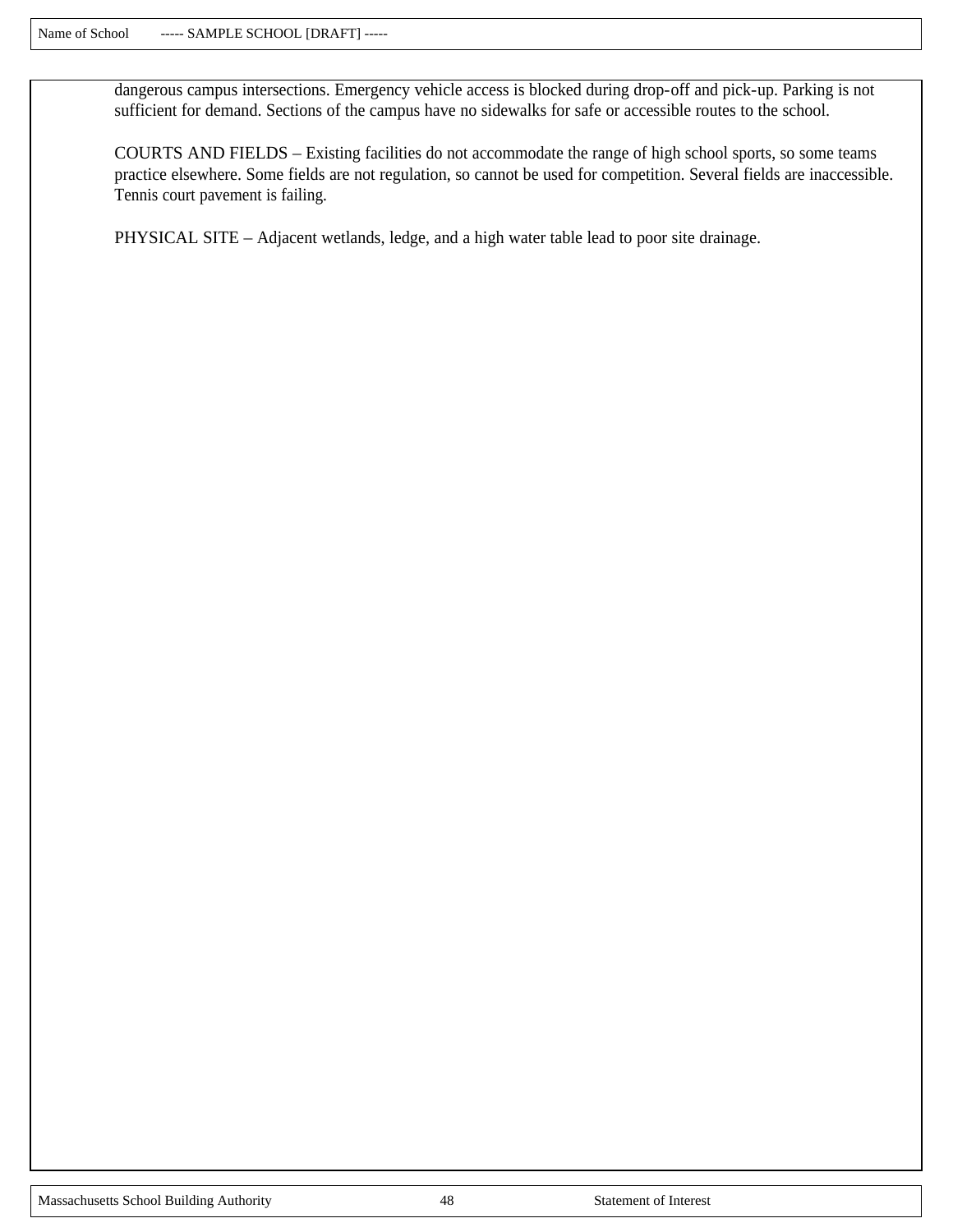*Question 1: Please provide a detailed description of the programs not currently available due to facility constraints, the state or local requirement for such programs, and the facility limitations precluding the programs from being offered.*

The primary facility limitation that prevents Andover High School from offering programs is the lack of space that results from severe overcrowding. AHS could essentially provide the staff and the instructional materials for these programs, but has no rooms in which to put them. Every conceivable, even remotely inhabitable space in Andover High School is being used.

Andover High School course offerings in all areas are capped because of space availability. AHS is limited in offering important educational programs and opportunities outside of the basic core curriculum and provides only introductory level courses in the arts, engineering, robotics, and computer programming.

Even in core academic curricular areas, AHS lacks the facilities that would allow the school to expand its curriculum to engage in electives that add depth to the curriculum. For example, in the social studies, AHS would like to offer electives focusing on geography, philosophy, and diverse cultures, rather than only core social studies required content. However, fully utilized classrooms leave no space in which to expand elective offerings. AHS has two spaces large enough to accommodate interdisciplinary humanities courses; both spaces are fully subscribed, preventing the school from expanding its interdisciplinary program to meet student demand.

Additional advanced or enrichment courses, regardless of interest, cannot be offered because of space constraints. An example is that the school offers fewer sections of psychology or engineering than requested because those classrooms and additional teaching sections must be used to fulfill graduation requirements. The same pattern exists in visual arts, dramatic arts, computer programming, English language arts, world languages, physical education, health, and social studies. For lack of space, AHS had to eliminate a dance class that fulfilled a PE requirement. There is also no space for credit recovery classes that are needed to keep students on target to meet their graduation requirements.

In addition to the constraints on the variety of courses that can be offered, the limited size of classrooms and the lack of available common spaces constrain the kinds of instructional strategies that teachers can use. There is inadequate space for maker studios or innovation labs, as well as a lack of ample electrical outlets and ventilation in these spaces. The engineering course is taught in a makeshift space carved out of the library. There is no access to outdoor testing of robotic products. In many courses, there isn't sufficient space to comfortably engage in experiential, collaborative or project-based learning. There is no space to store projects that require continued work over time. These constraints limit the opportunities that students have to deepen their learning and that teachers have to diversify their instructional strategies.

In order to enrich the curriculum, AHS provides students with the opportunity to take a variety of virtual courses from a number of consortia. However, the school does not have an adequate space to expand this program. Students participate in their virtual coursework in the office of the director of guidance because no library, classroom, or alternative space is available. Each department is limited in what courses it can offer, based on the need to ensure that all students are able to meet their graduation requirements. This lack of space also hinders the school's abilities to create its own virtual learning consortium.

The district operates a PreK program serving about 100 students. The program is now housed in an obsolete 1923 building. The district wishes to move that program to the AHS campus where it would add a career component to the high school curriculum. AHS students could take coursework in child development and participate in practicum experiences in the PreK setting. Space constraints at the current facility prevent the district from enacting this change that would benefit students at both ends of the educational spectrum.

Beyond the limitations on the school's core academic program, the next greatest constraint is on AHS programs for students with special needs, as well as services for anyone in the student body who needs a special service that is not academic.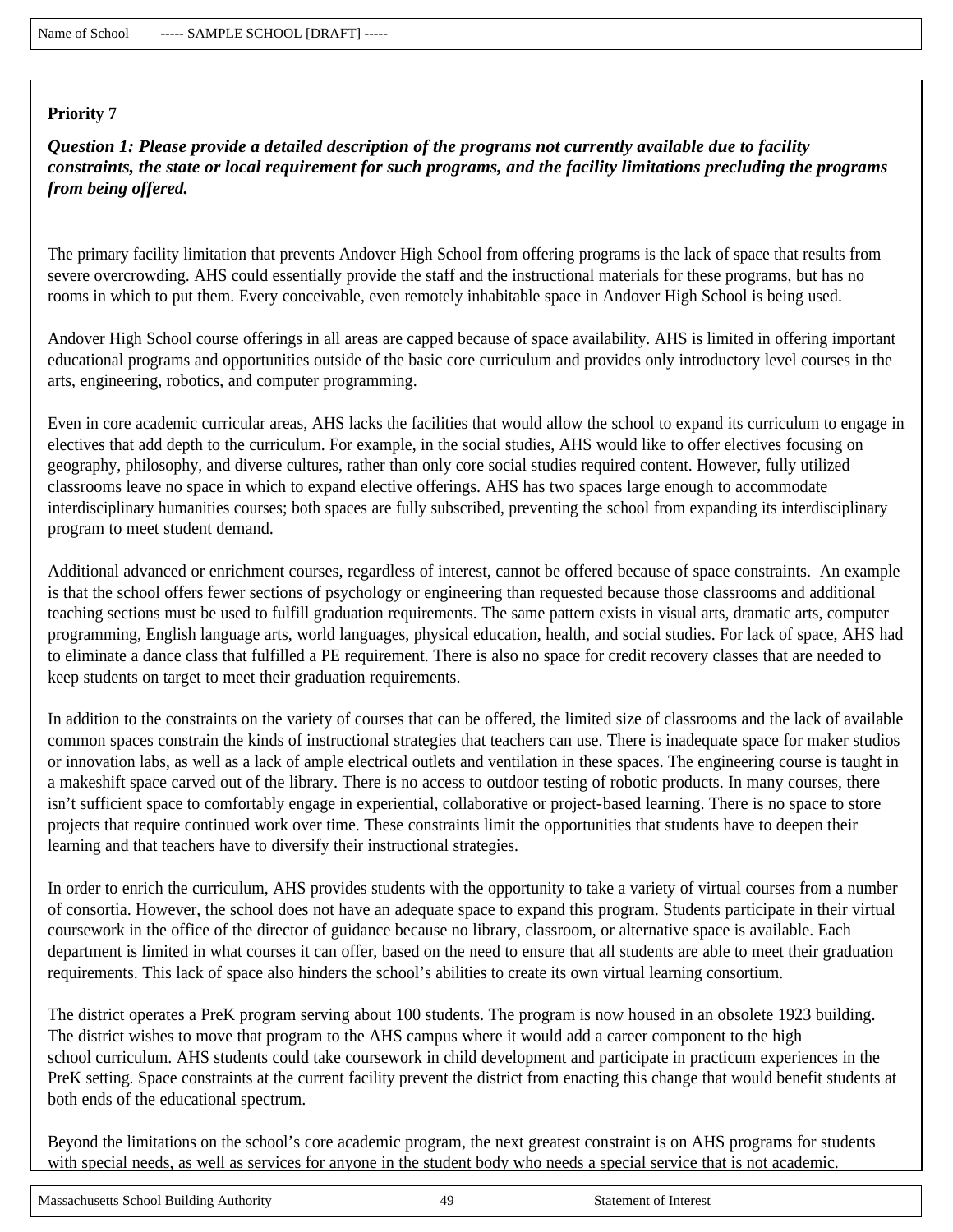In terms of services that would be available for all students, AHS want to open a clinic-in-the-schools program to assist students who, for whatever reason, are not accessing the mental health therapy they need. The district is negotiating with the Lahey Clinic, a local mental health clinic, to operate in the school. The service is family therapy, so just like any other family therapy it is private pay or insurance-funded. The district could fund an on-site person to coordinate the program, but AHS doesn't have a space to locate the clinic.

AHS needs the services of a Licensed Alcohol and Drug Counselor (LADC), but lacks private office space for this person to work with students. If the space were available, staffing funds would be requested through the normal budget process.

The district wants to continue its affiliation with local universities and colleges as training grounds for disciplines such as School Social Workers and School Psychologists; however, AHS has no space for student interns and fellows to work directly and confidentially with students.

In terms of students with special needs, the district does not offer any programs for high school students with socialemotional/mental health disabilities. A continuum of services is required by the IDEA, but AHS does not have any programs for high school students identified with emotional handicaps because the school has no space. If the district were to add a special education program for students with emotional handicaps, which is desperately needed, the district would pay for it by returning some of its students from out-of-district placements. The district currently has 27 high school students with emotional handicaps in out-of-district placements. The money saved on these returning placements would cover the cost of the teacher. The fact that the district does not have any special education program for high school students with emotional disabilities is a serious gap in its programming. Such a program would require at least three classrooms to adequately accommodate the diverse needs of this population (e.g., separating anxious students from acting-out students, private spaces for processing and counseling). The special education program for ages 18 to 22 is operating but had to be moved off site to the administrative building because there is no space to accommodate it in the high school.

The district cannot create new programs and reduce the unusual number of students placed out of district, even though the last two Walker Reports and DESE have made this recommendation, largely because there is no space to do so. In other words, the District is unable to follow the IDEA principles of Least Restrictive Environment due to space limitations.

One of the district's goals is to increase inclusion and access for special education students to the general curriculum through classes co-taught by regular and special education teachers. However, the classroom spaces are small, making it difficult for two teachers to work effectively; they also don't have a space to co-plan and evaluate the lessons.

Transitions is a program at AHS for at-risk students who may or may not have an IEP. It is designed to provide temporary therapeutic supports for students in transition from medical issues, psychiatric hospitalizations, etc. Because Transitions is designed to be temporary, more permanent options are needed for students who require therapeutic support on an ongoing basis. There is no adequate space for this desperately needed service.

Using existing staff, the district plans to pilot RENEW, which is a structured school-to-career transition planning and individualized wraparound process for youth with emotional and behavioral challenges. Developed in 1996 by staff at the University of New Hampshire's Institute on Disability (IOD), RENEW is being provided elsewhere by schools, community mental health centers, community-based providers. The model focuses on supporting each youth to design and pursue a plan for the transition from school to adult life. RENEW has substantially increased the high school completion, employment, and postsecondary education participation rates among vulnerable youth. Training of Andover staff began last month. However, the district has no answers yet as to where this program could be operated and, if it proves to be effective, there clearly is no space to expand it to more students.

Programs such as RENEW, in-school mental health clinic, and an LADC are technically "optional," but when the lack of support programming for at-risk students is coupled with the fact that there are literally no programs for students with emotional/behavioral handicaps (despite the fact that IDEA requires a continuum), there exists a real problem that leads to out-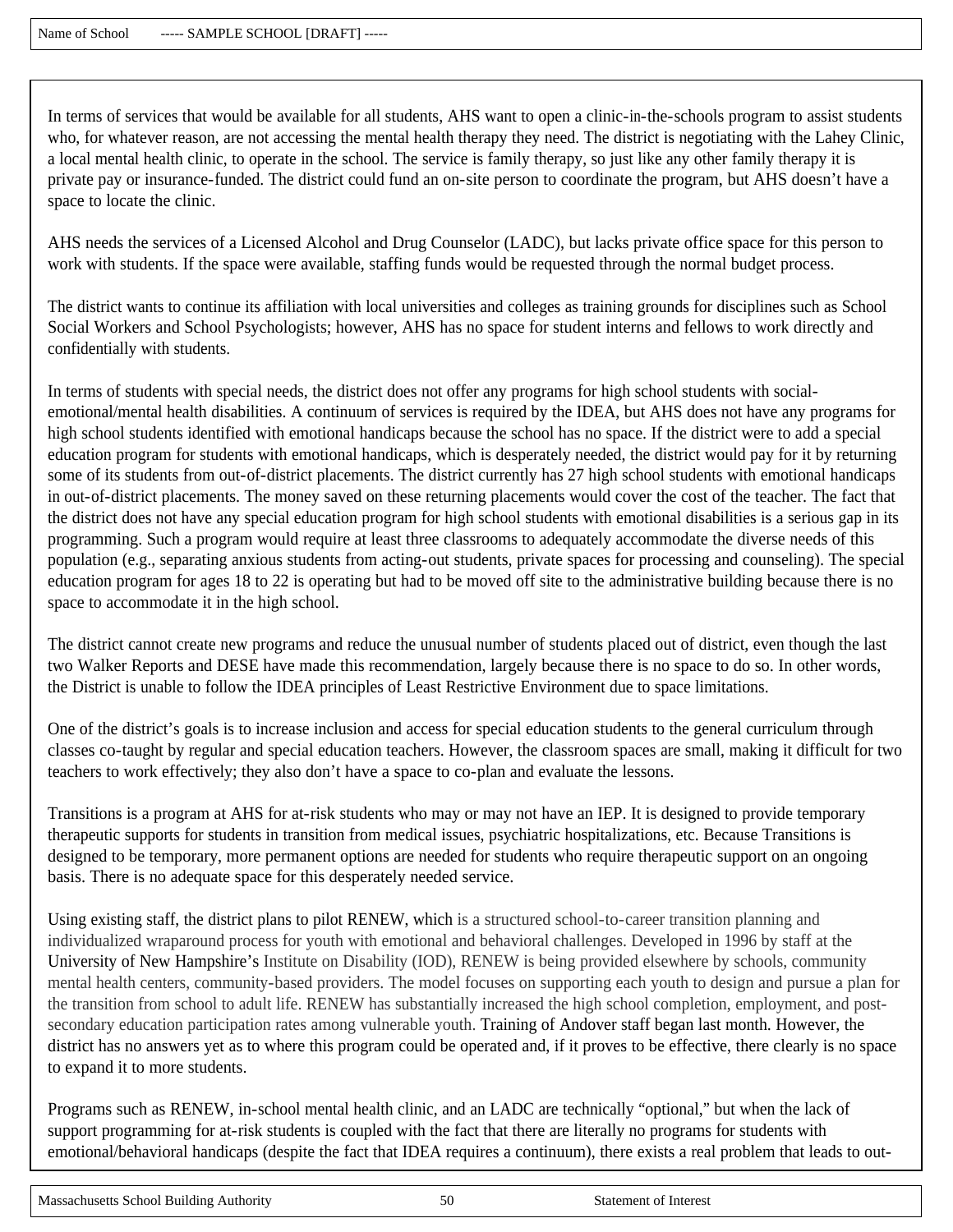of-district placements. Removal of students from the general curriculum and their neighborhood schools is contrary to the basic principles of IDEA.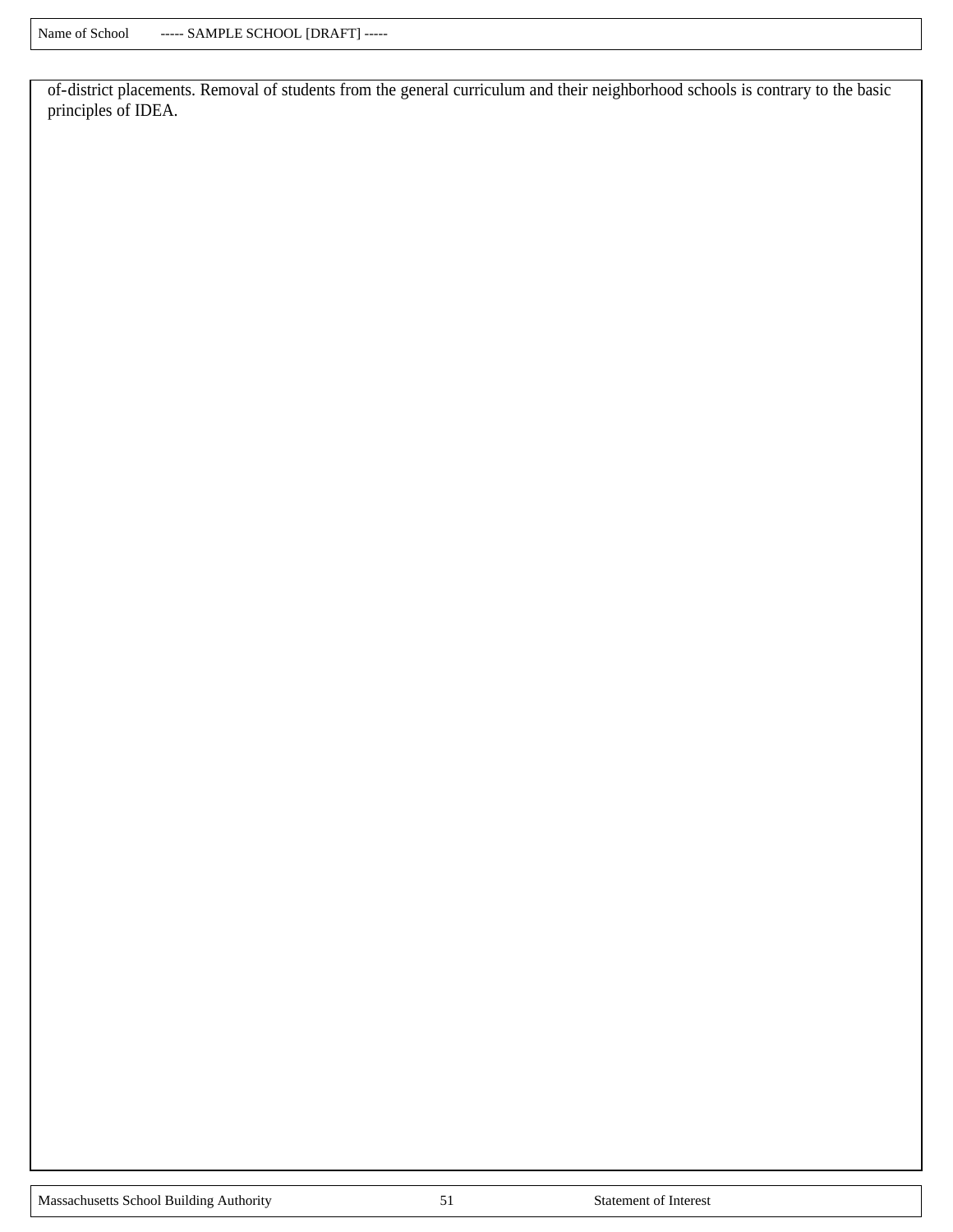*Question 2: Please describe the measures the district has taken or is planning to take in the immediate future to mitigate the problem(s) described above.*

Andover High School has captured every available nook and cranny for the purpose of providing student programs, including converting teacher workspaces and areas that were formerly used as offices. Beyond that, AHS is not so much mitigating the problem as it is adapting and coping with it as best it can.

AHS currently offers all of its AP testing at the Old Town Hall because it lacks adequate and appropriate space within the school. The district houses its special education program for ages 18 to 22 offsite in the administrative building because there is no space in the high school.

AHS uses the Andover Youth Services building as a presentation and exhibition space for its student projects and project-based learning programs, including Senior Showcase, Senior Capstone, Senior Exhibition, Environmental Science Internship Course (ESIC), and Global Summit.

AHS has created a prototype area that serves as a model for what could be possible if adequate space were available. This prototype area serves students' digital learning pursuits including web development, entrepreneurship, computer science programming, engineering, robotics, innovation lab, senior capstone and robotics. AHS has also expanded the opportunity for students to take virtual courses so as to offset overcrowding in classrooms.

This year AHS changed students' daily schedule to a 7+H schedule to incorporate personalization and improve student-teacher relationships by having full-year courses instead of semester-long courses. This schedule change is allowing students to have more continuity in their learning and to have consistency in the content areas. It also provides scheduled time (the H block) in which students can receive support from teachers. This time is especially important since space constraints require that 75% of the AHS faculty move from classroom to classroom, leaving little time between classes for students to talk with teachers about make-up work or to address a question about an assignment. Due to the limited number of spaces available for H block (the personalization period) and the small size of some of those spaces, some teachers must severely restrict the number of students who sign up to meet with them—which undermines the purpose of the H-block period.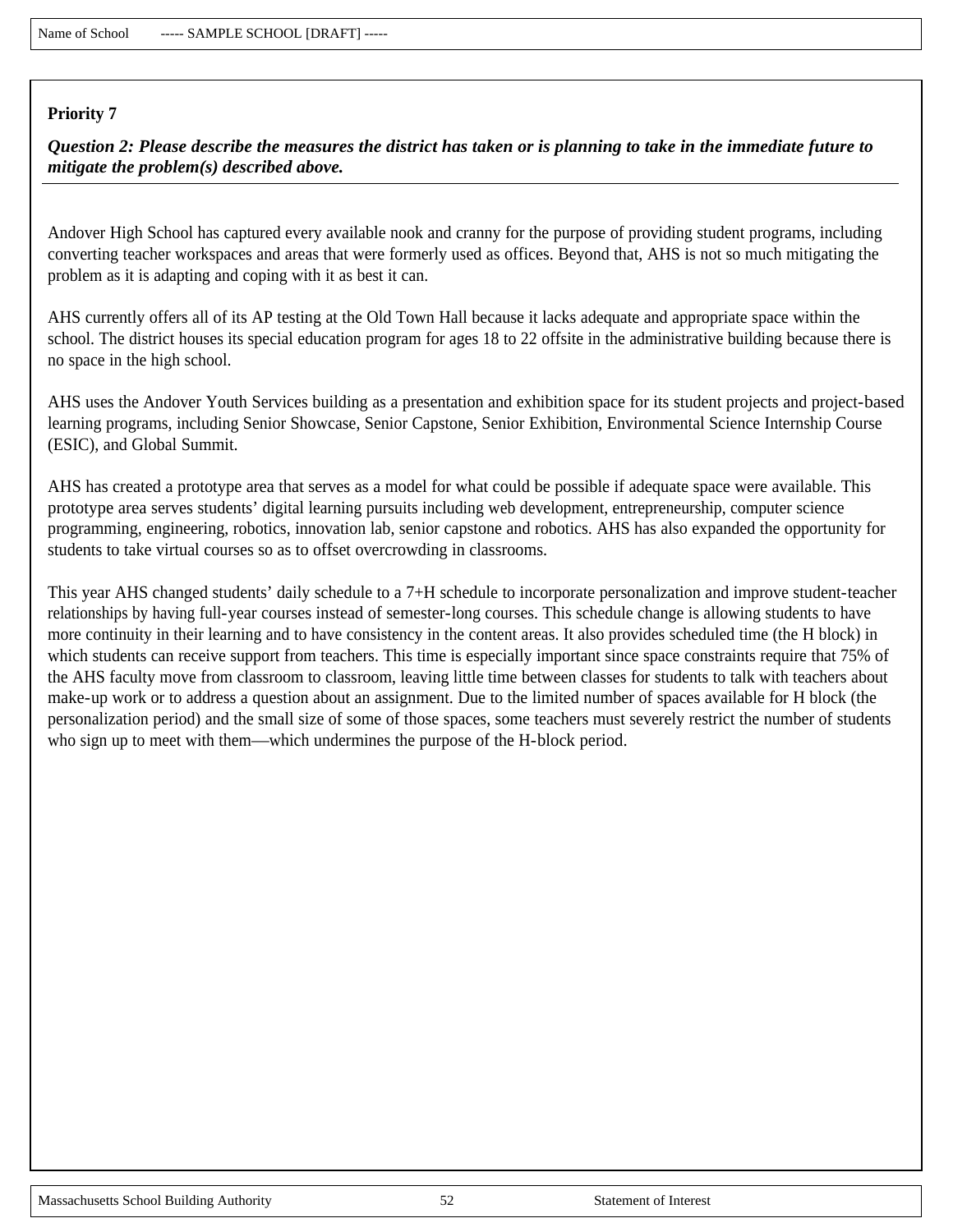*Question 3: Please provide a detailed explanation of the impact of the problem described in this priority on your district's educational program. Please include specific examples of how the problem prevents the district from delivering the educational program it is required to deliver and how students and/or teachers are directly affected by the problem identified.*

Overcrowding impacts space and learning opportunities. The school's space dictates the type and extent of program it offers versus being able to offer the latest educational program that research and best practice suggest. The school's lack of space inhibits its ability to create and offer authentic learning experiences for students that personalize the access, personalize the environment, and promote student engagement. Teachers don't have a consistent space where they can engage students outside of regular class time or effectively plan with their colleagues.

The building was designed in the 1960s without regard for electricity use, the applications of instructional technology, wireless communication, energy efficiency, or flexible learning spaces. Most classrooms are undersized for the discussionoriented, seminar-based, or hands-on curricula so important to today's learners. The lack of space prevents AHS from making best use of collaborative learning. Project-based learning is severely constrained and finding space to support student collaboration on projects is challenging. The current space situation requires students to meet in the halls on the floor.

AHS has created a prototype area that serves students' digital learning pursuits including web development, entrepreneurship, computer science programming, engineering, robotics, innovation lab, senior capstone and robotics. This prototype space, while minimally supporting the school's programming, robotics and engineering courses, is inadequate in terms of square footage and storage for these project-based activities, and lacks electrical and mechanical amenities.

AHS implemented a new 7+H schedule for students' daily instruction. One of the reasons teachers supported the new schedule was that it incorporates teacher-to-teacher collaboration time within the school day. It provides time for: common planning within a department or content strand to discuss curriculum, instruction, and assessment; collaborative data analysis of student work; and planning interdisciplinary teaching, project-based units, and other district initiatives. Unfortunately, while the new schedule does provide the time for these important activities, it does not increase the amount of space that teachers have to carry out this collaboration. Lack of a common dining area forces teachers to scatter throughout the building rather than take advantage of their lunch time for collegial planning. The design of the plant further limits the ability of the school's departments and content areas to collaborate. For example, the school's performing arts departments are isolated from other students and staff due to their being in a separate building. The absence of teacher collaboration and planning space provides many challenges to cross-disciplinary instruction and limits the amount of time for discussion of specific student needs.

Space limitations of the school prohibit having any kind of medium-sized space where two or three classes can come together to work, discuss, and collaborate. There are no opportunities for students to gather to hear any type of speaker in a smaller venue outside the Collins Center. AHS is unable to offer students in social studies courses a larger commons or multi-classroom space to meet, debate, and discuss relevant issues. Students and classes are not able to combine to collaborate or to share the ideas presented in the courses. Social studies and English classes are a natural fit for interdisciplinary work and combined course work, but the high school is limited due to not being able to accommodate a larger classroom for this type of course offering.

Science is a subject area in which students learn best through experimentation and hands-on applications. With the small size of AHS science classrooms and the large numbers of students that move through the classes, there is limited opportunity for individual students to engage in those personalized activities.

While physical education coursework typically depends on active engagement, these classes also rely on being able to teach in a classroom. The physical education department lacks a classroom space for instruction. Accordingly, this type of instruction is sometimes done in the gymnasium or fieldhouse, impeding students from having meaningful dialogue around sensitive subjects.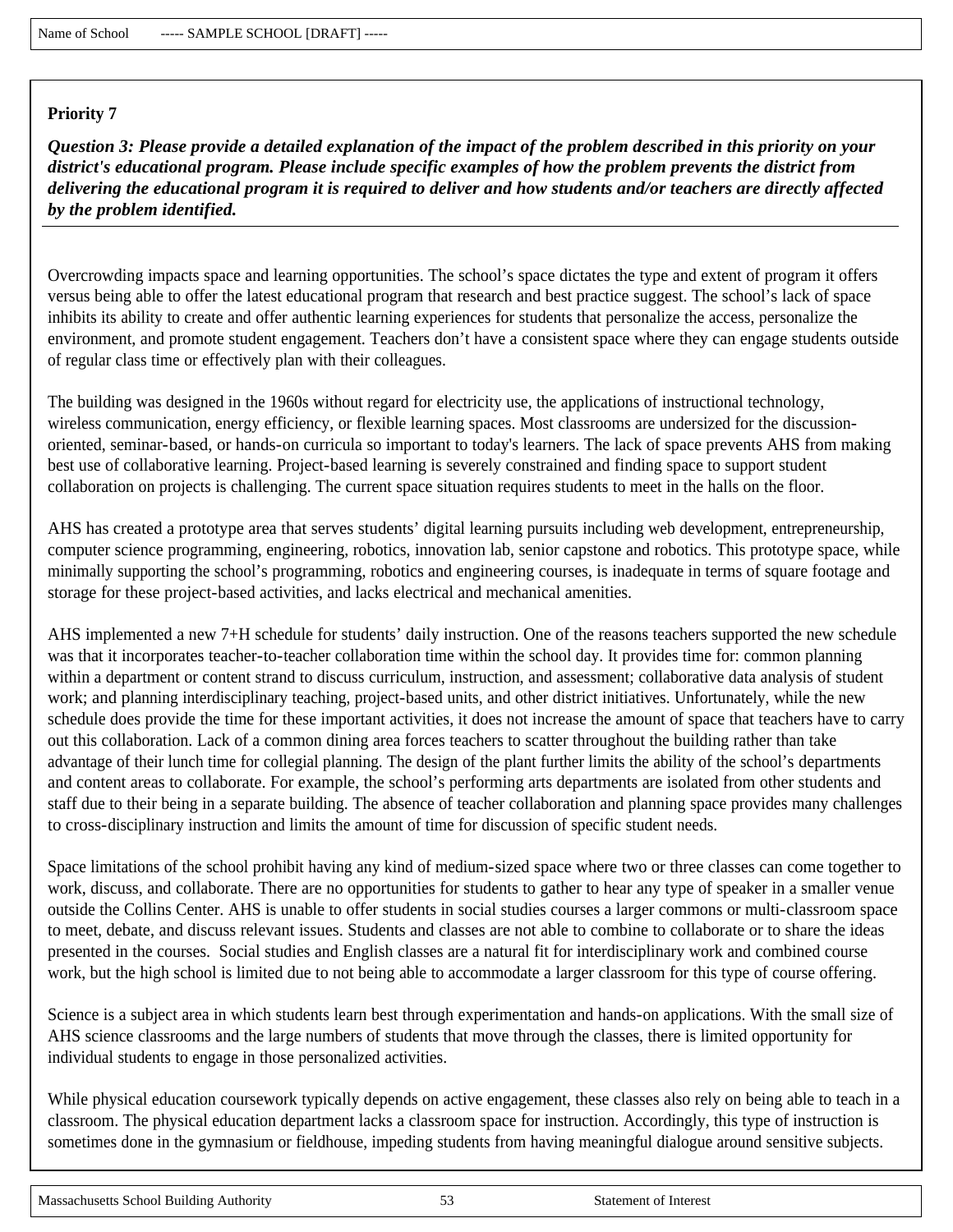AHS hosts a robotics club but is unable to capitalize on this interest during the school day because the building lacks the space to offer anything beyond an introductory robotics course. Similarly, AHS is able to offer only two introductory courses in engineering—one in mechanical and civil engineering and the other in electrical and energy engineering. The space available for these courses is in the interior of the high school with no access to move robotic constructions or other projects outside for testing.

Art classrooms are too small to accommodate student demand and current class size. There is no room to create and store large or three-dimensional projects over a period of time. Located in the lowest level of the building, the art rooms lack the natural light needed for work that involves subtle hues.

The facility constraints on student services and on special needs programming are numerous and serious. The school needs at least one more psychologist, but lacks appropriate office space where that person could administer psychometric tests and other instruments. The Transitions program for at-risk students is located in an annex of the Collins Center. Some of these students have returned from psychiatric hospitalization. Staff members are isolated from the rest of the school while working with young adults who could present with challenging behaviors. This annex is also vulnerable to unauthorized people entering from other parts of the campus.

The district has an excellent program for ages 18 to 22, but must house the program at Central Office because the high school has no space for it any longer. The Central Office is also running out of space, with limited room for the program to expand. This program has only two classrooms, but is adding about 15 students next year alone. The district is looking into costly alternatives such as renting space at a local college. There is a small kitchenette in the Central Office space that these students can use, but the setting lacks the capacity to foster the level of work the students need related to activities of daily living.

Many of the high school's current therapy offices open onto a busy hallway; there is no suite or outer office. Therefore, this area is very public and students' privacy is jeopardized when they access services, attend evaluation sessions, etc. Some students choose to avoid the services altogether, rather than risk being noticed by their peers.

The special education office area has no lobby, no reception area, no waiting room, no place to store student records and other important documents—such as program standards and compliance guidelines— and ensure their confidentiality. Many of the spaces do not have windows or any access to the outside. The spaces seem to be unwelcoming, not private, not parent- or community-friendly, and not professional. The department head's office is so tiny that the door barely clears the desk when someone enters the room. Many of the special education offices have only one door and look out over the school library. In an emergency, staff's attempted egress would be visible to anyone below who might present a danger. More office or testing room space is needed for the Transitional/Vocational Coordinator, who must regularly conduct transitional assessments for students in substantially separate special education programs—Excel, Applied Behavioral Analysis, and Social Academic Independent Learner programs. The coordinator also needs to make many phone calls and have private meetings pertaining to vocational placements, scheduling and other student matters. Currently, the coordinator's desk is located within the very small career classroom, where students are present.

The school social worker offices are spread out in the building. Two are located in the guidance department hallway, and two are located off large hallways with high levels of student traffic and no way to protect students' privacy when they enter or exit.

The conference room for the special education meetings is completely inadequate. The school ranges from 280 to 320 students with IEPs, which translates into about 600 meetings per year, and the space does not accommodate a complete IEP team. Again, there is no suite or outer office, leaving parents to wait in the hall. There is no private venue for people who become upset or volatile—not an unusual occurrence in these situations— and the family drama spills into the hallway.

There is no place for the special education teachers to meet for any kind of common planning time. The district's goal is to provide students with a co-teaching model (regular and special education), yet there is no place for teachers to plan curricular strategies. Most special education teachers squeeze individual desks into classroom corners and undertake their planning there even as other teachers are conducting classes.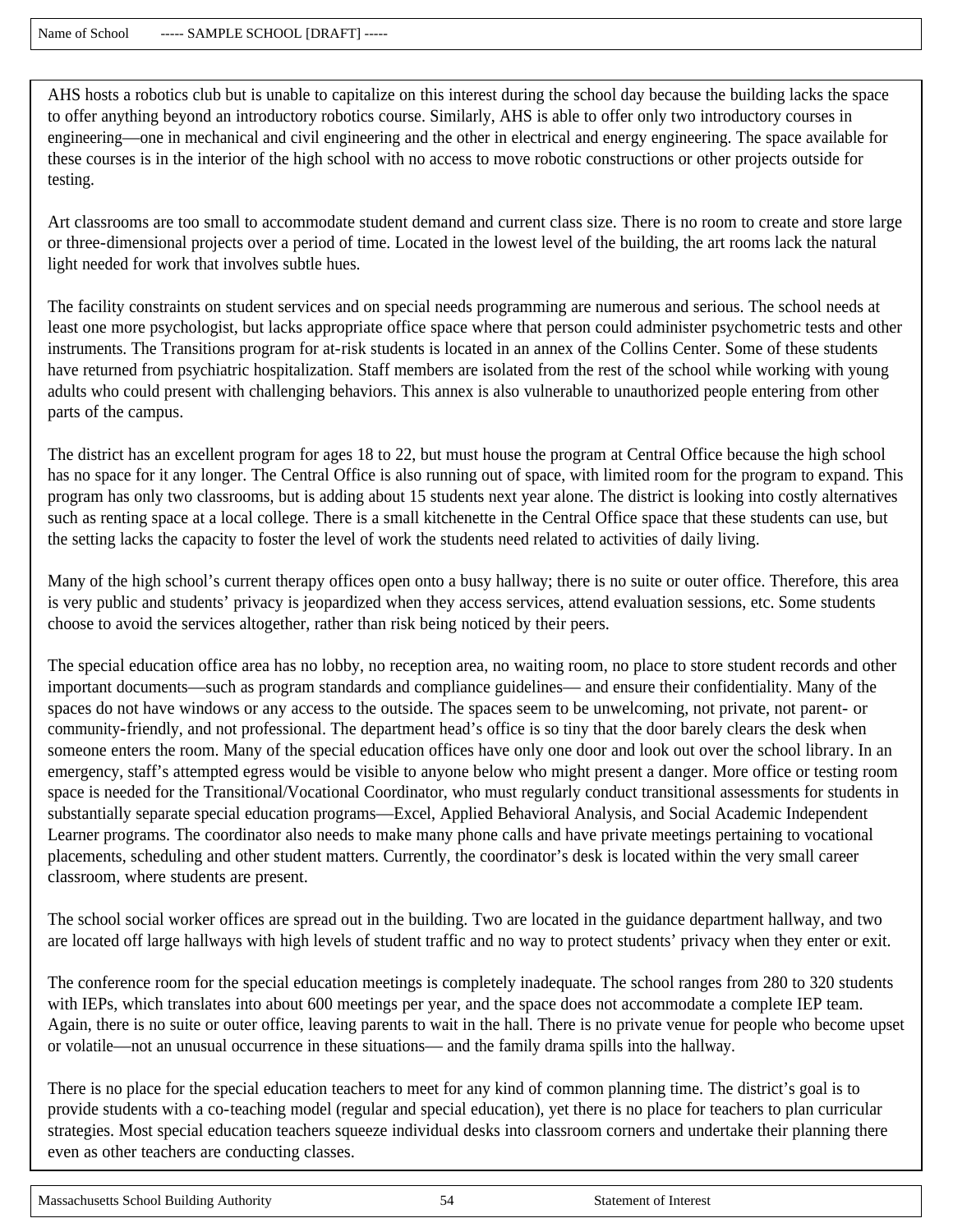The school does not have adequate spaces for special education summer programs. Many students with autism have difficulty regulating their response to room temperature. It is hard for them to work when the room is uncomfortably warm, and the classrooms can become exceptionally warm in the summer.

Larger and more specialized rooms are needed for the Excel and Career Programs. Excel is a self-contained program that focuses on functional academics and hands-on learning experiences that promote independence. The existing area does not support the teaching of activities of daily living and pre-vocational work.

Additional academic support space is needed to serve larger or combined groups of students. The Student Services Department currently has only one regular-sized classroom to house these larger groups. The current crowded room prevents teachers from separating students and working individually with fewer distractions. Further, the temperature in this classroom is uncomfortably cold on a routine basis.

All special education classrooms need to be larger. Currently, any class with more than six students becomes cramped. The rooms offer no flexibility for grouping students. Bookshelves and windowsills are stacked with materials because there is no storage space in the classrooms. Not only does this appear unprofessional to visitors, it does not model the organizational skills that students are encouraged to develop.

The nursing space is not physically connected in any way with other departments. Nurses must go down the hallway for assistance. This isolation could be dangerous if there is a volatile situation or a need for immediate help in a medical emergency. Private space for consultation would be desirable. Students on eating programs come to the clinic, but there is no semi-private space for them to use. In addition, the nursing space is on the second floor, making it difficult in emergencies to transport students to a hospital privately.

Given the lack of space, school-based clinicians are limited in being able to offer small-group counseling opportunities and to take full advantage of the new H-block advisory schedule to address students' needs around mindfulness practices, development of positive coping strategies for stress and anxiety, grief management, substance-related supports, etc.

Students, and the community in general, have reported a lack of pride in the existing facility due to its age, layout, and spatial deficiencies. The persistently crowded conditions have a negative impact on the morale of teachers, who feel the building conditions are preventing from doing their best work. These findings were also cited in the attached 2011 report of the NEASC Visiting Committee. The District believes a renovated or new facility would offer the opportunity to significantly improve the size and fit of all educational spaces, to correct spatial relationships, and to increase students' pride in their high school and their engagement in the learning process. A new or renovated building would also affirm to staff and students that they are valued and that the work they do is important and respected by the community. Educational space limitations include a lack of large and small group learning areas, maker space opportunities, and availability of new programming. The district believes it is imperative to have the ability to create effective learning and teaching spaces so that students can meet new state standards. Renovated or new space would create new programming opportunities and allow for multimodal teaching, thereby enabling AHS students to be both locally and globally competitive.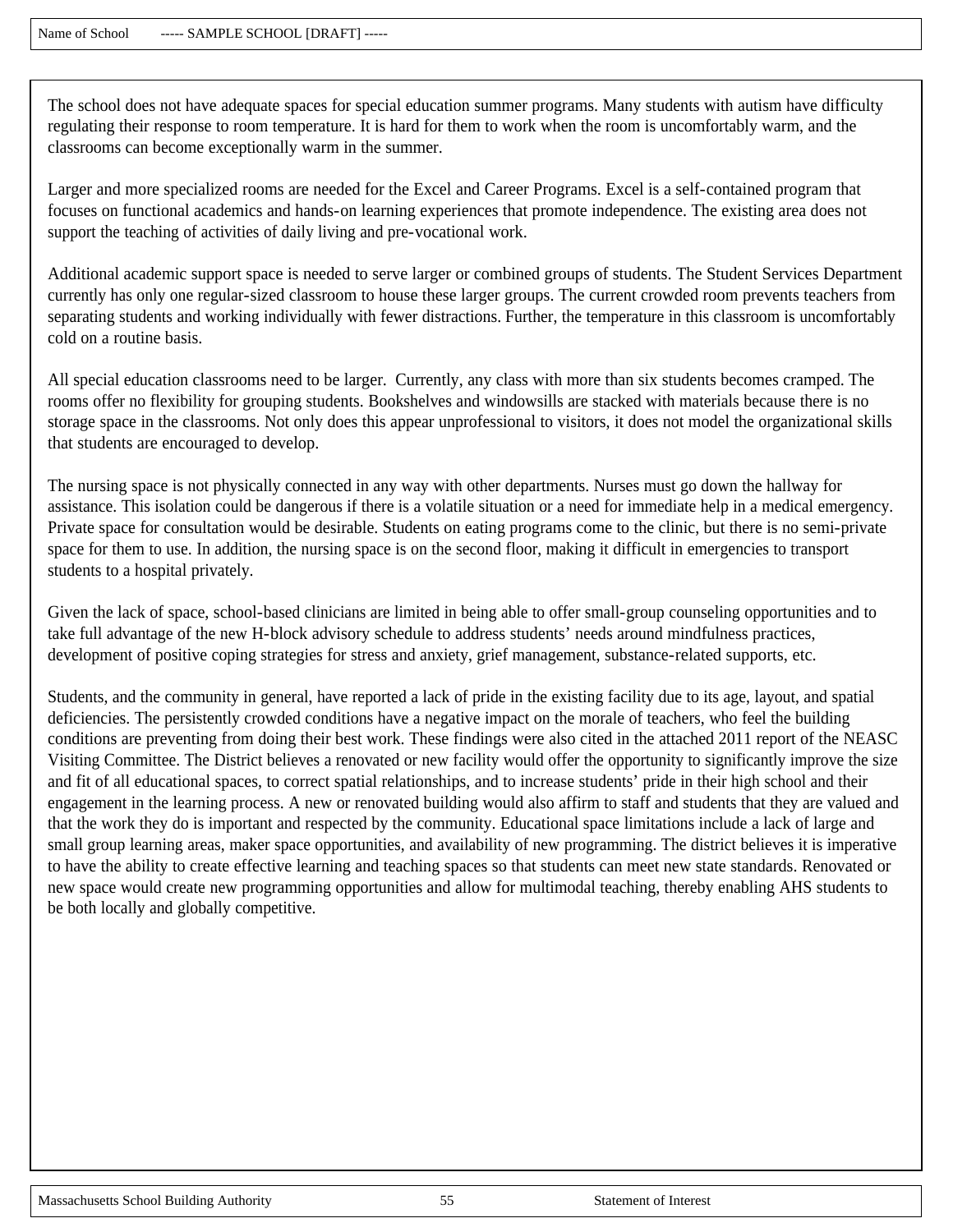# **REQUIRED FORM OF VOTE TO SUBMIT AN SOI**

#### **REQUIRED VOTES**

If the SOI is being submitted by a City or Town, a vote in the following form is required from both the City Council/Board of Aldermen **OR** the Board of Selectmen/equivalent governing body **AND** the School Committee.

If the SOI is being submitted by a regional school district, a vote in the following form is required from the Regional School Committee only. FORM OF VOTE Please use the text below to prepare your City's, Town's or District's required vote(s).

#### **FORM OF VOTE**

Please use the text below to prepare your City's, Town's or District's required vote(s).

| Resolved: Having convened in an open meeting on                                                           | , prior to the closing date, the |
|-----------------------------------------------------------------------------------------------------------|----------------------------------|
|                                                                                                           | [City Council/Board of Aldermen, |
| Board of Selectmen/Equivalent Governing Body/School Committee] $\text{of}$ [City/Town], $\text{in}$       |                                  |
| accordance with its charter, by-laws, and ordinances, has voted to authorize the Superintendent to submit |                                  |
| to the Massachusetts School Building Authority the Statement of Interest dated                            | for the                          |
| [Name of School] <b>located at</b>                                                                        |                                  |
|                                                                                                           | [Address] <b>which</b>           |

describes and explains the following deficiencies and the priority category(s) for which an application may be submitted to the Massachusetts School Building Authority in the future

\_\_\_\_\_\_\_\_\_\_\_\_\_\_\_\_\_\_\_\_\_\_\_\_\_\_\_\_\_\_\_\_\_\_\_\_\_\_\_\_\_\_\_\_\_\_\_\_\_\_\_\_\_\_\_\_\_\_\_\_\_\_\_\_\_\_\_\_\_\_\_\_\_\_\_\_\_\_\_\_\_\_\_\_\_\_\_ \_\_\_\_\_\_\_\_\_\_\_\_\_\_\_\_\_\_\_\_\_\_\_\_\_\_\_\_\_\_\_\_\_\_\_\_\_\_\_\_\_\_\_\_\_\_\_\_\_\_\_\_\_\_\_\_\_\_\_\_\_\_\_\_\_\_\_\_\_\_\_\_\_\_\_\_\_\_\_\_\_\_\_\_\_\_\_ \_\_\_\_\_\_\_\_\_\_\_\_\_\_\_\_\_\_\_\_\_\_\_\_\_\_\_\_\_\_\_\_\_\_\_\_\_\_\_\_\_\_\_\_\_\_\_\_\_\_\_\_\_\_\_\_\_\_\_\_\_\_\_\_\_\_\_\_\_\_\_\_\_\_\_\_\_\_\_\_\_\_\_\_\_\_\_ \_\_\_\_\_\_\_\_\_\_\_\_\_\_\_\_\_\_\_\_\_\_\_\_\_\_\_\_\_\_\_\_\_\_\_\_\_\_\_\_\_\_\_\_\_\_\_\_\_\_\_\_\_\_\_\_\_\_\_\_\_\_\_\_\_\_\_\_\_\_\_\_\_\_\_\_\_\_\_\_\_\_\_\_\_\_\_ \_\_\_\_\_\_\_\_\_\_\_\_\_\_\_\_\_\_\_\_\_\_\_\_\_\_\_\_\_\_\_\_\_\_\_\_\_\_\_\_\_\_\_\_\_\_\_\_\_\_\_\_\_\_\_\_\_\_\_\_\_\_\_\_\_\_\_\_\_\_\_\_\_\_\_\_\_\_\_\_\_\_\_\_\_\_\_

\_\_\_\_\_\_\_\_\_\_\_\_\_\_\_\_\_\_\_\_\_\_\_\_\_\_\_\_\_\_\_\_\_\_\_\_\_\_\_\_\_\_\_\_\_\_\_\_\_\_\_\_\_\_\_\_; *[Insert a description of the priority(s) checked off* 

*on the Statement of Interest Form and a brief description of the deficiency described therein for each priority];* and hereby further

specifically acknowledges that by submitting this Statement of Interest Form, the Massachusetts School Building Authority in no way guarantees the acceptance or the approval of an application, the awarding of a grant or any other funding commitment from the Massachusetts School Building Authority, or commits the City/Town/Regional School District to filing an application for funding with the Massachusetts School Building Authority.